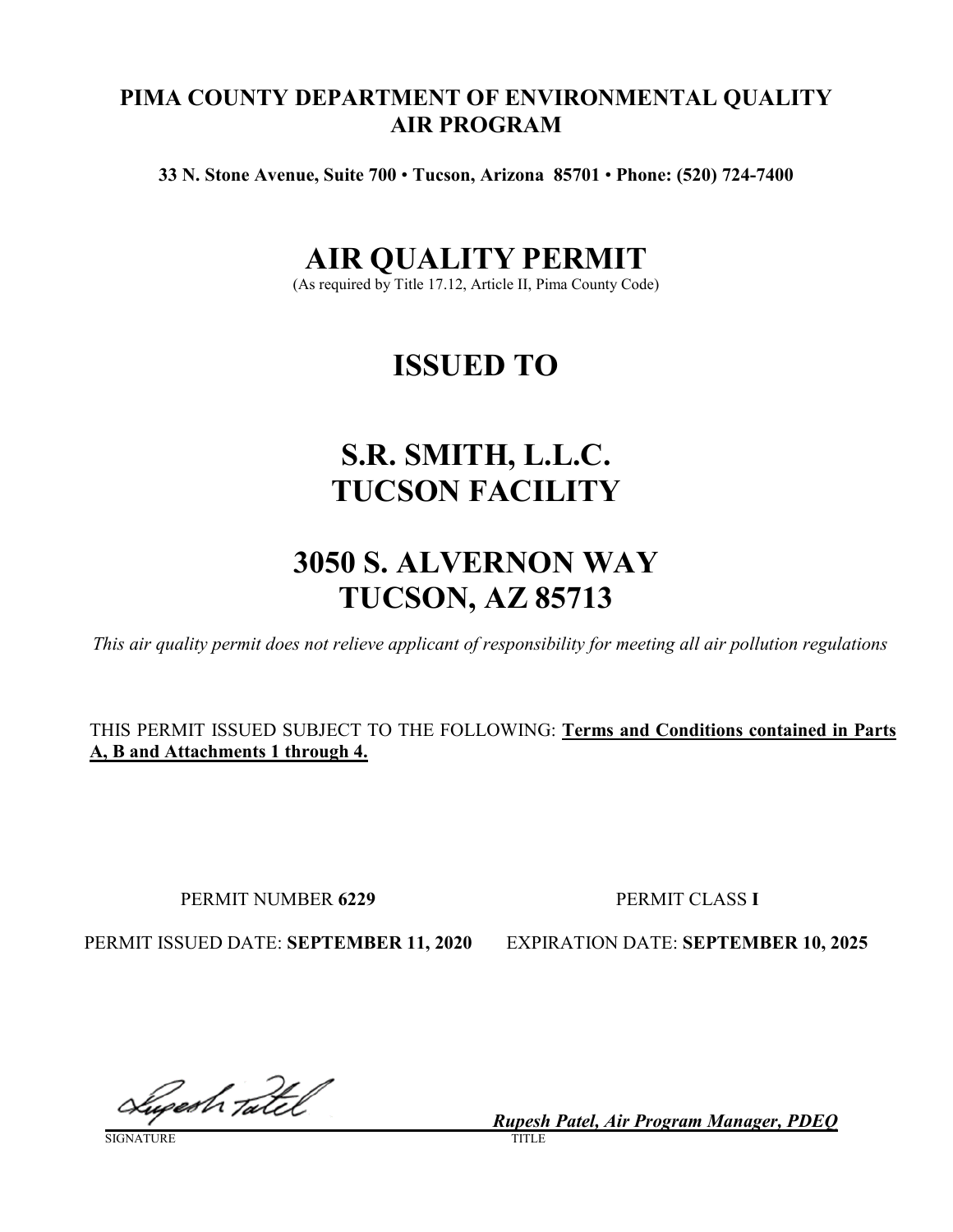# **TABLE OF CONTENTS**

|                                                                                                                                   | Permit Expiration and Renewal <b>Expiration</b> and Renewal <b>Expiration</b> Bernard Communication and Renewal <b>Communication</b> 6                                                                                                                      |    |
|-----------------------------------------------------------------------------------------------------------------------------------|-------------------------------------------------------------------------------------------------------------------------------------------------------------------------------------------------------------------------------------------------------------|----|
|                                                                                                                                   | Compliance with Permit Conditions [100] [100] [100] [100] [100] [100] [100] [100] [100] [100] [100] [100] [100] [100] [100] [100] [100] [100] [100] [100] [100] [100] [100] [100] [100] [100] [100] [100] [100] [100] [100] [1                              |    |
| $\frac{1}{2}$ . $\frac{3}{3}$ . $\frac{4}{4}$ . $\frac{5}{5}$ . $\frac{6}{6}$ . $\frac{7}{2}$ . $\frac{8}{10}$ . $\frac{9}{11}$ . | Permit Revision, Reopening, Revocation and Reissuance, or Termination for Cause manufactured by 6                                                                                                                                                           |    |
|                                                                                                                                   | Posting of Permit <u>manual contracts</u> and a series are all the contracts of Permit manual contracts and a series of Permit manual contracts and a series of Permit manual contracts of $\sim$ 7                                                         |    |
|                                                                                                                                   |                                                                                                                                                                                                                                                             |    |
|                                                                                                                                   |                                                                                                                                                                                                                                                             |    |
|                                                                                                                                   |                                                                                                                                                                                                                                                             |    |
|                                                                                                                                   | Certification of Truth, Accuracy and Completeness [11] [12] The Certification of Truth, Accuracy and Completeness [12] [12] The Certification of Truth, Accuracy and Completeness [12] $\frac{1}{2}$                                                        |    |
|                                                                                                                                   |                                                                                                                                                                                                                                                             |    |
|                                                                                                                                   | Permit Revision Pursuant to Federal Hazardous Air Pollutant Standard [11] [12] Permit Revision Pursuant to Federal Hazardous Air Pollutant Standard                                                                                                         |    |
|                                                                                                                                   |                                                                                                                                                                                                                                                             |    |
| 12.                                                                                                                               |                                                                                                                                                                                                                                                             |    |
| $\frac{\overline{13}}{\underline{14}}$                                                                                            |                                                                                                                                                                                                                                                             |    |
|                                                                                                                                   |                                                                                                                                                                                                                                                             |    |
| 15.                                                                                                                               |                                                                                                                                                                                                                                                             |    |
| $\underline{16}$ .                                                                                                                |                                                                                                                                                                                                                                                             |    |
|                                                                                                                                   |                                                                                                                                                                                                                                                             |    |
| $\frac{17}{18}$ .<br>$\frac{19}{20}$ .                                                                                            |                                                                                                                                                                                                                                                             |    |
|                                                                                                                                   |                                                                                                                                                                                                                                                             |    |
|                                                                                                                                   |                                                                                                                                                                                                                                                             |    |
| 21.                                                                                                                               | Accident Prevention Requirements Under the Clean Air Act (CAA Section 112(r)) _____________________17                                                                                                                                                       |    |
| 22.                                                                                                                               |                                                                                                                                                                                                                                                             |    |
| 23.                                                                                                                               |                                                                                                                                                                                                                                                             |    |
|                                                                                                                                   | 24-25 [Reserved]                                                                                                                                                                                                                                            |    |
|                                                                                                                                   |                                                                                                                                                                                                                                                             |    |
|                                                                                                                                   |                                                                                                                                                                                                                                                             |    |
|                                                                                                                                   |                                                                                                                                                                                                                                                             |    |
|                                                                                                                                   |                                                                                                                                                                                                                                                             |    |
| $26 - 30$                                                                                                                         |                                                                                                                                                                                                                                                             |    |
|                                                                                                                                   |                                                                                                                                                                                                                                                             | 19 |
| $31 - 35$                                                                                                                         |                                                                                                                                                                                                                                                             |    |
|                                                                                                                                   |                                                                                                                                                                                                                                                             | 20 |
|                                                                                                                                   | §4: Emmission Limitations and Standards 28 manual contents and standards and Standards measurement and standards and Standards and Standards and Standards and Standards and Standards and Standards and Standards and Standar                              |    |
| 36.                                                                                                                               |                                                                                                                                                                                                                                                             |    |
|                                                                                                                                   | RPC Production 28<br>a.                                                                                                                                                                                                                                     |    |
|                                                                                                                                   | b.                                                                                                                                                                                                                                                          |    |
|                                                                                                                                   | Surface Coating Operations [100] 28 and 28 and 28 and 28 and 28 and 28 and 28 and 28 and 28 and 28 and 28 and 28 and 28 and 28 and 28 and 28 and 20 and 20 and 20 and 20 and 20 and 20 and 20 and 20 and 20 and 20 and 20 and<br>$\underline{\mathbf{c}}$ . |    |
|                                                                                                                                   | d.<br>Facility-Wide 28                                                                                                                                                                                                                                      |    |
|                                                                                                                                   |                                                                                                                                                                                                                                                             |    |
| 37.                                                                                                                               |                                                                                                                                                                                                                                                             |    |
|                                                                                                                                   | a.                                                                                                                                                                                                                                                          |    |
|                                                                                                                                   | <u>b</u> .                                                                                                                                                                                                                                                  |    |
|                                                                                                                                   | $\underline{c}$ .                                                                                                                                                                                                                                           |    |
|                                                                                                                                   |                                                                                                                                                                                                                                                             |    |
| 38.                                                                                                                               |                                                                                                                                                                                                                                                             |    |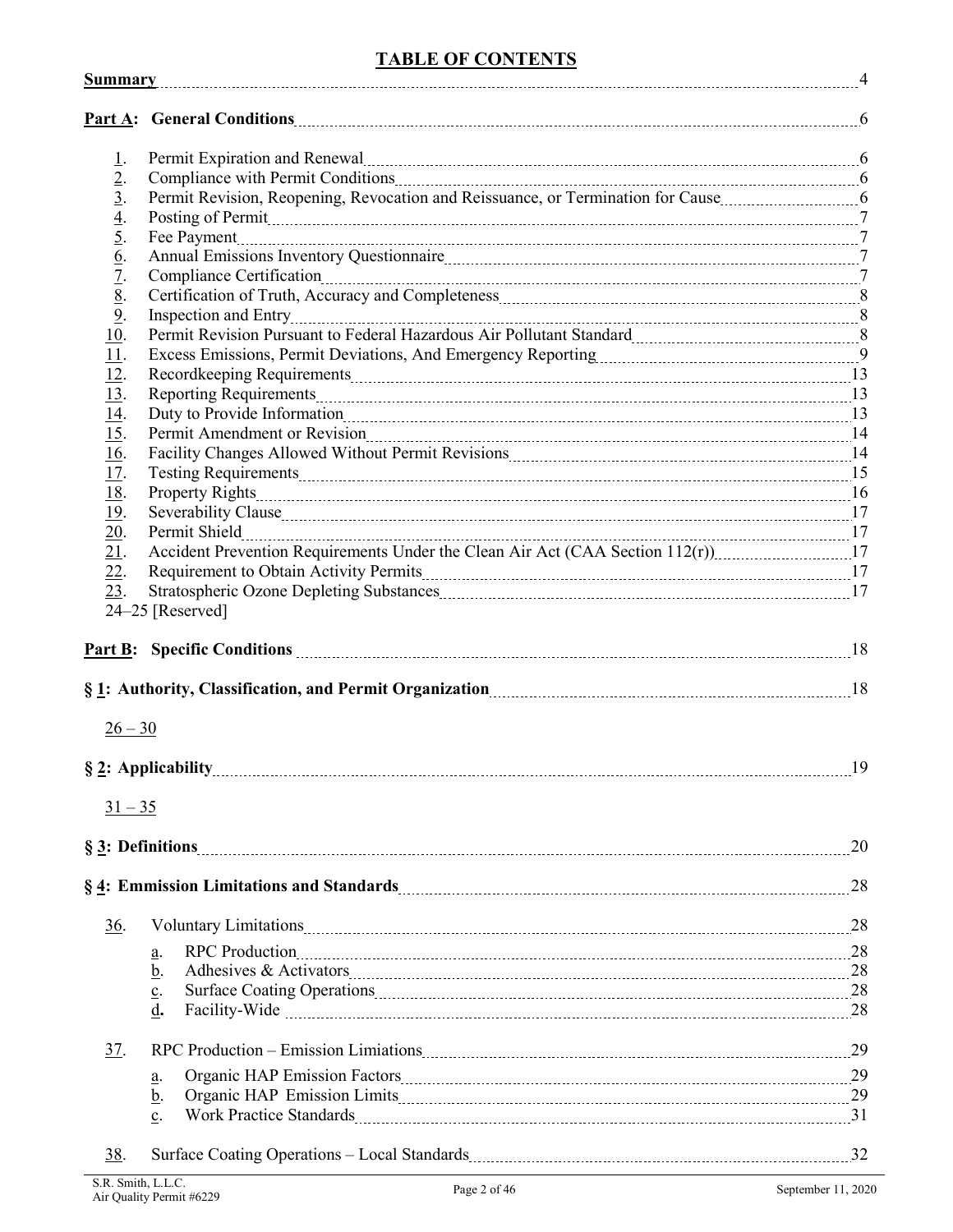| 39.                                    |                                                                                                                                                                                                                                              |    |
|----------------------------------------|----------------------------------------------------------------------------------------------------------------------------------------------------------------------------------------------------------------------------------------------|----|
|                                        | General Control Requirements [11] 33<br>a.                                                                                                                                                                                                   |    |
|                                        | Operation and Maintenance Requirements [11] Maintenance Requirements [11] Maintenance Requirements [11] Maintenance Requirements [11] Maintenance Requirements [11] Maintenance Requirements [11] Maintenance Requirements [11<br><u>b</u> . |    |
|                                        | $\underline{c}$ .                                                                                                                                                                                                                            |    |
|                                        | $\underline{d}$ .                                                                                                                                                                                                                            |    |
|                                        | e.                                                                                                                                                                                                                                           |    |
|                                        | f.                                                                                                                                                                                                                                           |    |
|                                        |                                                                                                                                                                                                                                              |    |
| <u>41</u> .                            | <b>RPC</b> Production                                                                                                                                                                                                                        |    |
| $\frac{42}{43}$ .<br>$\frac{44}{44}$ . |                                                                                                                                                                                                                                              |    |
|                                        | Adhesives & Activators 27                                                                                                                                                                                                                    |    |
|                                        | Surface Coating Operations 27 and 27 and 27 and 27 and 27 and 27 and 27 and 27 and 27 and 27 and 27 and 27 and 27 and 27 and 27 and 27 and 27 and 27 and 27 and 27 and 27 and 27 and 27 and 27 and 27 and 27 and 27 and 27 and               |    |
| 45.                                    |                                                                                                                                                                                                                                              |    |
| $\S 6:$                                |                                                                                                                                                                                                                                              |    |
|                                        |                                                                                                                                                                                                                                              |    |
| $\frac{50}{51}$ .                      |                                                                                                                                                                                                                                              |    |
| 52.                                    | Compliance Certification 11 All 2015 10:00 10:00 10:00 10:00 10:00 10:00 10:00 10:00 10:00 10:00 10:00 10:00 1                                                                                                                               |    |
|                                        |                                                                                                                                                                                                                                              |    |
|                                        | <b>Attachment 1:</b>                                                                                                                                                                                                                         |    |
|                                        | <b>Attachment 2:</b><br>Equipment List                                                                                                                                                                                                       | 45 |
|                                        | <b>Attachment 3:</b>                                                                                                                                                                                                                         |    |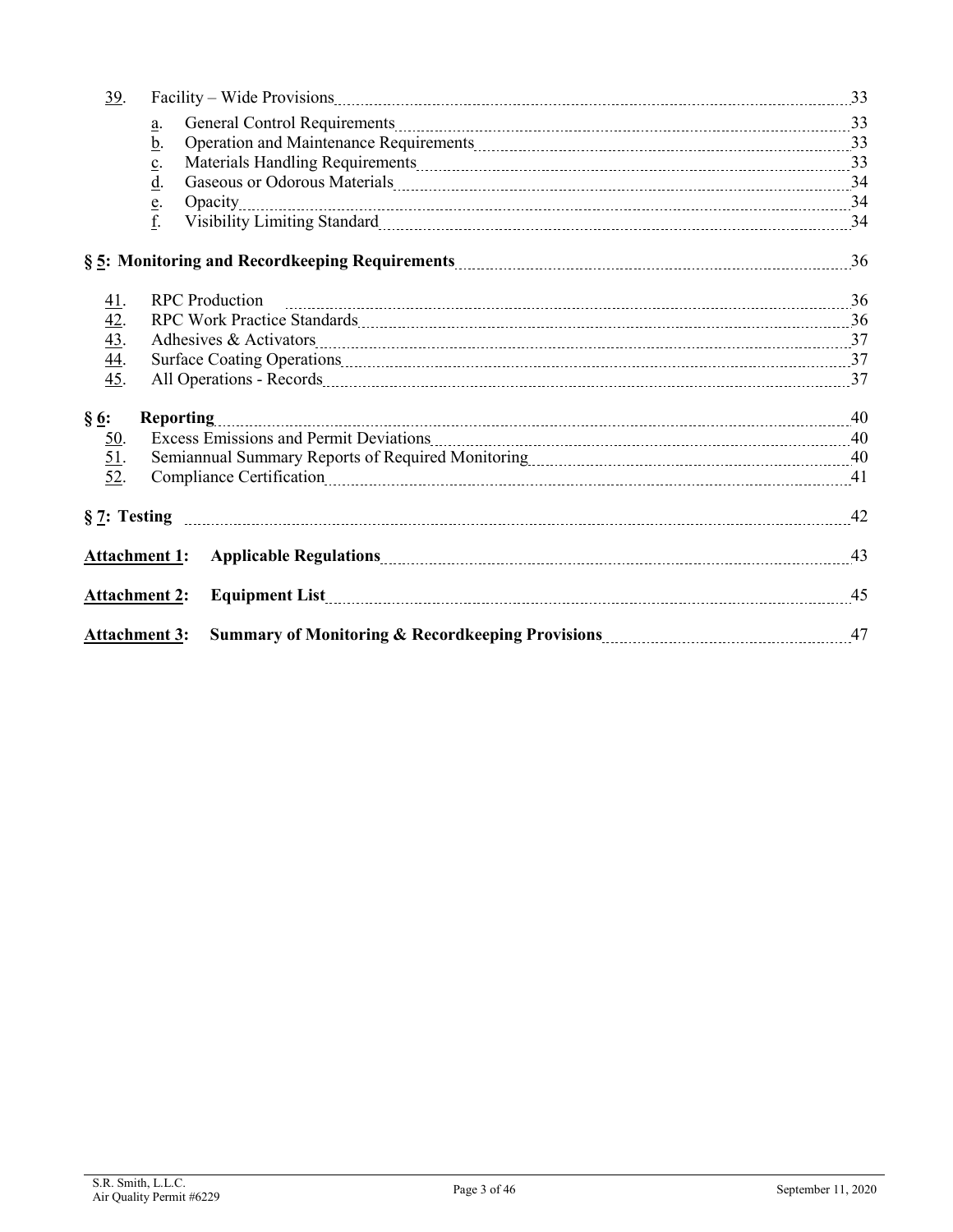# **SUMMARY**

#### **Location Information**

This individual air quality permit is issued to S.R. Smith, L.L.C., the Permittee, for their manufacturing facility located at 3050 S. Alvernon Way, Tucson, AZ 85713. The [source](#page-25-0) is located on two parcels identified by Pima County Assessor's as 132-04-120C and 132-04-109C.

The facility manufactures diving boards and pool slides for swimming pools using plastic composites.

The manufacturing process uses fiberglass and thermoset resins and/or gel coats to produce the plastic composites. The primary air toxics emitted from the facility are styrene and methyl methacrylate (MMA). These hazardous air pollutants (HAPs) are emitted at several points in the production of plastic composites, including resin and gel coat application, storage and mixing. The facility maintains a Class I air quality permit as a major source of HAP (styrene) subject to 40 CFR Part 63, Subpart WWWW – NESHAP: Reinforced Plastics Composites Production. The facility has accepted limits as provided in this permit to limit the emissions from the facility to less than 90 tons per yer of VOC and 90 tons per year of HAPs on a 12-consecutive month rolling total basis.

The facility also operates a wood shop and production area dust collection system as part of the manufacturing operations.

The company operates primarily Monday through Friday, 8 hours per day (2080 hrs), with a second shift being utilized in the summer months (May-August). Operating hours in summer months are usually Monday through Saturday, 10 hr days (1080 additional hours).  $\sim$  35% capacity vs 8760 hours per year.

Regulated pollutants emitted from the facility includes Particulate Matter, VOC, and HAP.

The following emission rates are for reference purposes only and are used to establish baseline emissions for the [source.](#page-25-0) They are based on recent usage and operations data. They are not intended to be enforceable emission limits subject to direct measurement unless specified in Part B of this permit. The estimates are a result of information provided in the renewal application submitted August 16, 2019 and emission factors presented in the Technical Support Document associated with this permit.

|                                                                                  | Controlled Facility-Wide Regulated Pollutant Emissions (tons/yr) |                          |                 |                          |                              |            |                            |                              |                          |
|----------------------------------------------------------------------------------|------------------------------------------------------------------|--------------------------|-----------------|--------------------------|------------------------------|------------|----------------------------|------------------------------|--------------------------|
| <b>Emission Source – Operation</b>                                               | $PM_{10}$                                                        | PM <sub>2.5</sub>        | NO <sub>x</sub> | SO <sub>2</sub>          | CO                           | <b>VOC</b> | <b>HAP</b><br><b>Total</b> | <b>HAP</b><br><b>Styrene</b> | <b>HAP</b><br><b>MMA</b> |
| <b>Reinforced Plastics Operations</b>                                            |                                                                  |                          |                 |                          |                              |            |                            |                              |                          |
| 30501 – Diving Boards                                                            |                                                                  |                          |                 |                          |                              | 10.10      | 10.10                      | 10.10                        |                          |
| 30506 – Infusion Closed Molding<br>Area 1                                        |                                                                  |                          |                 |                          |                              |            |                            |                              |                          |
| Gel Coating                                                                      | ۰                                                                | $\overline{\phantom{0}}$ |                 | -                        | -                            | 1.86       | 1.86                       | 1.77                         | 0.09                     |
| Infusion                                                                         |                                                                  |                          |                 |                          |                              | 1.81       | 1.81                       | 1.81                         |                          |
| Gluing                                                                           |                                                                  |                          |                 | $\overline{\phantom{0}}$ | $\qquad \qquad \blacksquare$ | 0.08       | .08                        |                              | 0.08                     |
| 30508 - Infusion Closed Molding<br>Area 2                                        |                                                                  |                          |                 |                          | $\overline{\phantom{0}}$     | 0.05       | 0.05                       | 0.05                         | 0.00                     |
| 30509 – Fiberglass Diving Bases<br>(incl. Spray Booths 1-3)                      |                                                                  |                          |                 |                          | $\overline{\phantom{0}}$     | 3.64       | 3.64                       | 3.46                         | 0.18                     |
| 30510 – Fiberglss Hand Lay-Up<br>(Reinforcements for<br><b>Infustion Areas</b> ) |                                                                  |                          |                 |                          | -                            | 0.77       | 0.77                       | 0.77                         |                          |

#### **Table 1**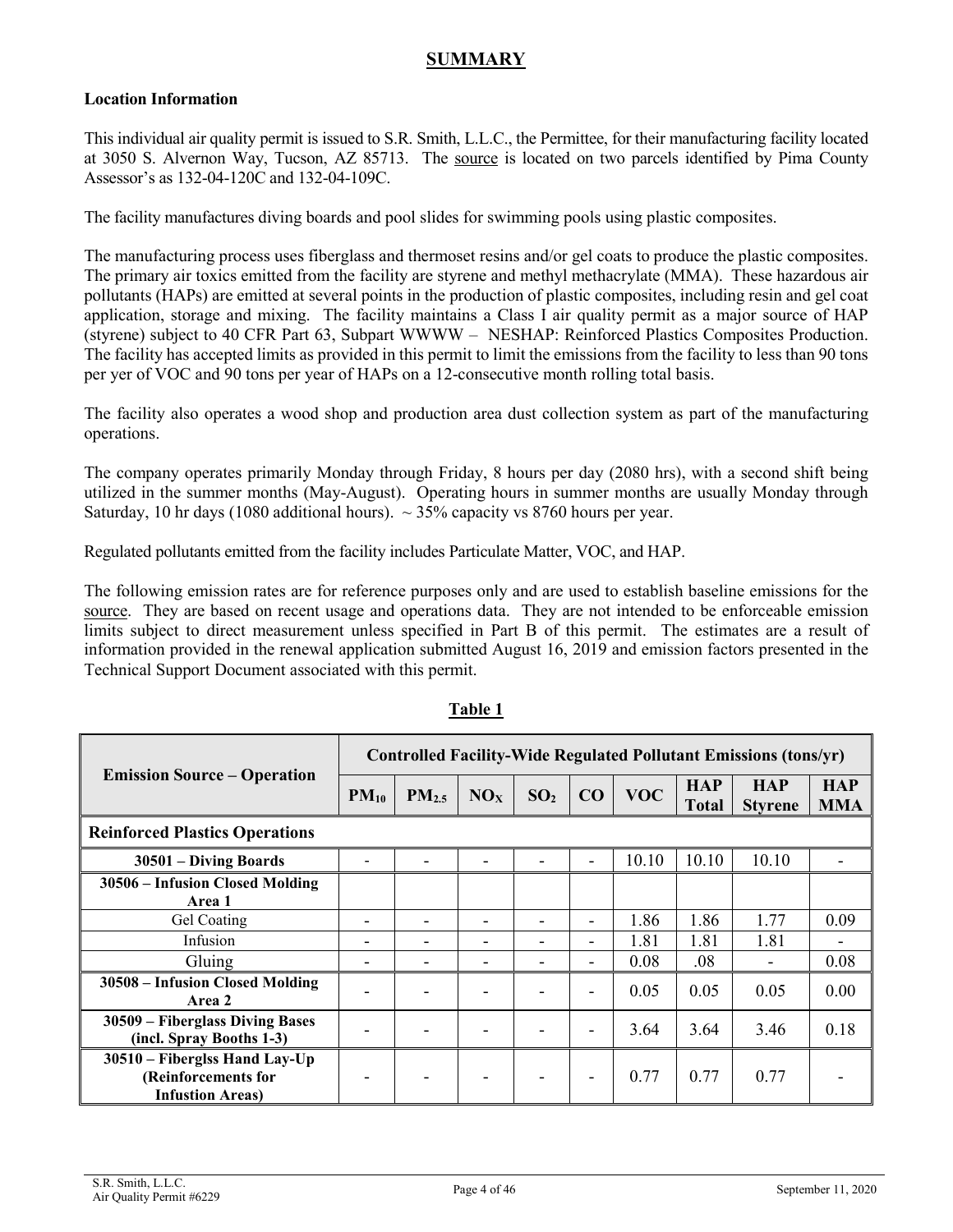### **Table 1 (Continued)**

|                                                                                                         | Controlled Facility-Wide Regulated Pollutant Emissions (tons/yr) |                   |     |                 |    |            |                            |                              |                          |
|---------------------------------------------------------------------------------------------------------|------------------------------------------------------------------|-------------------|-----|-----------------|----|------------|----------------------------|------------------------------|--------------------------|
| <b>Emission Source – Operation</b>                                                                      | $PM_{10}$                                                        | PM <sub>2.5</sub> | NOx | SO <sub>2</sub> | CO | <b>VOC</b> | <b>HAP</b><br><b>Total</b> | <b>HAP</b><br><b>Styrene</b> | <b>HAP</b><br><b>MMA</b> |
| 30511 - Aluminum Diving Boards (Spray Booth)                                                            |                                                                  |                   |     |                 |    |            |                            |                              |                          |
| Xylene                                                                                                  |                                                                  |                   |     |                 | -  | 0.10       | 0.10                       |                              |                          |
| <b>MEK</b>                                                                                              |                                                                  |                   |     |                 | -  | 0.06       |                            |                              |                          |
| Toluene                                                                                                 |                                                                  |                   |     |                 | -  | 0.01       | 0.01                       |                              |                          |
| <b>Other Facility Operations</b>                                                                        |                                                                  |                   |     |                 |    |            |                            |                              |                          |
| Wood Shop and Production Area<br>Dust Collection System<br>Normalized to 21% (18.48/89.03) of Allowable | 1.84 <sup>1</sup>                                                | 1.84 <sup>1</sup> | -   |                 | -  |            |                            | ۰                            |                          |
| <b>Facility Baseline (2019)</b><br>Based on supplied current production data                            | 1.84 <sup>1</sup>                                                | 1.84 <sup>1</sup> |     |                 | -  | 18.48      | 18.42                      | 17.96                        | 0.35                     |
| <b>Allowable (See TSD)</b>                                                                              | 8.91 <sup>1</sup>                                                | 8.91 <sup>1</sup> |     |                 |    | 89.03      | 89.03                      | 72.77                        | 9.06                     |

<sup>1</sup> Note: These emissions estimates have been determined by the Control Officer to be insignificant. (See page 3 of Air Quality Permit #6229 - TSD).

#### **All terms and Conditions of this permit are Federally Enforceable by the Administrator of the United States Environmental Protection Agency (U.S.EPA) under the Clean Air Act, except as otherwise noted**.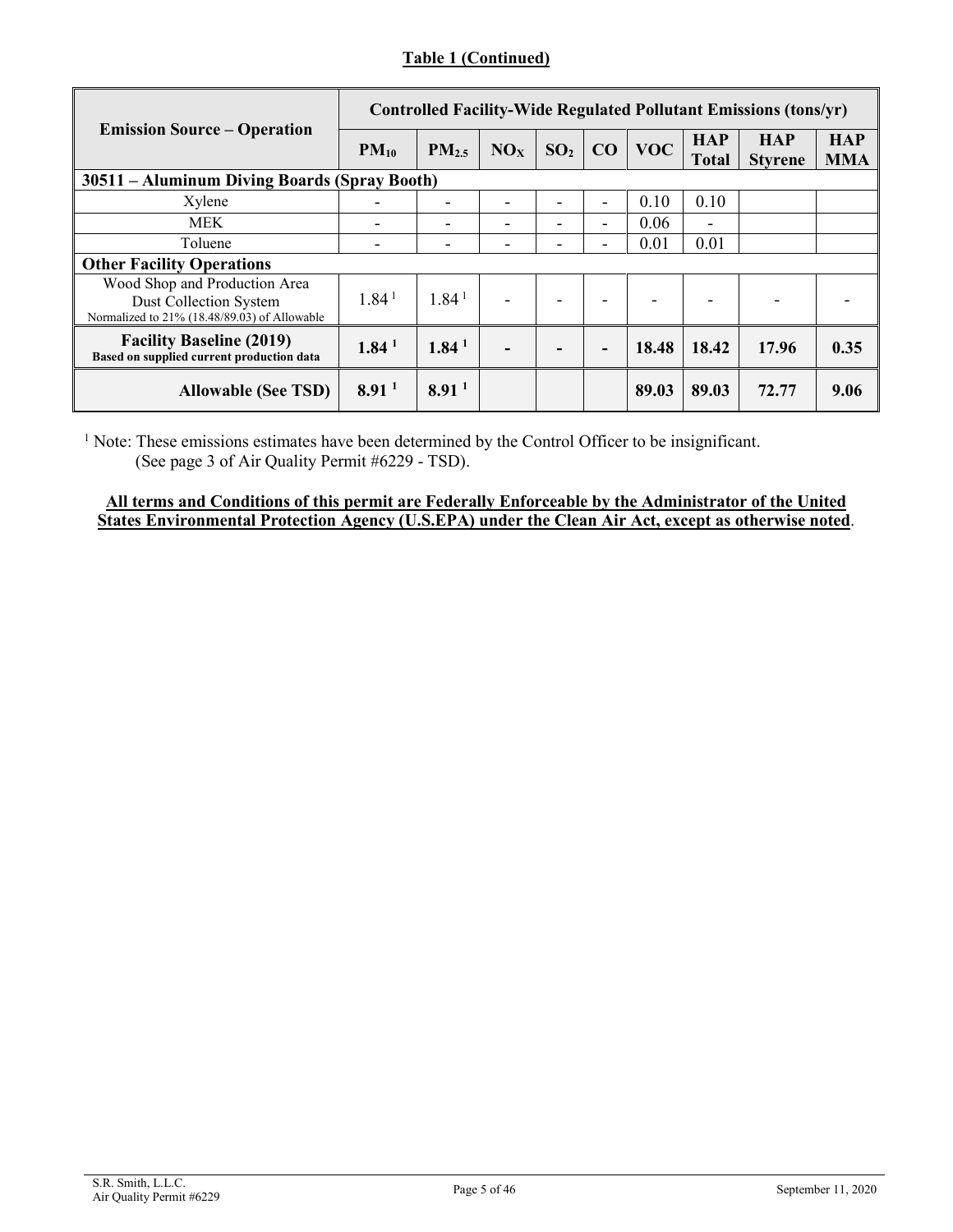# **PART A: GENERAL CONDITIONS**

<span id="page-5-0"></span>*(Unless otherwise noted, references in this permit are to Title 17 of the Pima County Code (PCC), Arizona Revised Statutes (ARS), Arizona Administrative Code (AAC), or the Pima County State Implementation Plan (SIP). Underlined text are hyperlinked references to either definitions in this permit, Conditions within the permit, or to external web servers that contain the referenced provision)*

#### <span id="page-5-1"></span>**1. Permit Expiration and Renewal 1. PERMIT EXPIRENT PERMIT EXPIRENT PROPERTY EXPIRENT PROPERTY PERMIT EXPIRENT PROPERTY**

- a. This permit is valid for a period of five years from the date of issuance.
- b. The Permittee shall submit an application for renewal of this permit at least 6 months, but not more than 18 months prior to the date of permit expiration.

#### <span id="page-5-2"></span>**2. Compliance with Permit Conditions 1996 17.12.040.A.8.a & b]**

- a. The Permittee shall comply with all Conditions of this permit including all applicable requirements of the Arizona air quality statutes [A.R.S, Title 49, Chapter 3](https://www.azleg.gov/arsDetail/?title=49) and Pima County air quality rules. Any permit noncompliance is grounds for enforcement action; for permit termination, revocation and reissuance, or revision; or for denial of a permit renewal application. In addition, noncompliance with any federally enforceable requirement constitutes a violation of the Clean Air Act.
- b. It shall not be a defense for a Permittee in an enforcement action that it would have been necessary to halt or reduce the permitted activity in order to maintain compliance with the Conditions of this permit.

#### <span id="page-5-3"></span>**3. Permit Revision, Reopening, Revocation and Reissuance, or Termination for Cause**

[PCC 17.12.040.A.8.c & PCC 17.12.130]

- a. The permit may be revised, reopened, revoked and reissued, or terminated for [cause.](#page-19-1) The filing of a request by the Permittee for a permit revision, revocation and reissuance, termination; or of a notification of planned changes or anticipated noncompliance does not stay any permit Condition.
- <span id="page-5-4"></span>b. The permit shall be reopened and revised under any of the following circumstances:
	- i. Additional applicable requirements under the Clean Air Act become applicable to a major [source](#page-25-0) with a remaining term of three or more years. Such a reopening shall be completed no later than 18 months after promulgation of the applicable requirement. No such reopening is required if the effective date of the requirement is later than the date on which the permit is due to expire, unless the original permit or any of its terms and Conditions has been extended pursuant to [PCC](https://tinyurl.com/17-12-140-a) [17.12.140.B.](https://tinyurl.com/17-12-140-a) Any permit reopening required pursuant to this paragraph shall comply with provisions in PCC [17.12.140](https://tinyurl.com/17-12-140-a) for permit renewal and shall reset the five-year permit term.
	- ii. Additional requirements, including excess emissions requirements, become applicable to an affected [source](#page-25-0) under the acid rain program. Upon approval by the [Administrator,](#page-19-2) excess emissions offset plans shall be deemed to be incorporated into the Class I permit.
	- iii. The [Control Officer](#page-20-0) or the [Administrator](#page-19-2) determines that the permit contains a material mistake or that inaccurate statements were made in establishing the emissions standards or other terms or Conditions of the permit.
	- iv. The [Control Officer](#page-20-0) or the [Administrator](#page-19-2) determines that the permit needs to be revised or revoked to assure compliance with the applicable requirements.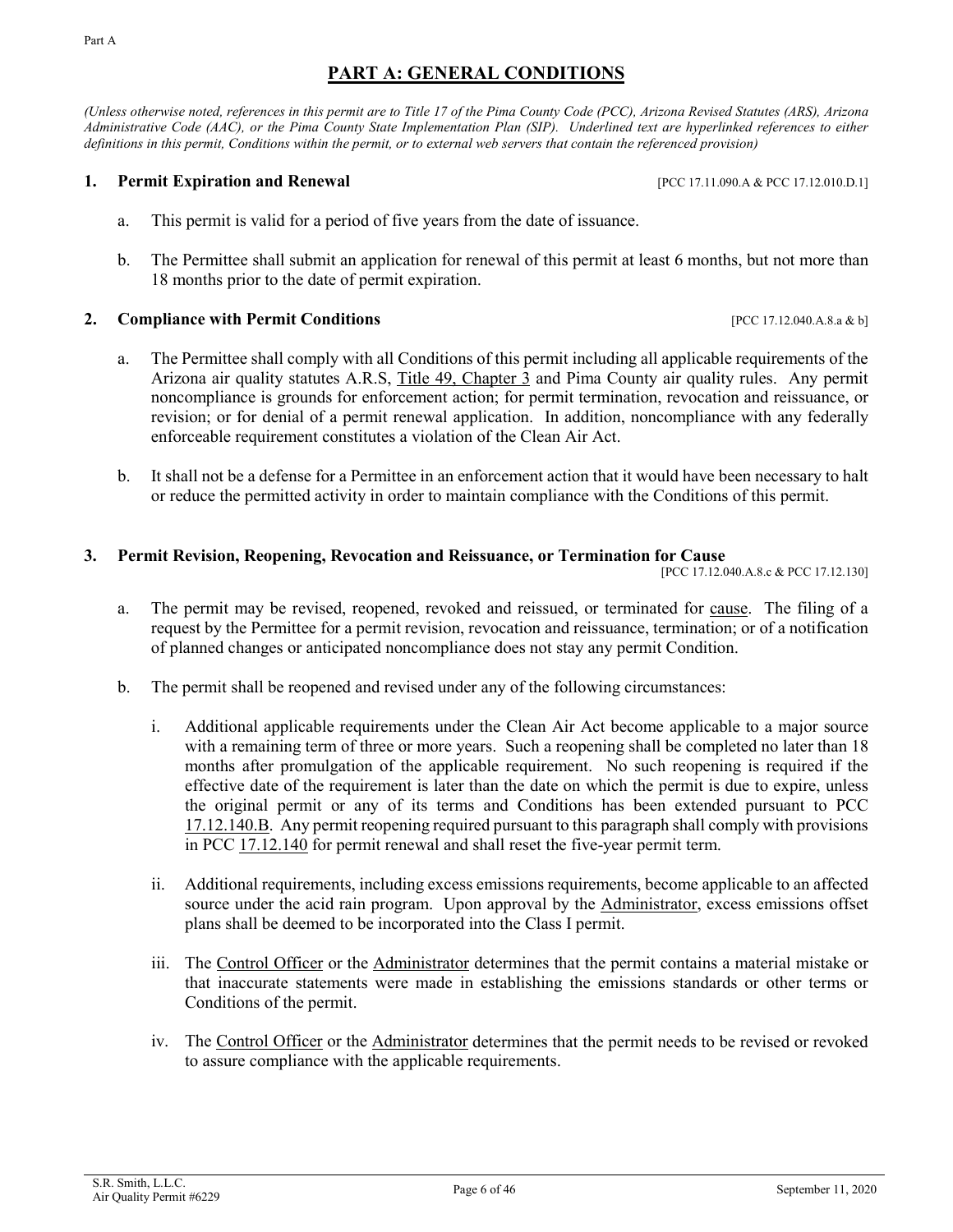<span id="page-6-5"></span>c. Proceedings to reopen and reissue a permit, including appeal of any final action relating to a permit reopening, shall follow the same procedures as apply to initial permit issuance and shall affect only those parts of the permit for which [cause](#page-19-1) to reopen exists. Such reopenings shall, except for reopenings under [Condition](#page-5-4) 3.b.i above, affect only those parts of the permit for which [cause](#page-19-1) to reopen exist. Such reopenings shall be made as expeditiously as practicable. Permit reopenings for reasons other than those stated in [Condition 3.b.i](#page-5-4) above shall not result in a resetting of the five-year permit term.

<span id="page-6-6"></span><span id="page-6-0"></span>**4. Posting of Permit 18. <b>Posting of Permit 18. POSTIPLE 222 & ARS 49-485** 

The Permittee shall maintain a complete copy of this permit onsite. If it is not feasible to maintain a copy of the permit onsite, the Permittee may request, in writing, to maintain a copy of the permit at an alternate location. Upon written approval by the [Control Officer,](#page-20-0) the Permittee must maintain a complete copy of the permit at the approved alternative location.

<span id="page-6-1"></span>**5. Fee Payment** [PCC 17.12.040.A.9 & PCC 17.12.220, SIP Reg 24]

<span id="page-6-7"></span>The Permittee shall pay fees to the [Control Officer](#page-20-0) pursuant to [PCC 17.12.220.](https://tinyurl.com/17-12-220-A)

# <span id="page-6-2"></span>**6. Annual Emissions Inventory Questionnaire** [PCC 17.12.160 & SIP Rule 623]

- a. The Permittee shall complete and submit to the [Control Officer](#page-20-0) an annual emissions inventory questionnaire. The questionnaire is due by March 31 or ninety days after the [Control Officer](#page-20-0) makes the inventory form available, whichever occurs later, and shall include emission information for the previous calendar year. These requirements apply whether or not a permit has been issued and whether or not a permit application has been filed.
- b. The questionnaire shall be on a form provided by or approved by the [Control Officer](#page-20-0) and shall include the information required by [PCC 17.12.160.](https://tinyurl.com/17-12-160-A)

# <span id="page-6-3"></span>**7. Compliance Certification 17.12.080.A.2] COMPLIANCE 17.12.040.A.5 & PCC 17.12.080.A.2]**

The Permittee shall submit to the [Control Officer](#page-20-0) a compliance certification that describes the compliance status of the [source](#page-25-0) with respect to each permit Condition. Certifications shall be submitted on the dates and frequency specified in [Condition 52.a](#page-39-1) of this permit.

- <span id="page-6-4"></span>a. The compliance certification shall include the following:
	- i. Identification of each term or Condition contained in the permit including emission limitations, standards, [work practice,](#page-26-0) or management practices that are the basis of the certification;
	- ii. Identification of the method(s) or other means used by the Permittee for determining the compliance status of the [source](#page-25-0) with each term and Condition during the certification period. Such methods and other means shall include, at a minimum, the methods and means required under PCC [17.12.040](https://tinyurl.com/17-12-040-A)  $(A)(3)$ , (monitoring including the related recordkeeping and reporting requirements that verify compliance with monitoring). If necessary, the Permittee also shall identify any other material information that must be included in the certification to comply with  $\S 113(c)(2)$  $\S 113(c)(2)$  of the Clean Air Act, which prohibits knowingly making a false certification or omitting material information;
	- iii. The status of compliance with the terms and Conditions of the permit for the period covered by the certification, including whether compliance during the period was continuous or intermittent. The certification shall be based on the methods or means i[n Condition](#page-6-4) *7.a.ii* above. The certification shall identify each [deviation](#page-21-0) and take it into account in the compliance certification;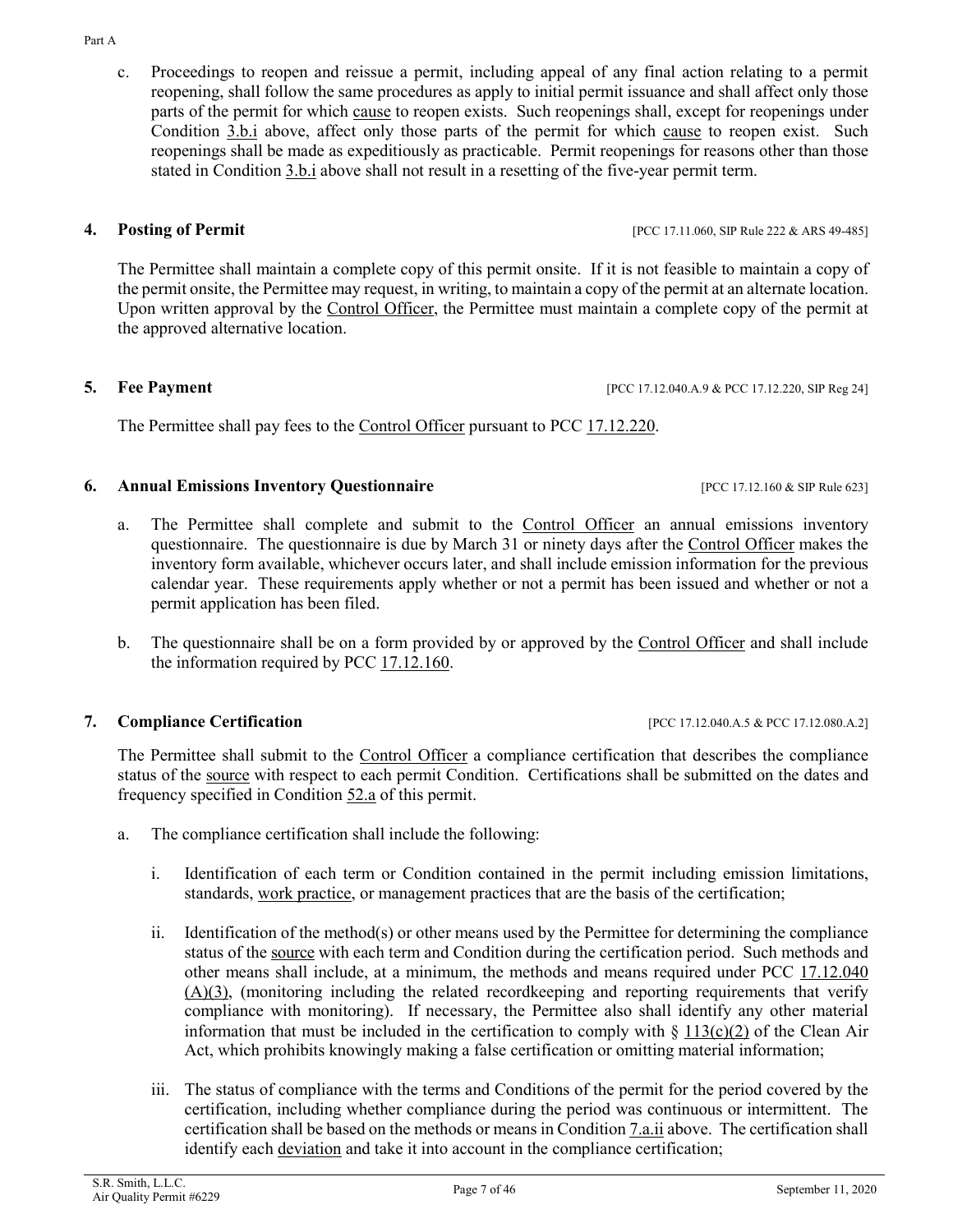- iv. For emission units subject to [40 CFR 64,](https://tinyurl.com/40-CFR-64-A) the certification shall also identify as possible exceptions to compliance any period during which compliance is required and in which an excursion or exceedance defined under [40 CFR 64](https://tinyurl.com/40-CFR-64-A) occurred;
- v. All instances of [deviations](#page-21-0) from permit requirements reported pursuant to [Condition 11.b](#page-9-0) as well as progress reports on all outstanding compliance schedules submitted pursuant to PCC [17.12.080;](https://tinyurl.com/17-12-180-A) and
- vi. Other facts the [Control Officer](#page-20-0) may require to determine the compliance status of the facility.
- b. A copy of all compliance certifications for Class I permits shall also be submitted to the EPA Administrator. The address for the EPA Administrator is:

#### **EPA Region 9 Enforcement Office, 75 Hawthorne St (Air-5), San Francisco, CA 94105**

#### <span id="page-7-0"></span>**8. Certification of Truth, Accuracy and Completeness** [PCC 17.12.080.A.3]

Any document required to be submitted by this permit, including reports, shall contain a certification by a responsible official of truth, accuracy, and completeness. This certification and any other certification required by this permit shall state that, based on information and belief formed after reasonable inquiry, the statements and information in the document are true, accurate, and complete.

#### <span id="page-7-1"></span>**9.** Inspection and Entry **EXECUTE 2008** [PCC 17.12.080.A.4]

The Permittee shall allow the [Control Officer](#page-20-0) or the authorized representative of the [Control Officer](#page-20-0) upon presentation of proper credentials to:

- a. Enter upon the Permittee's premises where [a source](#page-25-0) is located, or emissions-related activity is conducted, or where records are required to be kept under the Conditions of the permit;
- b. Have access to and copy, at reasonable times, any records that are required to be kept under the Conditions of the permit;
- c. Inspect, at reasonable times, any facilities, equipment (including monitoring and [air pollution](#page-19-3) control equipment), practices, or operations regulated or required under the permit;
- d. Sample or monitor, at reasonable times, substances or parameters for the purpose of assuring compliance with the permit or other applicable requirements; and
- e. Record any inspection by use of written, electronic, magnetic and photographic media.

#### <span id="page-7-2"></span>**10. Permit Revision Pursuant to Federal Hazardous Air Pollutant Standard** [PCC 17.12.010.D.3]

If thi[s source](#page-25-0) becomes subject to a standard promulgated by th[e Administrator](#page-19-2) pursuant to  $\S 112(d)$  $\S 112(d)$  of the Clean Air Act (Hazardous Air Pollutants), then the Permittee shall, within twelve months of the date on which the standard is promulgated, submit an application for a permit revision demonstrating how th[e source](#page-25-0) will comply with the standard.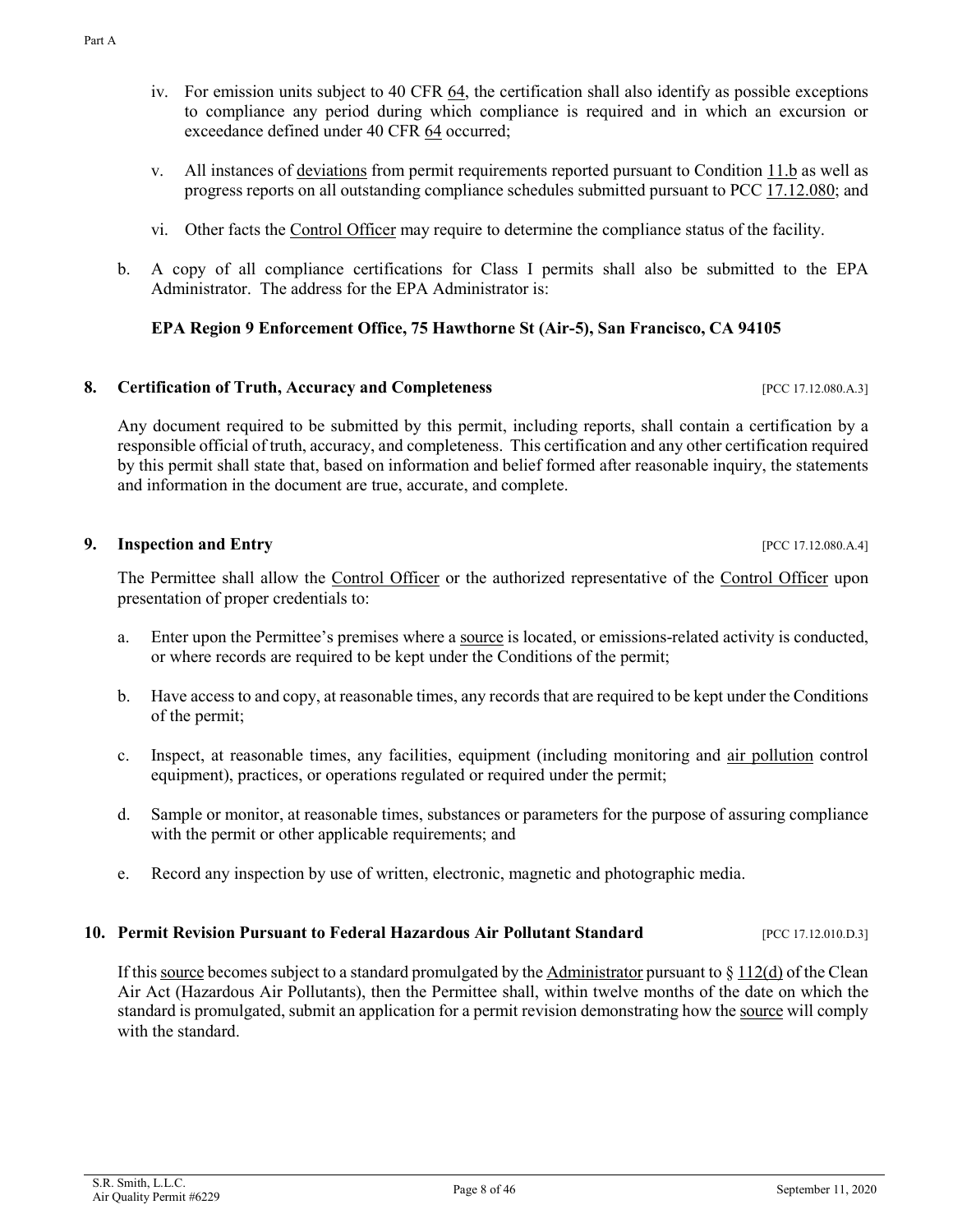#### <span id="page-8-5"></span><span id="page-8-0"></span>**11. Excess Emissions, Permit Deviations, and Emergency Reporting**

<span id="page-8-4"></span><span id="page-8-3"></span>a. Excess Emissions Reporting [PCC 17.12.170]

- <span id="page-8-2"></span>i. Excess emissions shall be reported as follows:
	- (a) The Permittee shall report to th[e Control Officer](#page-20-0) any emissions in excess of the limits established by this permit. Such report shall be in two parts as specified below:
		- (i) Notification by telephone, facsimile or e-mail within 24 hours of the time when the Permittee first learned of the occurrence of excess emissions including all available information in Condition  $11.a.i.(b)$  below. The number to call to report excess emissions is **520-724-7400.** The facsimile number to report excess emissions is **520-838-7432.** The e-mail to report excess emissions is **[Air.Permits@pima.gov](mailto:Air.Permits@pima.gov)**
		- (ii) Detailed written notification by submission of an excess emissions report within 72 hours of the notification in [Condition 11.a.i.\(a\)\(i\)](#page-8-2) above. Notifications should be sent to:

#### **PDEQ Air Program 33 N. Stone Avenue, Suite 700, Tucson, Arizona 85701. [Air.Permits@pima.gov](mailto:Air.Permits@pima.gov)**

- <span id="page-8-1"></span>(b) The report shall contain the following information:
	- (i) The identity of each stack or other emission point where the excess emission occurred;
	- (ii) The magnitude of the excess emissions expressed in the units of the applicable emission limitation and the operating data and calculations used in determining the magnitude of the excess emissions;
	- (iii) The date, time, and duration or expected duration of the excess emissions;
	- (iv) The identity of the equipment from which the excess emissions emanated;
	- (v) The nature and cause of the emissions;
	- (vi) If the excess emissions were the result of a malfunction, the steps taken to remedy the malfunction and the steps taken or planned to prevent the recurrence of the malfunctions; and
	- (vii) The steps that were or are being taken to limit the excess emissions; If this permit contains procedures governing [source](#page-25-0) operation during periods of startup or malfunction and the excess emissions resulted from start-up or malfunction, a list of the steps taken to comply with permit procedures.
- ii. In the case of continuous or recurring excess emissions, the notification requirements shall be satisfied if the [source](#page-25-0) provides the required notification after excess emissions are first detected and includes in the notification an estimate of the time the excess emissions will continue. Excess emissions occurring after the estimated time period or changes in the nature of the emissions as originally reported shall require additional notification pursuant to [Condition 11.a.i](#page-8-3) above.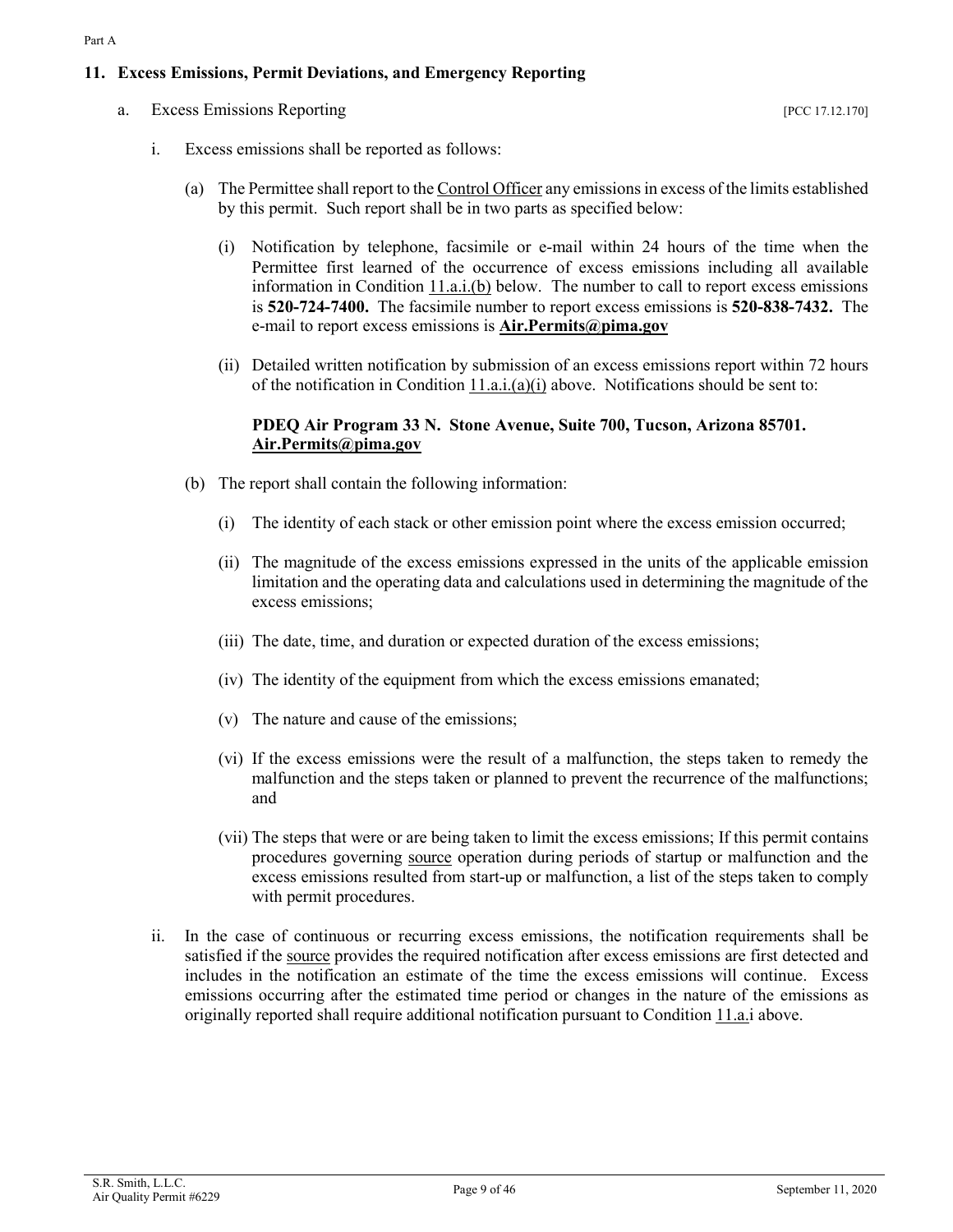### <span id="page-9-0"></span>b. Permit Deviations Reporting and the contract of the contract of the contract of the contract of the contract of the contract of the contract of the contract of the contract of the contract of the contract of the contrac

The Permittee shall promptly report [deviations](#page-21-0) from permit requirements, including those attributable to upset Conditions as defined in the permit, the probable cause of such [deviations,](#page-21-0) and any corrective actions or preventive measures taken. Prompt reporting shall mean that the report was submitted to the [Control](#page-20-0)  [Officer](#page-20-0) by certified mail, facsimile, e-mail [\(Air.Permits@pima.gov\)](mailto:Air.Permits@pima.gov) or hand delivery within two working days of the time when emission limitations were exceeded due to an emergency or within two working days of the time when the Permittee first learned of the occurrence of a [deviation](#page-21-0) from a permit requirement.

c. Emergency Provision [PCC 17.12.040.E]

- i. An "Emergency" means any situation arising from sudden and reasonably unforeseeable events beyond the control of the [source,](#page-25-0) including acts of God, that require immediate corrective action to restore normal operation and that causes th[e source](#page-25-0) to exceed a technology-based emission limitation under the permit, due to unavoidable increases in emission attributable to the emergency. An emergency shall not include noncompliance to the extent caused by improperly designed equipment, lack of preventive maintenance, careless or improper operation, or operator error.
- ii. An emergency constitutes an affirmative defense to an action brought for noncompliance with the technology-based emission limitations if [Condition 11.c.iii](#page-9-1) below is met.
- <span id="page-9-1"></span>iii. The affirmative defense of emergency shall be demonstrated through properly signed, contemporaneous operating logs, or other relevant evidence that:
	- (a) An emergency occurred and that the Permittee can identify the cause or causes of the emergency;
	- (b) At the time of the emergency, the permitted facility was being properly operated;
	- (c) During the period of the emergency the Permittee took all reasonable steps to minimize levels of emissions that exceeded the emissions standards or other requirements in the permit; and
	- (d) The Permittee submitted notice of the emergency to the [Control Officer](#page-20-0) by certified mail, hand delivery, e-mail [\(Air.Permits@pima.gov\)](mailto:Air.Permits@pima.gov) or facsimile transmission within two working days of the time when emission limitations were exceeded due to the emergency. This notice shall contain a description of the emergency, any steps taken to mitigate emissions, and corrective action taken.
- iv. In any enforcement proceeding, the Permittee seeking to establish the occurrence of an emergency has the burden of proof.
- v. This provision is in addition to any emergency or upset provision contained in any applicable requirement.
- d. Compliance Schedule [ARS § 49-480.F.3 & 5]

For any excess emission or permit [deviation](#page-21-0) that cannot be corrected within 72 hours, the Permittee is required to submit a compliance schedule to the [Control Officer](#page-20-0) within 21 days of such occurrence. The compliance schedule shall include a schedule of remedial measures, including an enforceable sequence of actions with milestones, leading to compliance with the permit terms or Conditions that have been violated.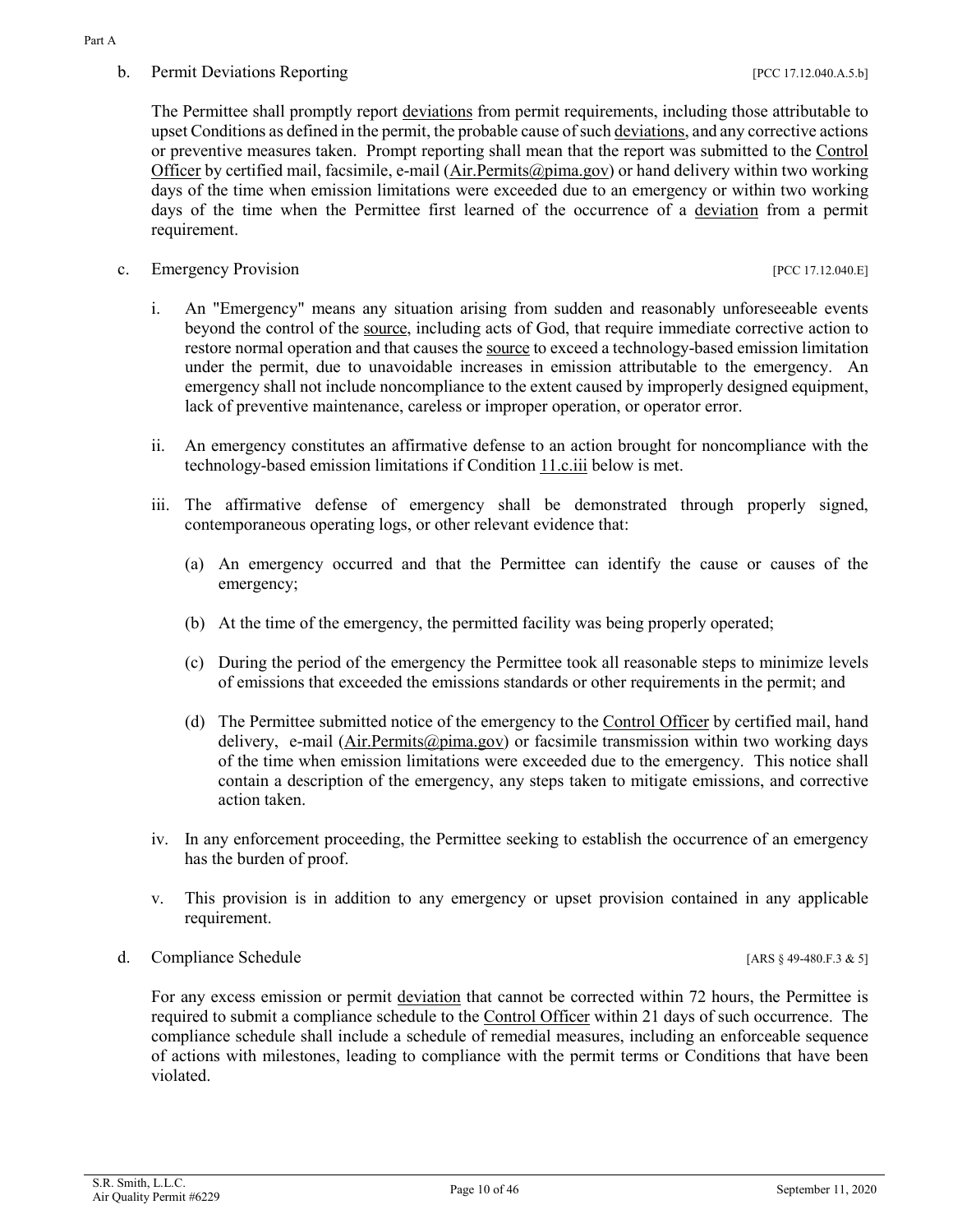- <span id="page-10-2"></span><span id="page-10-1"></span>e. Affirmative Defenses for Excess Emissions Due to Malfunctions, Startup, and Shutdown [PCC 17.12.180]
	- i. Applicability

This rule establishes affirmative defenses for certain emissions in excess of an emission standard or limitation and applies to all emission standards or limitations except for standards or limitations:

- (a) Promulgated pursuant to  $\S\S 111$  $\S\S 111$  or  $112$  of the Clean Air Act;
- (b) Promulgated pursuant to Titles [IV](https://tinyurl.com/CAA-TitleIVA-A) or [VI](https://tinyurl.com/CAA-TitleVI-A) of the Clean Air Act;
- (c) Contained in any Prevention of Significant Deterioration (PSD) or New Source Review (NSR) permit issued by the U.S. E.P.A., or
- (d) Included in a permit to meet the requirements of PCC  $17.16.590.A.5$ .
- <span id="page-10-0"></span>ii. Affirmative Defense for Malfunctions

Emissions in excess of an applicable emission limitation due to malfunction shall constitute a violation. The Owner or operator of a [source](#page-25-0) with emissions in excess of an applicable emission limitation due to malfunction, has an affirmative defense to a civil or administrative enforcement proceeding based on that violation, other than a judicial action seeking injunctive relief, if the owner or operator of the [source](#page-25-0) has complied with the reporting requirements in [Condition](#page-8-4) 11.a above and has demonstrated all of the following:

- (a) The excess emissions resulted from a sudden and unavoidable breakdown of process equipment or [air pollution](#page-19-3) control equipment beyond the reasonable control of the operator;
- (b) The [air pollution](#page-19-3) control equipment, process equipment, or processes were at all times maintained and operated in a manner consistent with good practice for minimizing emissions;
- (c) If repairs were required, the repairs were made in an expeditious fashion when the applicable emission limitations were being exceeded. Off-shift labor and overtime were utilized where practicable to ensure that the repairs were made as expeditiously as possible. If off-shift labor and overtime were not utilized, the owner or operator satisfactorily demonstrated that the measures were impracticable;
- (d) The amount and duration of the excess emissions (including any bypass operation) were minimized to the maximum extent practicable during periods of such emissions;
- (e) All reasonable steps were taken to minimize the impact of the excess emissions on ambient air quality;
- (f) The excess emissions were not part of a recurring pattern indicative of inadequate design, operation, or maintenance;
- (g) During the period of excess emissions there were no exceedances of the relevant ambient air quality standards established in [PCC Chapter 17.08](https://tinyurl.com/PCC-17-08) that could be attributed to the emitting [source;](#page-25-0)
- (h) The excess emissions did not stem from any activity or event that could have been foreseen and avoided, or planned, and could not have been avoided by better operations and maintenance practices;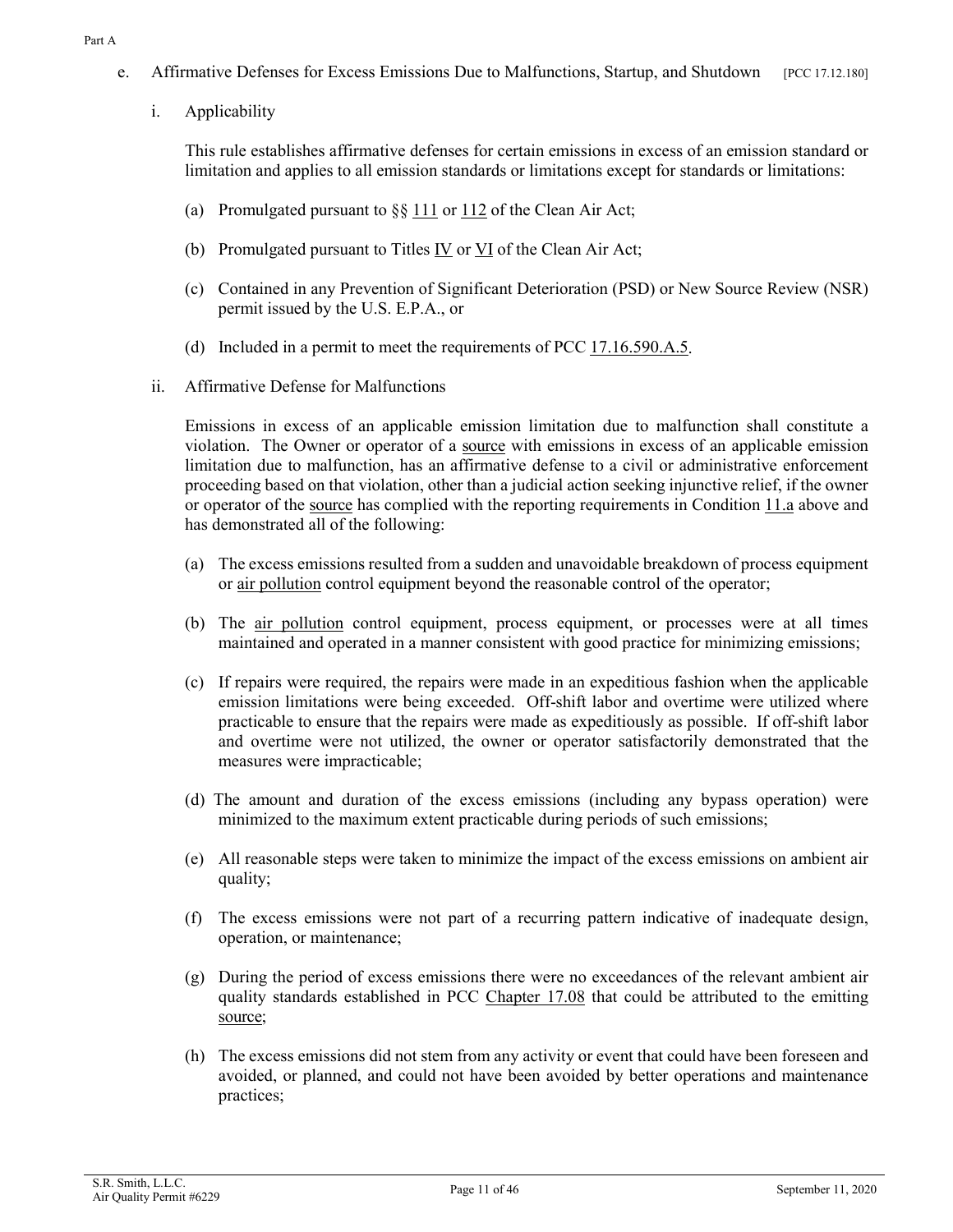- (i) All emissions monitoring systems were kept in operation if at all practicable; and
- <span id="page-11-0"></span>(j) The Permittee's actions in response to the excess emissions were documented by contemporaneous records.
- iii. Affirmative Defense for Startup and Shutdown
	- (a) Except as provided in Condition  $11.e.iii.$  (b) below, and unless otherwise provided for in the applicable requirement, emissions in excess of an applicable emission limitation due to startup and shutdown shall constitute a violation. The Permittee of a [source](#page-25-0) with emissions in excess of an applicable emission limitation due to startup and shutdown, has an affirmative defense to a civil or administrative enforcement proceeding based on that violation, other than a judicial action seeking injunctive relief, if the owner or operator of the [source](#page-25-0) has complied with the reporting requirements of Condition 11.a above and has demonstrated all of the following:
		- (i) The excess emissions could not have been prevented through careful and prudent planning and design;
		- (ii) If the excess emissions were the result of a bypass of control equipment, the bypass was unavoidable to prevent loss of life, personal injury, or severe damage to [air pollution](#page-19-3) control equipment, production equipment, or other property;
		- (iii) The [source'](#page-25-0)s [air pollution](#page-19-3) control equipment, process equipment, or processes were at all times maintained and operated in a manner consistent with good practice for minimizing emissions;
		- (iv) The amount and duration of the excess emissions (including any bypass operation) were minimized to the maximum extent practicable during periods of such emissions;
		- (v) All reasonable steps were taken to minimize the impact of the excess emissions on ambient air quality;
		- (vi) During the period of excess emissions there were no exceedances of the relevant ambient air quality standards established in [PCC Chapter 17.08](https://tinyurl.com/PCC-17-08) that could be attributed to the emitting [source;](#page-25-0)
		- (vii) All emissions monitoring systems were kept in operation if at all practicable; and
		- (viii)The Permittee's actions in response to the excess emissions were documented by contemporaneous records.
	- (b) If excess emissions occur due to a malfunction during routine startup and shutdown, then those instances shall be treated as other malfunctions subject to Condition above.
- iv. Affirmative Defense for Malfunctions during Scheduled Maintenance

If excess emissions occur due to a malfunction during scheduled maintenance, then those instances will be treated as other malfunctions subject to [Condition](#page-10-0) 11.e.ii above.

v. Demonstration of Reasonable and Practicable Measures

For an affirmative defense under [Condition 11.e.ii](#page-10-0) or iii above, the Permittee of the [source](#page-25-0) shall demonstrate, through submission of the data and information required by Conditions [11.e.i through](#page-10-1)   $\underline{v}$  $\underline{v}$  $\underline{v}$  and [Condition 11.a](#page-8-4) above, that all reasonable and practicable measures within the owner or operator's control were implemented to prevent the occurrence of the excess emissions.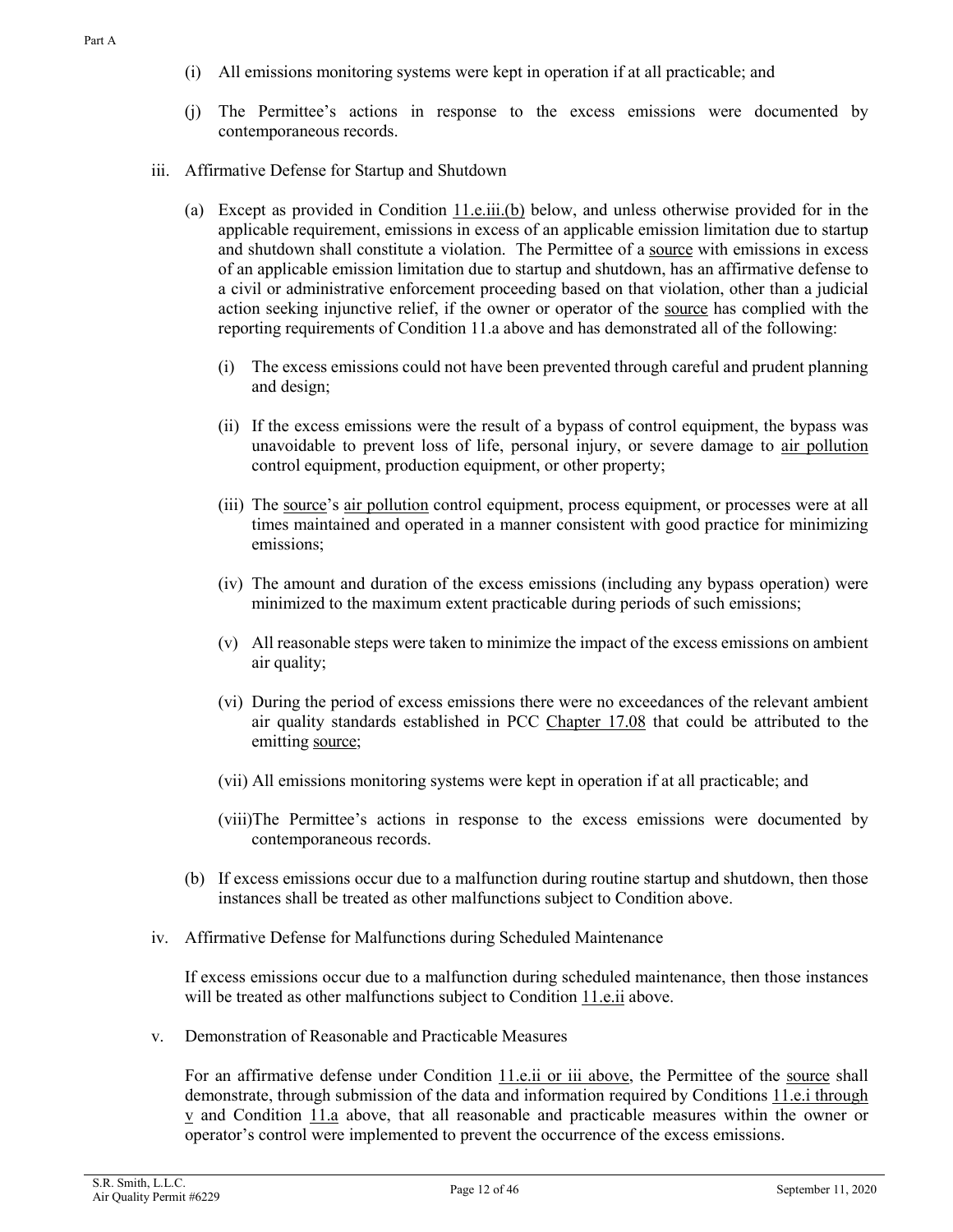#### <span id="page-12-3"></span><span id="page-12-0"></span>**12. Recordkeeping Requirements 12. Properties [PCC 17.12.040.A.4]**

- a. The Permittee shall keep records of all required monitoring information including recordkeeping requirements established pursuant to [PCC 17.12.080,](https://tinyurl.com/PCC-17-12-080) where applicable, for the following:
	- i. The date, place as defined in the permit, and time of sampling or measurements;
	- ii. The date(s) analyses were performed;
	- iii. The name of the company or entity that performed the analyses;
	- iv. A description of the analytical techniques or methods used;
	- v. The results of such analyses; and
	- vi. The operating conditions as existing at the time of sampling or measurement.
- <span id="page-12-4"></span>b. The Permittee shall retain records of all required monitoring data and support information for a period of at least 5 years from the date of the monitoring sample, measurement, report, or application. Support information includes all calibration and maintenance records and all original strip-chart recordings or other data recordings for continuous monitoring instrumentation, and copies of all reports required by the permit.
- c. All required records shall be maintained either in an unchangeable electronic format or printed records including hand written forms or logbooks utilizing indelible ink.

#### <span id="page-12-1"></span>**13. Reporting Requirements 13. Proporting Requirements 13. Proporting Requirements**

The Permittee shall comply with all of the reporting requirements of this permit. These include:

- a. Compliance certifications pursuant to [Condition 7](#page-6-3) above.
- b. Excess emissions; permit [deviations,](#page-21-0) and emergency reports in accordance with Condition  $11$  above.
- c. Performance test results in accordance with [Condition 17.g](#page-15-1) below.
- d. Other reports required by any of the Conditions in Part B of this permit.

<span id="page-12-2"></span>**14. Duty to Provide Information** [PCC 17.12.040.A.8.e, PCC 17.12.010.H, & PCC 17.12.010.I, SIP Rule 621]

- a. The Permittee shall furnish to the [Control Officer,](#page-20-0) within a reasonable time, any information that the [Control Officer](#page-20-0) may request in writing to determine whether [cause](#page-19-1) exists for revising, revoking and reissuing, or terminating the permit or to determine compliance with the permit. Upon request, the Permittee shall also furnish to th[e Control Officer](#page-20-0) copies of records required to be kept by the permit. For information claimed to be confidential, the Permittee for Class I sources, shall furnish an additional copy of such records directly to the [Administrator](#page-19-2) along with a claim of confidentiality.
- b. If the Permittee has failed to submit any relevant facts or if the Permittee has submitted incorrect information in the permit application, the Permittee shall, upon becoming aware of such failure or incorrect submittal, promptly submit such supplementary facts or corrected information. In addition, an applicant shall provide additional information as necessary to address any requirements that become applicable to the [source](#page-25-0) after the date it filed a complete application but prior to release of a proposed permit.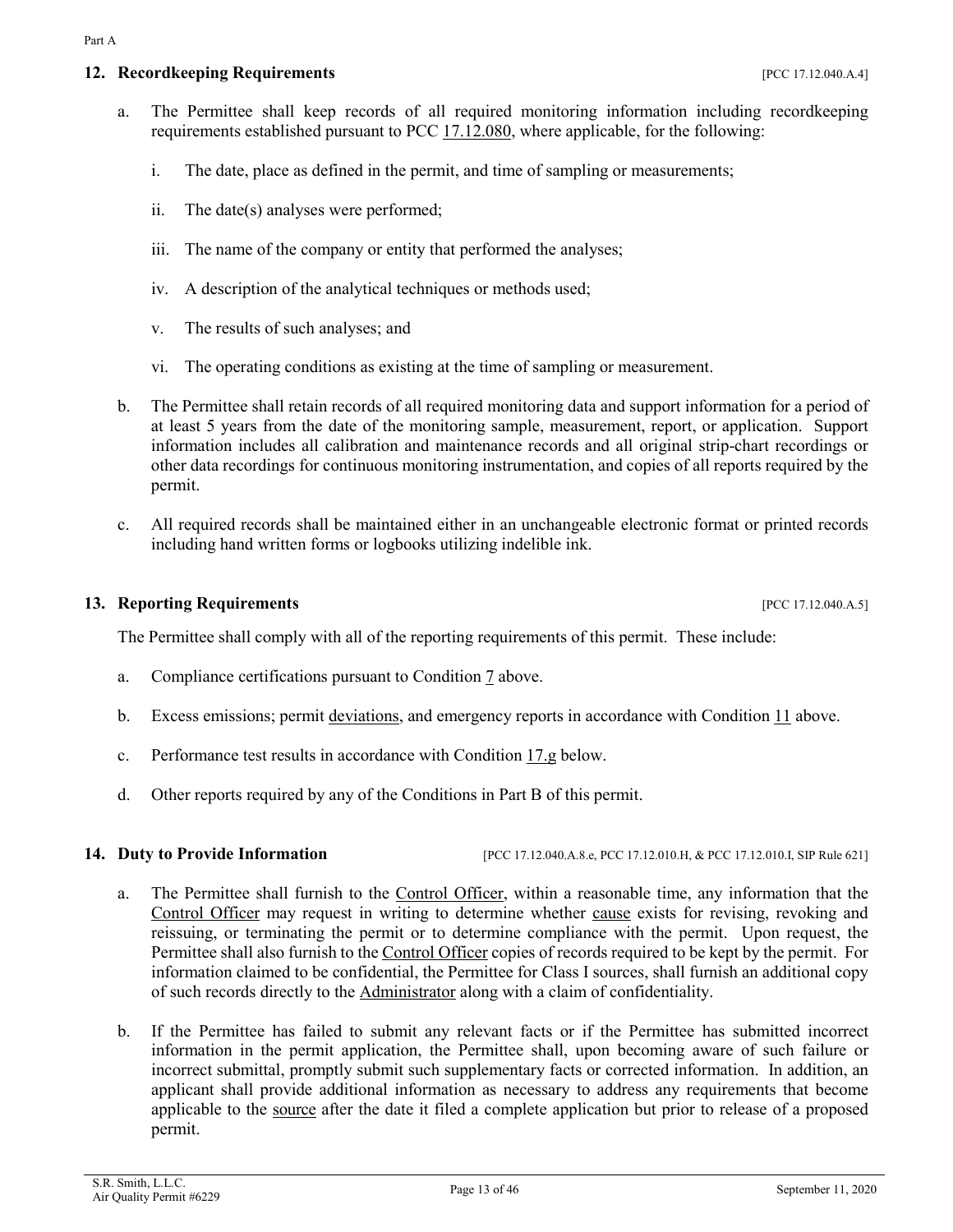#### <span id="page-13-5"></span><span id="page-13-0"></span>**15. Permit Amendment or Revision** [PCC 17.12.100, PCC 17.12.110 & PCC 17.12.120]

The Permittee shall apply for a permit amendment or revision for changes to the facilities which do not qualify for a facility change without revision under Condition  $16$  below as follows:

- a. Administrative Permit Amendment [\(PCC 17.12.100\)](https://tinyurl.com/17-12-100-A);
- <span id="page-13-4"></span>b. Minor Permit Revision [\(PCC 17.12.110\)](https://tinyurl.com/17-12-100-A);
- c. Significant Permit Revision (PCC [17.12.120\)](https://tinyurl.com/17-12-120-A).

The applicability and requirements for such action are defined in the referenced regulations.

#### <span id="page-13-1"></span>**16. Facility Changes Allowed Without Permit Revisions Example 20.12.12.090** [PCC 17.12.090]

- <span id="page-13-2"></span>a. The Permittee may make changes without a permit revision if all of the following apply:
	- (i) The changes are not modifications under any provision of Title I of the Clean Air Act (Air Pollution Prevention and Control) or under modifications as defined in A.R.S. [49-401.01\(24\);](https://tinyurl.com/ARS-49-401-01)
	- (ii) The changes do not exceed the emissions allowable under the permit whether expressed therein as a rate of emissions or in terms of total emissions;
	- (iii) The changes do not violate any applicable requirements or trigger any additional applicable requirements;
	- (iv) The changes satisfy all requirements for a minor permit revision under [PCC 17.12.110;](https://tinyurl.com/17-12-110-A) and
	- (v) The changes do not contravene federally enforceable permit terms and Conditionsthat are monitoring (including test methods), record keeping, reporting, or compliance certification requirements.
- b. The substitution of an item of process or pollution control equipment for an identical or substantially similar item of process or pollution control equipment shall qualify as a change that does not require a permit revision, if the substitution meets all of the requirements of Conditions [16.a, d, and e.](#page-13-2)
- c. Except for [sources](#page-25-0) with authority to operate under general permits, permitted sources may trade increases and decreases in emissions within the permitted facility, as established in the permit under [PCC](https://tinyurl.com/17-12-040-A) [17.12.040.A.12](https://tinyurl.com/17-12-040-A) if an applicable implementation plan provides for the emissions trades, without applying for a permit revision and based on the seven working days' notice prescribed in [Condition 16.d](#page-13-3) below. This provision is available if the permit does not provide for the emissions trading as a minor permit revision.
- <span id="page-13-3"></span>d. For each change under Conditions  $16.a$  through  $c$  above, a written notice, by certified mail or hand delivery, shall be received by the [Control Officer](#page-20-0) and the [Administrator](#page-19-2) a minimum of seven (7) working days in advance of the change. Notifications of changes associated with emergency conditions, such as malfunctions necessitating the replacement of equipment, may be provided less than 7 working days in advance of the change but must be provided as far in advance of the change, or if advance notification is not practicable as soon after the change as possible.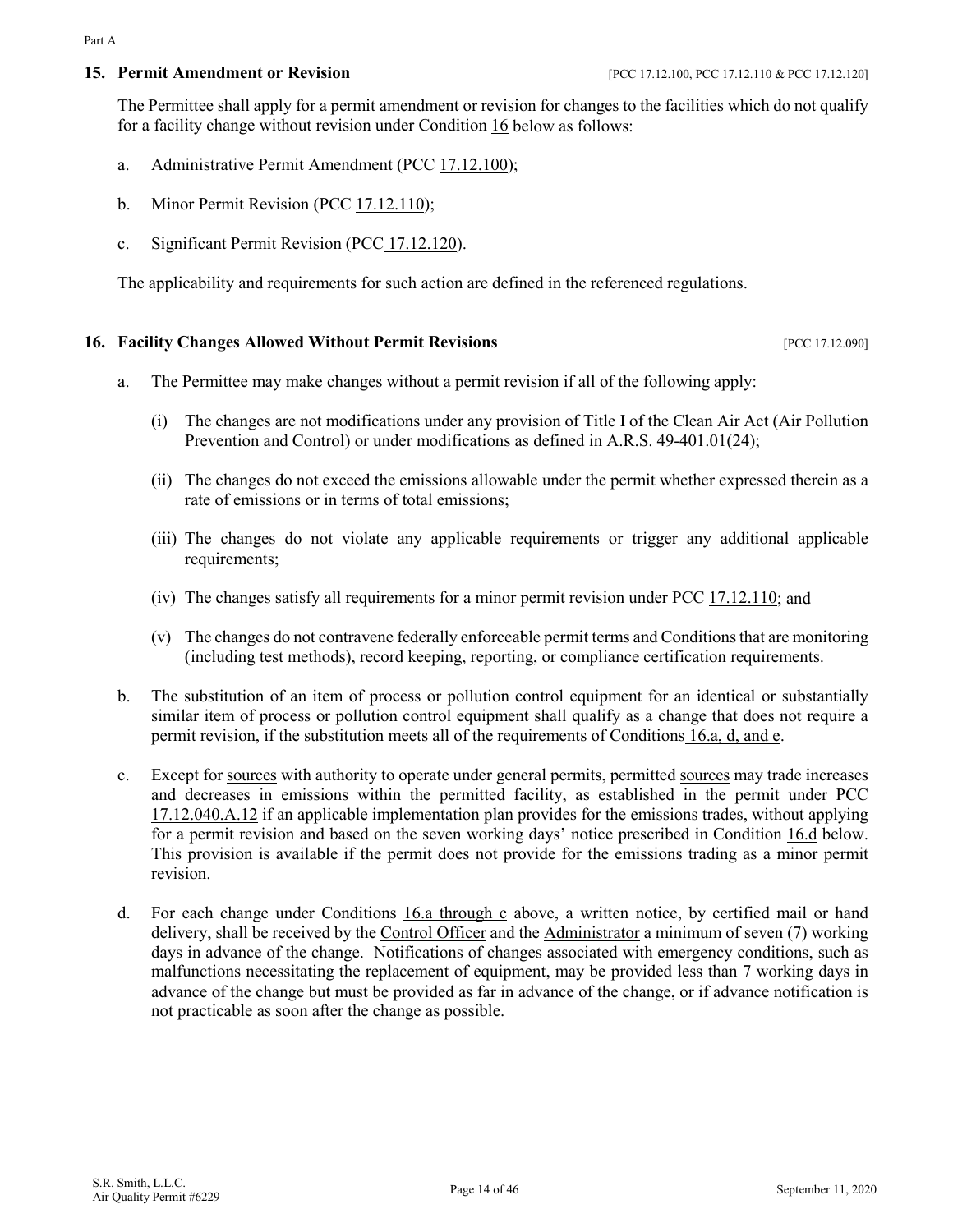- e. Each notification shall include:
	- (i) When the proposed change will occur;
	- (ii) A description of the change;
	- (iii) Any change in emissions of regulated air pollutants;
	- (iv) The pollutants emitted subject to the emissions trade, if any;
	- (v) The provisions in the implementation plan that provide for the emissions trade with which th[e source](#page-25-0) will comply and any other information as may be required by the provisions in the implementation plan authorizing the trade;
	- (vi) If the emissions trading provisions of the implementation plan are invoked, then the permit requirements with which the [source](#page-25-0) will comply; and
	- (vii) Any permit term or Condition that is no longer applicable as a result of the change.
- <span id="page-14-2"></span>f. The permit shield described in [Condition 20](#page-16-1) below shall not apply to any change made under this Condition. Compliance with the permit requirements that the [source](#page-25-0) will meet using the emissions trade shall be determined according to requirements of the implementation plan authorizing the emissions trade.
- g. Except as otherwise provided for in the permit, making a change from one alternative operating scenario to another as provided under [PCC 17.12.040.A11](https://tinyurl.com/17-12-040-A) shall not require any prior notice under this section.
- h. Notwithstanding any other part of this Condition, the [Control Officer](#page-20-0) may require a permit to be revised for any change that when considered together with any other changes submitted by the same [source](#page-25-0) under these provisions over the term of the permit, do not satisfy the requirements in [Condition 16.a.](#page-13-2)

#### <span id="page-14-0"></span>**17.** Testing Requirements **17. 17. 18. PCC 17.11.210, SIP Reg 50, SIP Rule 212**

- a. New [sources](#page-25-0) required to conduct performance testing shall do so within 60 days after the source has achieved the capability to operate at its maximum production rate on a sustained basis but no later than 180 days after initial startup of suc[h sources.](#page-25-0) The Permittee shall conduct performance testing as specified in Part B of this permit and at such other times as may be required by the [Control Officer.](#page-20-0) The Permittee shall furnish the [Control Officer](#page-20-0) a written report or the results of the tests.
- b. Operational Conditions

Performance tests shall be conducted under such conditions as the Control Officer shall specify to the plant operator based on representative performance of the source unless other conditions are required by the applicable test method or in this permit. The Permittee shall make available to the Control Officer such records as may be necessary to determine the conditions of the performance tests. With prior written approval from the [Control Officer,](#page-20-0) testing may be performed at a lower rate. Operations during start-up, shutdown, and malfunction (as defined in [PCC 17.04.340.A\)](https://tinyurl.com/17-04-340) shall not constitute representative operational conditions unless otherwise specified in the applicable requirement.

<span id="page-14-1"></span>c. Tests shall be conducted and data reduced in accordance with the test methods and procedures contained in the Arizona Testing Manual, [40 CFR 52;](https://tinyurl.com/40-CFR-52) Appendices D and E, [40 CFR 60;](https://tinyurl.com/40-CFR-60-INCL) Appendices A through F; an[d 40 CFR 61,](https://tinyurl.com/40-cfr-61) Appendices B and C unless modified by th[e Control Officer](#page-20-0) pursuant t[o PCC 17.11.210.B.](https://tinyurl.com/17-12-210-A)  For opacity standards in this permit, the opacity of visible emissions shall be determined by EPA Test Method 9, [Appendix A,](https://tinyurl.com/40-CFR-60-APPENDICES) 40 CFR Part 60 or by EPA approved Alternate Method [ALT-082.](https://www3.epa.gov/ttn/emc/approalt/ALT082.pdf)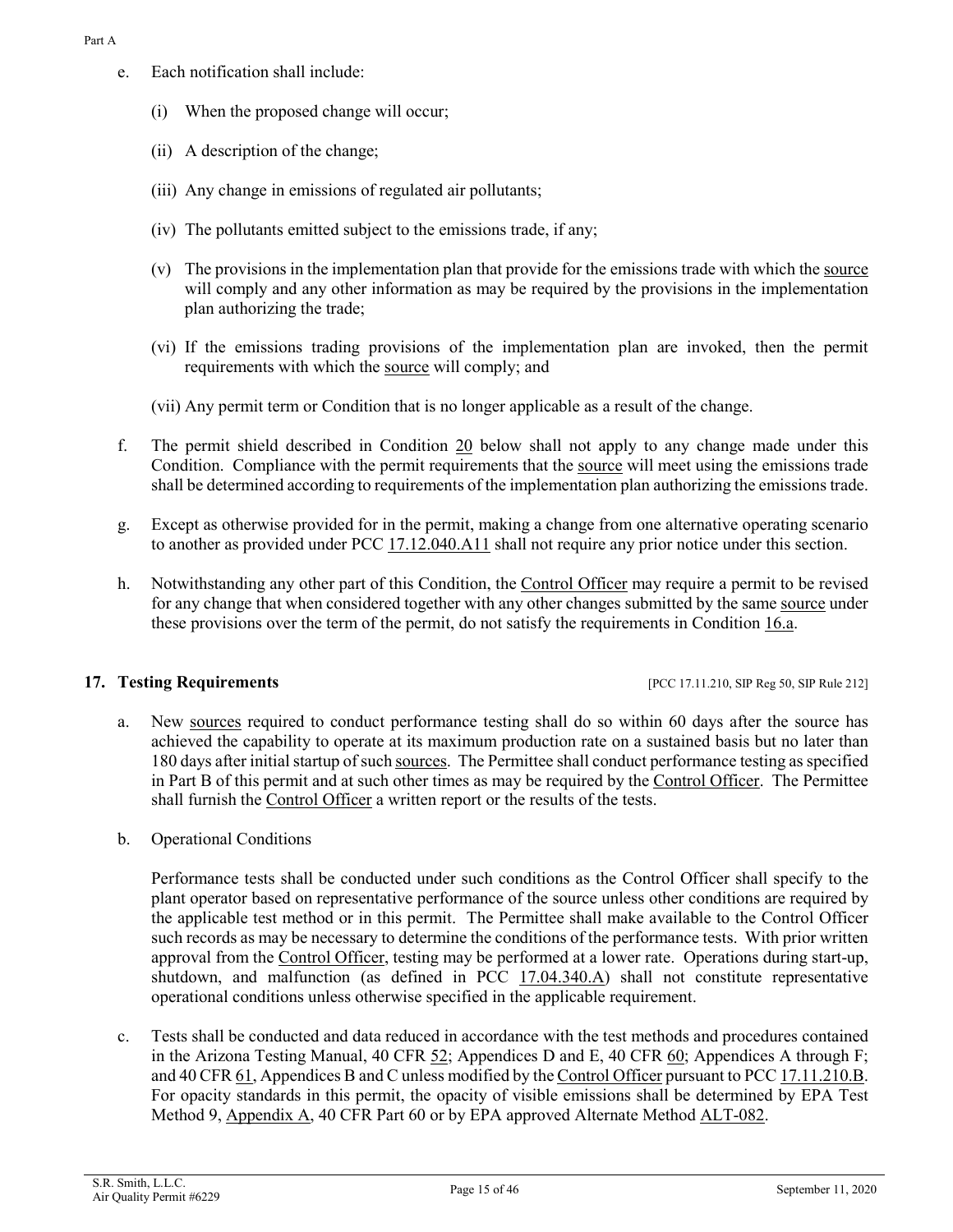d. Test Plan

At least 14 calendar days prior to performing a test, the Permittee shall submit a test plan to the [Control](#page-20-0)  [Officer,](#page-20-0) in accordance with [PCC 17.11.210.D](https://tinyurl.com/17-12-210-A) and the Arizona Testing Manual. This test plan must include the test duration, test location(s), test methods, and [source](#page-25-0) operation and other parameters that may affect the test results.

e. Stack Sampling Facilities

The Permittee shall provide or cause to be provided, performance testing facilities as follows:

- i. Sampling ports adequate for test methods applicable to the facility;
- ii. Safe sampling platform(s);
- iii. Safe access to sampling platform(s); and,
- iv. Utilities for sampling and testing equipment.
- f. Interpretation of Final Results *(Please see Part B of the permit for Specific Conditions)*

Unless otherwise specified in Part B or Part C of this permit, each performance test shall consist of three separate runs using the applicable test method. Each run shall be conducted for the time and under the conditions specified in the applicable standard. For the purpose of determining compliance with an applicable standard, the arithmetic mean of the results of the three runs shall apply. In the event that a sample is accidentally lost or conditions occur in which one of the three runs is required to be discontinued because of forced shutdown, failure of an irreplaceable portion of the sample train, extreme meteorological conditions, or other circumstances beyond the Permittee's control, compliance may, upon the [Control Officer's](#page-20-0) approval, be determined using the arithmetic mean of the results of the other two runs. If the [Control Officer](#page-20-0) or the [Control Officer'](#page-20-0)s designee is present, tests may only be stopped with the [Control Officer'](#page-20-0)s or such designee's approval. If th[e Control Officer](#page-20-0) or th[e Control Officer's](#page-20-0) designee is not present, tests may only be stopped for good cause. Good cause includes: forced shutdown, failure of an irreplaceable portion of the sample train, extreme meteorological conditions, or other circumstances beyond the Permittee's control. Termination of any test without good cause after the first run is commenced shall constitute a failure of the test. Supporting documentation, which demonstrates good cause, must be submitted.

<span id="page-15-1"></span>g. Report of Final Test Results

A written report of the results of all performance tests shall be submitted to th[e Control Officer](#page-20-0) within 30 days after the test is performed. The report shall be submitted in accordance with the Arizona Testing Manual and [PCC 17.11.210.A.](https://tinyurl.com/17-12-210-A) If additional time is needed to submit the results, the Permittee shall send a written request for an extension describing the circumstances and specifying the time needed to submit the report for approval by the [Control Officer.](#page-20-0)  $[AZ \text{ Testing Manual Page 8 (4 weeks ~ 30 days)}]$ 

#### <span id="page-15-0"></span>**18. Property Rights** [PCC 17.12.040.A.8.d]

This permit does not convey any property rights of any sort, or any exclusive privilege to the Permittee.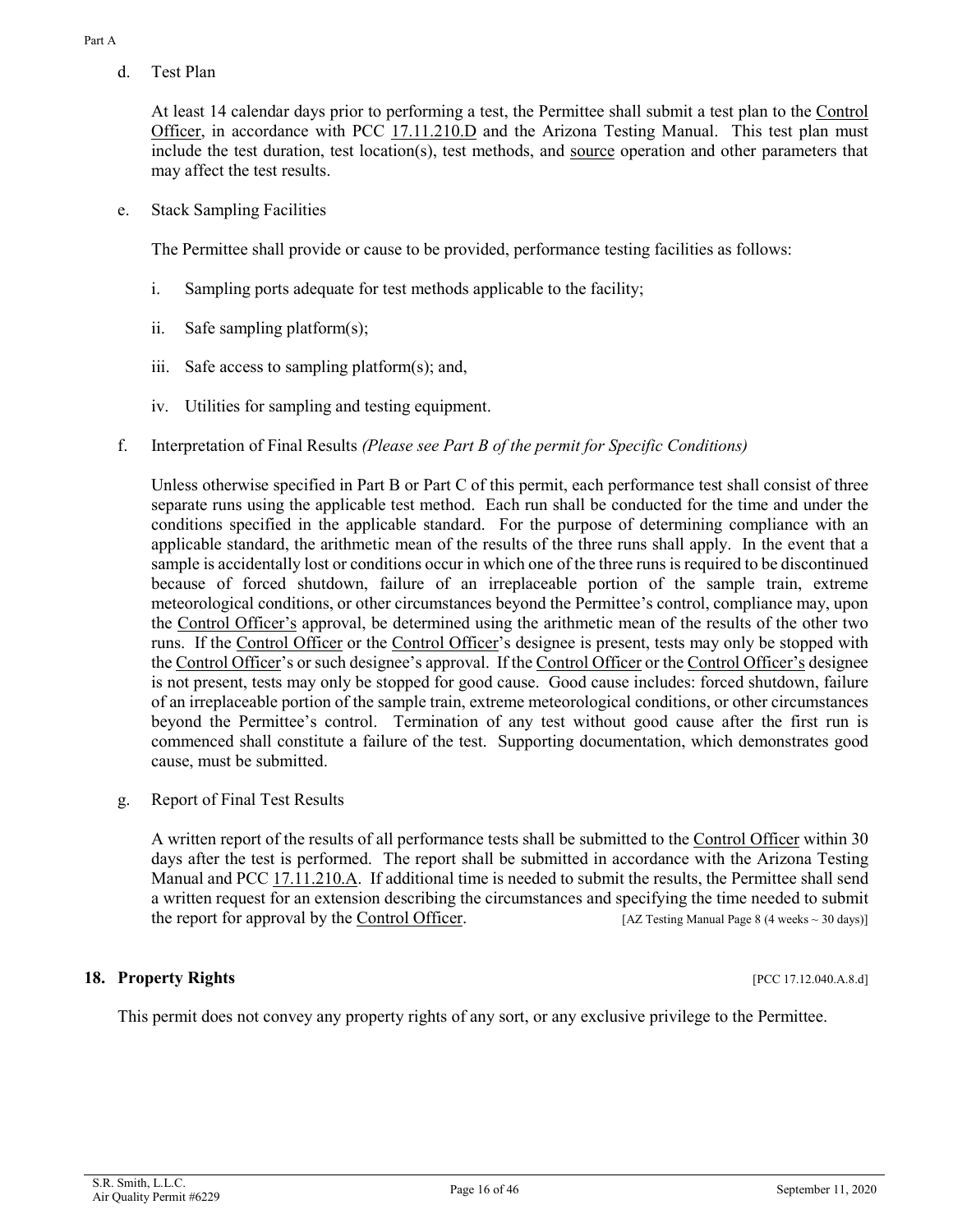affected thereby.

Compliance with the Conditions of this permit shall be deemed compliance with the applicable requirements identified in the permit as of the date of permit issuance, provided that such applicable requirements are included and expressly identified in the permit. The permit shield shall not apply to any change made in accordance with [Conditions 15.b and 16](#page-13-4) above.

<span id="page-16-0"></span>The provisions of this permit are severable. In the event of a challenge to any portion of this permit, that results in any permit term or Condition of this permit being held invalid, the remainder of this permit shall not be

# <span id="page-16-2"></span>**21. Accident Prevention Requirements under The Clean Air Act (CAA § 112(r))**

Should this stationary [source,](#page-25-0) as defined in 40 CFR Part 68.3, become subject to the accidental release prevention regulations in Part 68, then the Permittee shall submit a risk management plan (RMP) by the date specified in  $\S 68.10$  and shall certify compliance with the requirements of Part 68 as part of the annual compliance certification as required by 40 CFR Part 70 and Part B of this permit.

# <span id="page-16-3"></span>**22. Requirement to Obtain Activity Permits 12. In the Computer 17.14**] **PCC Chapter 17.14**

- <span id="page-16-6"></span>a. The Permittee shall not allow or commence demolition or renovation of any NESHAP facility, as defined in [40 CFR Part 61, Subpart M,](https://tinyurl.com/Part-61-subpart-M) National Emission Standards for Hazardous Air Pollutants – Asbestos, without first obtaining an activity permit from the [Control Officer](#page-20-0) in accordance with PCC 17.14.060. Should this stationary [source,](#page-25-0) pursuant to [40 CFR Part 61, Subpart M,](https://tinyurl.com/Part-61-subpart-M) become subject to asbestos regulations when conducting any renovation or demolition at this premises, then the Permittee or operator shall submit proper notification as described in [40 CFR Part 61, Subpart M](https://tinyurl.com/Part-61-subpart-M) and shall comply with all other applicable requirements of Subpart M. The Permittee shall keep a record of all relevant paperwork on file. [PCC 17.14.060 & 40 CFR 61, Subpart M]
- b. The Permittee shall not ignite, cause to be ignited, permit to be ignited, allow or maintain any open outdoor fire without first obtaining an activity permit from the [Control Officer](#page-20-0) or delegated authority unless exempted under [PCC 17.14.080.C.](https://tinyurl.com/PCC-17-14-080) [PCC 17.14.080]
- c. The Perittee shall not conduct, cause, or allow land stripping, earthmoving, blasting, trenching or road construction without firs obtaining an activity permit from the Control Officer in accordance with PCC [17.14.040.](https://tinyurl.com/PCC-17-14-040) [PCC 17.14.040]

# <span id="page-16-4"></span>**23. Stratospheric Ozone Depleting Substances** [40 CFR 82 & PCC 17.16.710]

The Permittee shall not use, sell, or offer for sale any fluid as a substitute material for use in any motor vehicle, residential, commercial, or industrial air conditioning system, refrigerator or freezer unit, or other cooling or heating device designed to use a chlorofluorocarbon (CFC) or hydrochlorofluorocarbon (HCFC) compound as a working fluid, unless such fluid has been approved for sale and such use by th[e Administrator.](#page-19-2) The Permittee shall keep a record of all paperwork relevant to the applicable requirements of [40 CFR 82, Subpart F](https://tinyurl.com/40-CFR-82-F) onsite.

# **24-25. [Reserved]**

<span id="page-16-5"></span><span id="page-16-1"></span>**20. Permit Shield** [PCC 17.11.080]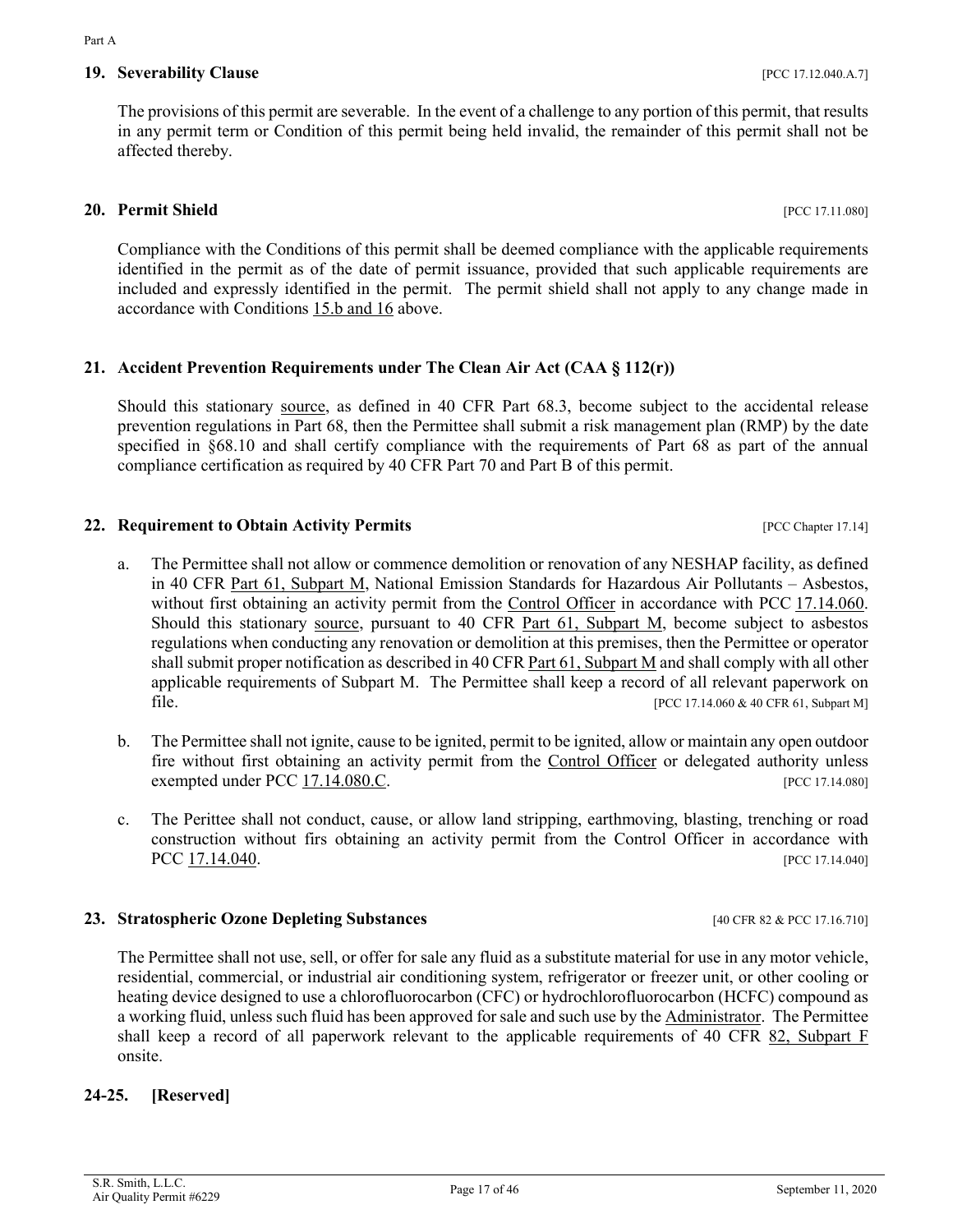### **PART B: SPECIFIC CONDITIONS**

<span id="page-17-0"></span>*(Unless otherwise noted, references in this permit are to Title 17 of the Pima County Code (PCC), Arizona Revised Statutes (ARS), Arizona Administrative Code (AAC), or the Pima County State Implementation Plan (SIP). Underlined text are hyperlinked references to either definitions or Conditions within this permit, or to external web servers that contain the text of the referenced provision.)*

### <span id="page-17-1"></span>**§ 1: Authority, Classification, and Permit Orgranization Example 20 and Service 27.11.010** [PCC 17.11.010]

<span id="page-17-2"></span>26. Statutory Authority [PCC 17.11.010, 17.11.020, 17.11.090.A, 17.12.010 and ARS § 49-480, SIP Rules 103, 111, 301]

Emissions from the facility, specifically the emissions from the equipment and operations described in the permit application, which fall under SIC Code (3089), are subject to enforceable limitations in the Specific Conditions in this Part B. This permit is issued pursuant to ARS § 49-480 and authorizes the construction and/or operation of the equipment and operations listed in the equipment list in Attachment 2 of this permit. This authorization is based on the regulations in effect on the date of issuance of this permit, and a finding that the allowable emissions from the facility, specifically the emissions from the equipment and operations more fully described in the permit application constitute a "major source" within the meaning of PCC [17.04.340.A\(128\).](https://tinyurl.com/17-04-340) Compliance with the Conditions of this permit shall be deemed to be compliant with any applicable requirment and regulation identified in this permit as of the date of issuance. Nothwithstanding the above findings, this permit shall not relieve the Permittee nor their subcontractors from compliance with all local or county codes, state statues and federal laws or from obtaining permits for other operations or activities when required.

27. Permit Classification

Class I; Major Source; Stationary: The permitted facility sources constitute an existing major source of a single HAP (Stryrene), a major source of a combination of HAPs (Styrene and MMA), The facility is a synthetic minor source of VOC, and a true minor source of all other pollutants based on 8760 hours of operation per year and the limitations in this permit and other sources at the facility aggregated under the same SIC Code (3089).

28. Permitted Sources & Permit Sections

Except as provided in Title 17 of the PCC, until this permit expires, or is revised, or is revoked, the Permittee is allowed to discharge air contaminants from the facility and equipment and operations listed in the equipment list in accordance with the limitations, standards and requirements in the Specific Conditions of this permit. The Specific Conditions in this Part B have been organized into the following permit sections (§§):

- § 1: Authority, Classification, and Permit Organization (This Section);
- § 2: Applicability;
- § 3: Definitions;
- § 4: Emission Limitations and Standards;
- § 5: Monitoring and Recorkeeping;
- § 6: Reporting Requirements; and
- § 7: Testing Requirements

#### Attachments

- 1: Applicable Regulations
- 2: Equipment List, Exempt Sources, & Insignificant Activities
- 3: Summary of Monitoring and Recordkeeping Requirements
- 4: Checklists and Sample Forms
- 29. Applicability of more than one standard [PCC 17.16.010.B SIP Rule 331.B]

If more than one emission limit or standard in this permit is applicable to the same souce the more stringent standard or emission limit shall apply.

30. [Reserved]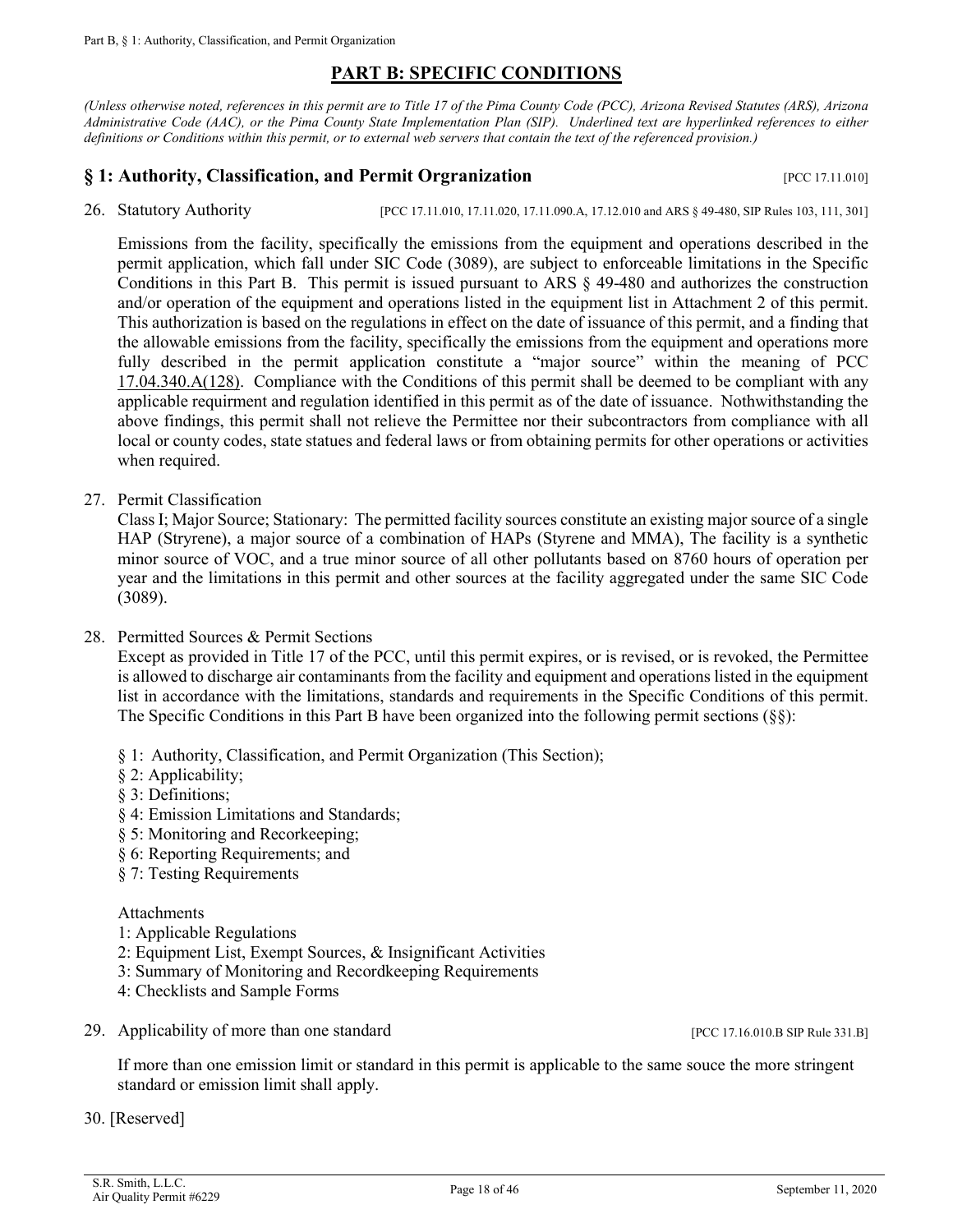# <span id="page-18-0"></span>**§ 2: Applicability**

<span id="page-18-1"></span>31. Sources Subject to NESHAP Subpart WWWW.

The facility is subject to the National Emission Standards for Hazardous Air Pollutants (NESHAP) also known as the Maximum Achievable Control Technology (MACT) standards pursuant to 40 CFR Part 63, Subpart WWWW – Reinforced Plastic Composites (RPC) Production. [PCC 17.16.530.B(80)]

- a. 40 CFR Part 63, Subpart WWWW applies to each new or existing affected source at reinforced plastic composites production facilities. For the purpose of this permit, the facility as of the date of issuance of this permit constitutes an existing affected source.
- b. The affected source consists of all parts of the facility engaged in the following operations: Open molding, closed molding, centrifugal casting, continuous lamination, continuous casting, polymer casting, pultrusion, sheet molding compound (SMC) manufacturing, bulk molding compound (BMC) manufacturing, mixing, cleaning of equipment used in reinforced plastic composites manufacture, HAPcontaining materials storage, and repair operations on parts the Permittee also manufactures.
- c. The following operations are specifically excluded from any requirements in 40 CFR Part 63, Supart WWWW, however such other operations and equipment at the facility may remain subject to PCC and the SIP:

Application of mold sealing and release agents; mold stripping and cleaning; repair of parts that you did not manufacture, including non-routine manufacturing of parts; personal activities that are not part of the manufacturing operations (such as hobby shops on military bases); prepreg materials as defined in §63.5935; non-gel coat surface coatings; application of putties, polyputties, and adhesives; repair or production materials that do not contain resin or gel coat; research and development operations as defined in section  $112(c)(7)$  of the CAA; polymer casting; and closed molding operations (except for compression/injection molding). Note that the exclusion of certain operations from any requirements applies only to operations specifically listed in this paragraph. The requirements for any co-located operations still apply.

d. Production resins that must meet military specifications are allowed to meet the organic HAP limit contained in that specification. In order for this exemption to be used, you must supply to the permitting authority the specifications certified as accurate by the military procurement officer, and those specifications must state a requirement for a specific resin, or a specific resin HAP content. Production resins for which this exemption is used must be applied with nonatomizing resin application equipment unless you can demonstrate this is infeasible. You must keep a record of the resins for which you are using this exemption.

#### 32. Facility-Wide Operations

Title 17 of the PCC applies to the facility and all sources of air contaminants located at the facility except as exempted in the Technical Suport Document associated with this permit. Facility-wide provisions in this permit may include voluntary facility-wide (synthetic) operating limitations, general control requirements, operation and maintenance requirements, general materials handling requirements, provisions for gaseous and odorous materials, opacity (optical density), and visibility limiting standards that apply to the facility. In addition Facility-Wide operations may include prescribed visible emissions (VE) checks and/or periodic Method 9 opacity determinations for permitted sources and/or documentation of any necessary and reasonable precautions to control fugitive dust.

#### 33-35 [Reserved]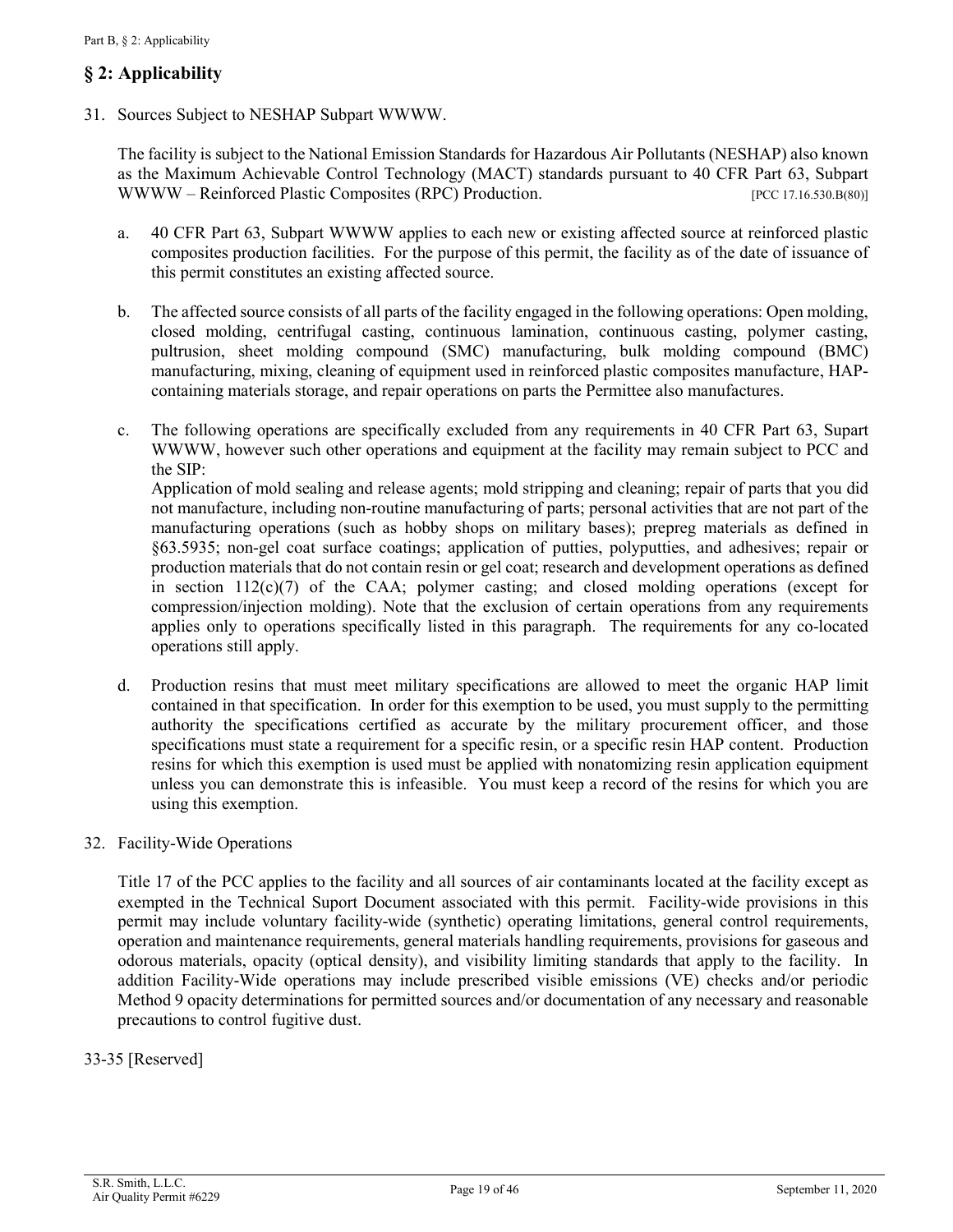### <span id="page-19-0"></span>**§ 3: Definitions**

The following definitions shall have the meaning as defined in the Clean Act or Title 17 of the Pima County Code, and NESHAP Subpart WWWW unless otherwise provided in this permit. Terms below marked with an asterisk (**\***) are terms defined in NESHAP Subpart WWWW. If a term is not otherwise defined, it shall be interpreted in accordance with normal business use.

<span id="page-19-2"></span>**Activator** means a solution which contains dibutyl phthalate in a quantity of at least 10 percent and no greater than 30 percent by weight.

<span id="page-19-4"></span>**Adhesive** means an adhesive which contains contains greater than 60% methyl methacrylate monomer and less than 1 percent isopropanol, by weight.

**Administrator** means the Administrator of the U.S. Environmental Protection Agency or his/her authorized representative or the Administrator of a state air pollution control agency. Contact Information: Phone (415) 947- 8715; Website[: www.epa.gov/region9](https://www.epa.gov/aboutepa/epa-region-9-pacific-southwest)

<span id="page-19-3"></span>**Air Pollution or Air Pollutant** means the presence in the outdoor atmosphere of one or more air contaminants or combination thereof, in sufficient quantities, which either alone or in connection with other substances, by reason of their concentration and duration are or tend to be injurious to human, plant, or animal life; or causes damage to property; or unreasonably interferes with the enjoyment of life or property of a substantial part of a community, or obscures visibility; or which in any way degrades the quality of the ambient air below the standards established by the board of supervisors.

<span id="page-19-1"></span>**Bulk molding compound (BMC)\*** means a putty-like molding compound containing resin(s) in a form that is ready to mold. In addition to resins, BMC may contain catalysts, fillers, and reinforcements. Bulk molding compound can be used in compression molding and injection molding operations to manufacture reinforced plastic composites products.

**BMC manufacturing\*** means a process that involves the preparation of BMC.

**Centrifugal casting\*** means a process for fabricating cylindrical composites, such as pipes, in which composite materials are positioned inside a rotating hollow mandrel and held in place by centrifugal forces until the part is sufficiently cured to maintain its physical shape.

**Charge\*** means the amount of SMC or BMC that is placed into a compression or injection mold necessary to complete one mold cycle.

**Cause** means with respect to the [Control Officer's](#page-20-0) ability to deny a permit application or terminate a permit that:

- a. The [Control Officer](#page-20-0) has reasonable cause to believe that the permit was obtained by fraud or misrepresentation.
- b. The [Control Officer](#page-20-0) determines that an applicant has failed to disclose a material fact required by the permit application form or the regulation applicable to the permit, of which the applicant had or should have had knowledge at the time the application was submitted.
- c. The terms and Conditions of the permit have been or are being violated.

<span id="page-19-5"></span>**Cleaning\*** means removal of composite materials, such as cured and uncured resin from equipment, finished surfaces, floors, hands of employees, or any other surfaces.

**Clear production gel coat**\* means an unpigmented, quick-setting resin used to improve the surface appearance and/or performance of composites. It can be used to form the surface layer of any composites other than those used for molds in tooling operations.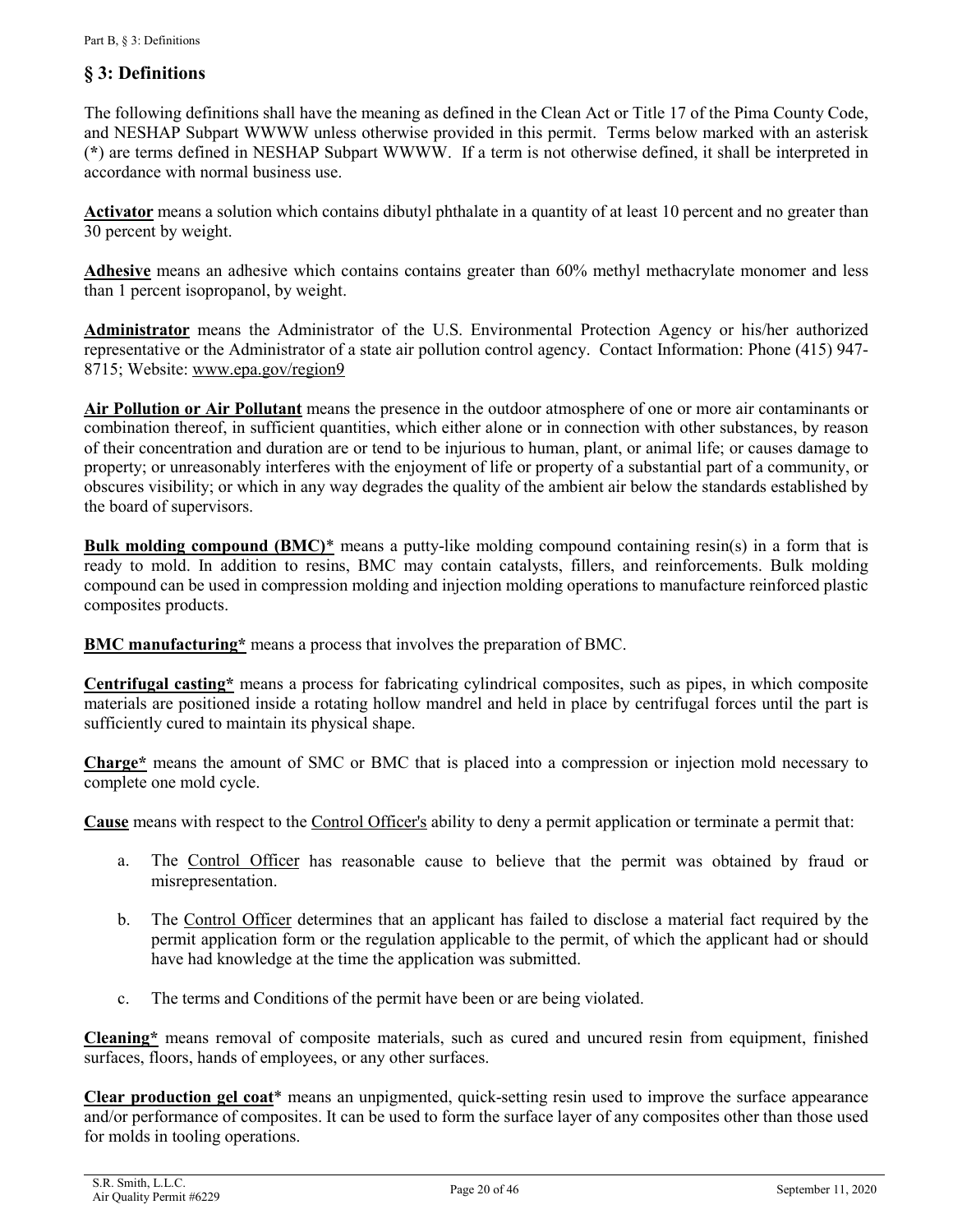<span id="page-20-1"></span>**Closed molding**\* means a grouping of processes for fabricating composites in a way that HAP-containing materials are not exposed to the atmosphere except during the material loading stage (*e.g.,* compression molding, injection molding, and resin transfer molding). Processes where the mold is covered with plastic (or equivalent material) prior to resin application, and the resin is injected into the covered mold are also considered closed molding.

**Composite**\* means a shaped and cured part produced by using composite materials.

**Composite materials**\* means the raw materials used to make composites. The raw materials include styrene containing resins. They may also include gel coat, monomer, catalyst, pigment, filler, and reinforcement.

**Compression molding**\* means a closed molding process for fabricating composites in which composite materials are placed inside matched dies that are used to cure the materials under heat and pressure without exposure to the atmosphere. The addition of mold paste or in-mold coating is considered part of the closed molding process. The composite materials used in this process are generally SMC or BMC.

**Compression/injection molding\*** means a grouping of processes that involves the use of compression molding and/or injection molding.

<span id="page-20-2"></span>**Concealment** with regard to an emission source shall include:

- a. The use of gaseous diluents to achieve compliance with an opacity standard or with a standards which based on the concentration of a pollutant in the gasses discharged to the atmosphere.
- b. Operating in a piecemeal fashion to avoid compliance with a standard that would otherwise apply to the source on the basis of its size; and
- c. Operating in a manner, under conditions, or during such times that emissions cannot be observed.

**Continuous casting\*** means a continuous process for fabricating composites in which composite materials are placed on an in-line conveyor belt to produce cast sheets that are cured in an oven.

**Continuous lamination**\* means a continuous process for fabricating composites in which composite materials are typically sandwiched between plastic films, pulled through compaction rollers, and cured in an oven. This process is generally used to produce flat or corrugated products on an in-line conveyor.

**Controlled emissions**\* means those organic HAP emissions that are vented from a control device to the atmosphere.

<span id="page-20-0"></span>**Control Officer** means the director of Pima County Department of Environmental Quality who shall serve as the executive head of the Pima County air quality control district, or one of his authorized agents. Contact Information: Phone: (520) 724-7400; [Pima County DEQ -](http://webcms.pima.gov/government/environmental_quality/) air.

**Corrosion-resistant gel coat\*** means a gel coat used on a product made with a corrosion-resistant resin that has a corrosion-resistant end-use application.

**Corrosion-resistant end-use applications**\* means applications where the product is manufactured specifically for an application that requires a level of chemical inertness or resistance to chemical attack above that required for typical reinforced plastic composites products. These applications include, but are not limited to, chemical processing and storage; pulp and paper production; sewer and wastewater treatment; power generation; potable water transfer and storage; food and drug processing; pollution or odor control; metals production and plating; semiconductor manufacturing; petroleum production, refining, and storage; mining; textile production; nuclear materials storage; swimming pools; and cosmetic production, as well as end-use applications that require high strength resins.

**Corrosion-resistant industry standard**\* includes the following standards: ASME RTP-1 or Sect. X; ASTM D5364, D3299, D4097, D2996, D2997, D3262, D3517, D3754, D3840, D4024, D4160, D4161, D4162, D4184, D3982, or D3839; ANSI/AWWA C950; UL 215, 1316 or 1746, IAPMO PS-199, or written customer requirements for resistance to specified chemical environments.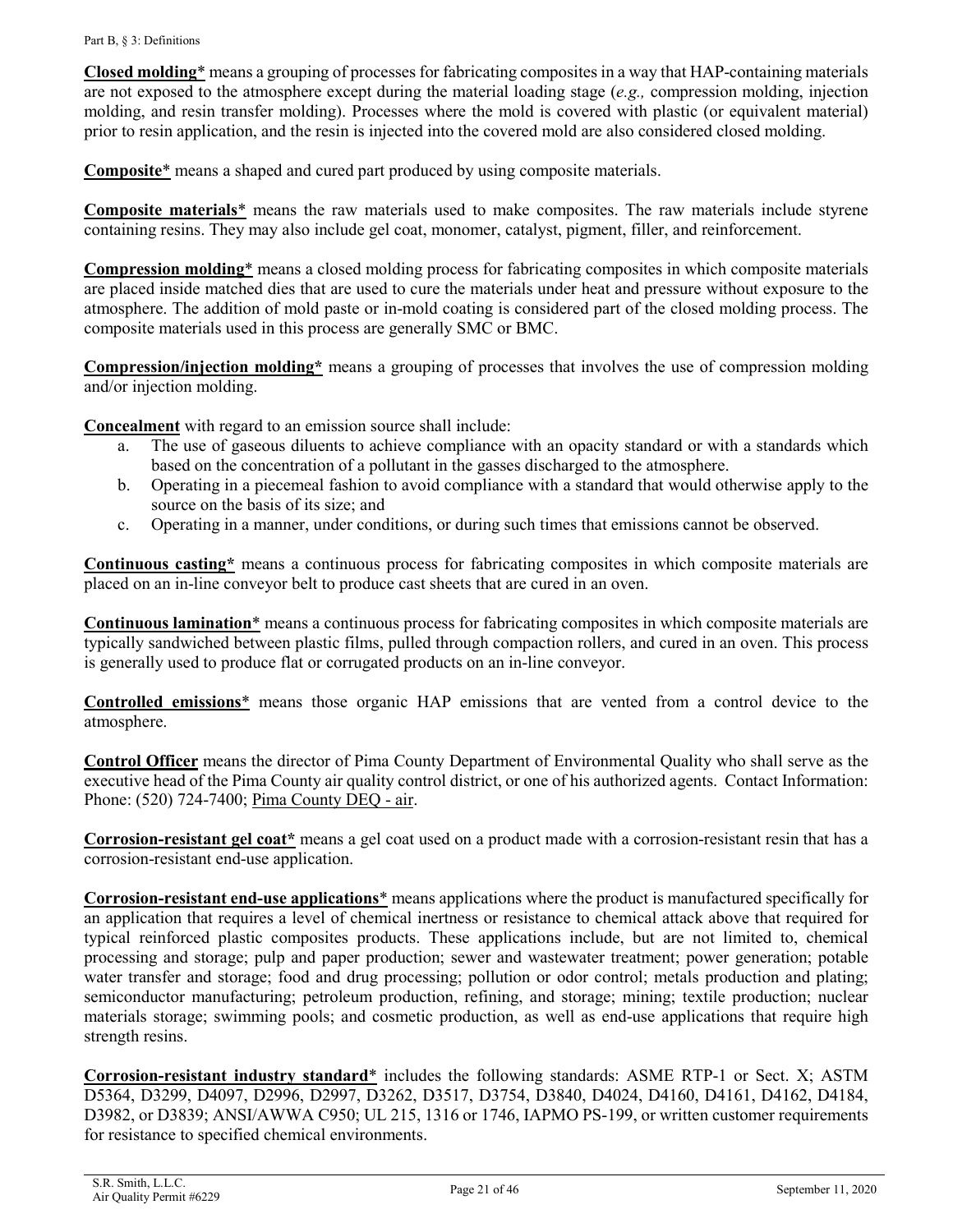**Corrosion-resistant product\*** means a product made with a corrosion-resistant resin and is manufactured to a corrosion-resistant industry standard, or a food contact industry standard, or is manufactured for corrosion-resistant end-use applications involving continuous or temporary chemical exposures.

**Corrosion-resistant resin\*** means a resin that either:

- a. Displays substantial retention of mechanical properties when undergoing ASTM C-581 coupon testing, where the resin is exposed for 6 months or more to one of the following materials: Material with a pH  $\geq$ 2.0 or  $\leq$ 3.0, oxidizing or reducing agents, organic solvents, or fuels or additives as defined in 40 CFR 79.2. In the coupon testing, the exposed resin needs to demonstrate a minimum of 50 percent retention of the relevant mechanical property compared to the same resin in unexposed condition. In addition, the exposed resin needs to demonstrate an increased retention of the relevant mechanical property of at least 20 percentage points when compared to a similarly exposed general-purpose resin. For example, if the general-purpose resin retains 45 percent of the relevant property when tested as specified above, then a corrosion-resistant resin needs to retain at least 65 percent (45 percent plus 20 percent) of its property. The general-purpose resin used in the test needs to have an average molecular weight of greater than 1,000, be formulated with a 1:2 ratio of maleic anhydride to phthalic anhydride and 100 percent diethylene glycol, and a styrene content between 43 to 48 percent; or
- b. Complies with industry standards that require specific exposure testing to corrosive media, such as UL 1316, UL 1746, or ASTM F-1216.

<span id="page-21-0"></span>**Deviation** means any instance in which an affected [source,](#page-25-0) subject to this permit, or an owner or operator of such a [source,](#page-25-0) fails to meet any requirement or obligation established by this permit, including but not limited to any emission limitation or [work practice](#page-26-0) standard; or fails to meet any emission limitation, (including any operating limit), or [work practice](#page-26-0) standard in 40 CFR Part 63, [Subpart WWWW](http://tinyurl.com/40-CFR-63-Subpart-WWWW) during startup, shutdown, or malfuntion (SSM), regardless of whether or not such failure is permitted by 40 CFR Part 63, Subpart WWWW.

Note: Subpart WWWW of 40 CFR Part 63 requires a startup, shutdown, and malfunction plan only for sources using add on controls.

**Doctor box\*** means the box or trough on an SMC machine into which the liquid resin paste is delivered before it is metered onto the carrier film.

**Director** means the director of the Arizona Department of Environmental Quality. Contact Information: Phone: (602) 771-2285; ADEQ - [Air Quality Division](https://azdeq.gov/AQ)

#### **Federally enforceable** means:

- The requirements of the New Source Performance Standards and National Emission Standards for Hazardous Air Pollutants contained in [Articles VI](https://tinyurl.com/PCC-17-16-articleIV) and [Article VII](https://tinyurl.com/PCC-17-16-articleVII) of [Chapter 17.16.](https://tinyurl.com/yxlchvn9)
- b. The requirements of such other state or county rules or regulations approved by the administrator, including the requirements of approved state and county operating and new source review permit programs that have been approved by the administrator.
- c. The requirements of any applicable implementation plan.
- d. Emissions limitations, controls, and other requirements, and any associated monitoring, recordkeeping and reporting requirements, which are entered into voluntarily by a source pursuant to [PCC 17.11.190.](https://tinyurl.com/PCC-17-11-190)

**Filament application**\* means an open molding process for fabricating composites in which reinforcements are fed through a resin bath and wound onto a rotating mandrel. The materials on the mandrel may be rolled out or worked by using nonmechanical tools prior to curing. Resin application to the reinforcement on the mandrel by means other than the resin bath, such as spray guns, pressure-fed rollers, flow coaters, or brushes is not considered filament application.

**Filled Resin\*** means that fillers have been added to a resin such that the amount of inert substances is at least 10 percent by weight of the total resin plus filler mixture. Filler putty made from a resin is considered a filled resin.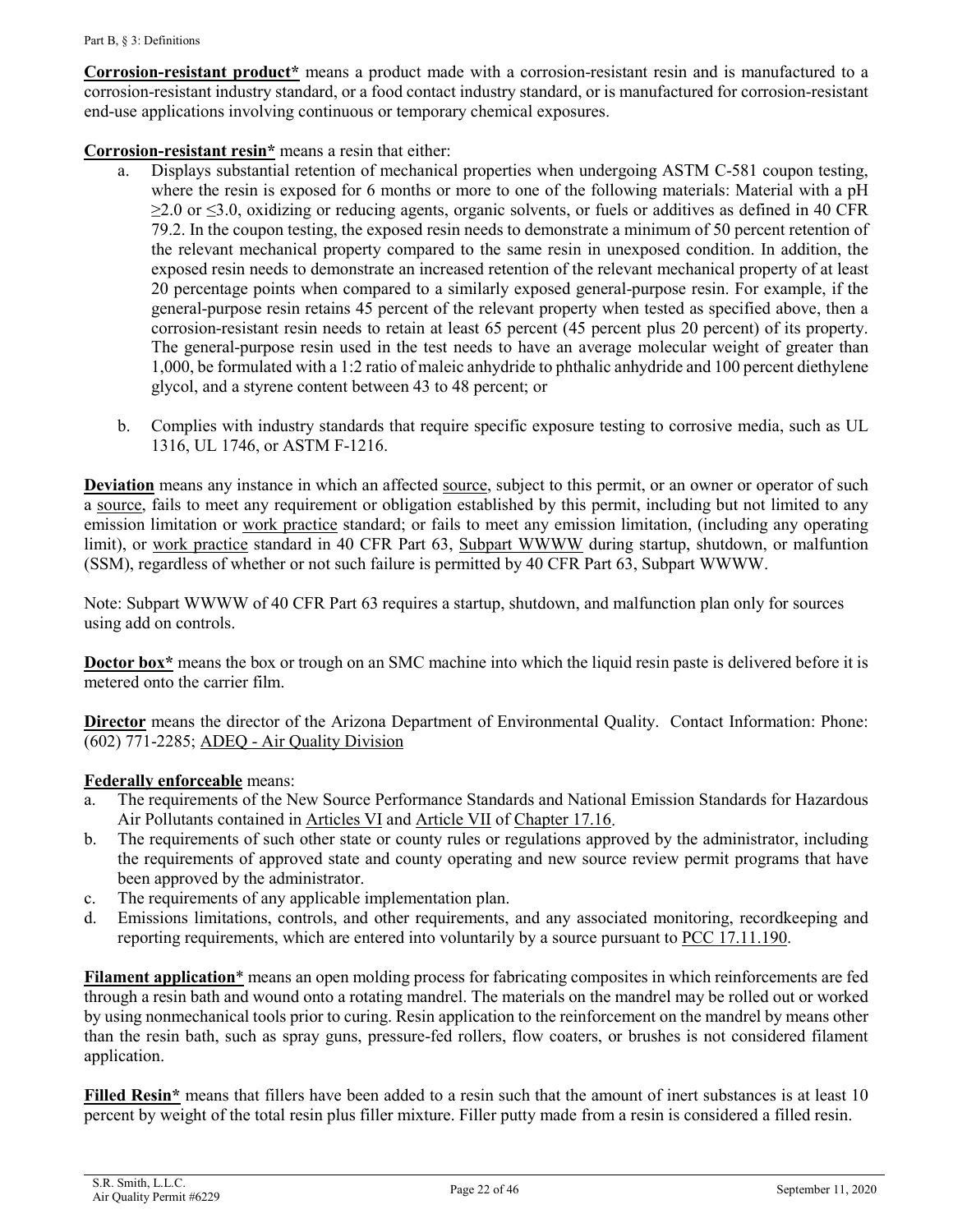**Fillers\*** means inert substances dispersed throughout a resin, such as calcium carbonate, alumina trihydrate, hydrous aluminum silicate, mica, feldspar, wollastonite, silica, and talc. Materials that are not considered to be fillers are glass fibers or any type of reinforcement and microspheres.

**Fire retardant gel coat\*** means a gel coat used for products for which low-flame spread/low-smoke resin is used.

**Fluid impingement technology\*** means a spray gun that produces an expanding non-misting curtain of liquid by the impingement of low-pressure uninterrupted liquid streams.

**Food contact industry standard\*** means a standard related to food contact application contained in Food and Drug Administration's regulations at 21 CFR 177.2420.

**Gel Coat\*** means a quick-setting resin used to improve surface appearance and/or performance of composites. It can be used to form the surface layer of any composites other than those used for molds in tooling operations.

**Gel coat application\*** means a process where either clear production, pigmented production, white/off-white or tooling gel coat is applied.

**Hazardous Air Pollutant (HAP)** means a pollutant listed in [§ 112\(b\)](https://tinyurl.com/SEC-112-CAA) of the CAA.

**HAP containing material** means a material that contains any volatile or nonvolatile HAP that is an Occupational Safety and Health Administration (OSHA)-defined carcinogen as specified in [29 CFR 1910.1200\(d\)](https://tinyurl.com/40-CFR-1919-1200-d) at a concentration greater than 0.1 percent by mass, or greater than 1.0 percent by mass for any other HAP compound. For the purpose of determining whether materials used contain the HAP compounds, the Permittee may rely on formulation data provided by the manufacturer or supplier, such as the safety data sheet (SDS), as long as it represents HAP compound in the material that is present at 0.1 percent by mass or more for OSHA-defined carcinogens as specified in [29 CFR 1910.1200\(d\)](https://tinyurl.com/40-CFR-1919-1200-d) and at 1.0 percent by mass or more for other HAP compounds.

<span id="page-22-0"></span>**HAP-containing materials storage**\* means an ancillary process which involves keeping HAP-containing materials, such as resins, gel coats, catalysts, monomers, and cleaners, in containers or bulk storage tanks for any length of time. Containers may include small tanks, totes, vessels, and buckets.

**High Performance gel coat\*** means a gel coat used on products for which National Sanitation Foundation, United States Department of Agriculture, ASTM, durability, or other property testing is required.

High strength gel coat<sup>\*</sup> means a gel coat applied to a product that requires high strength resin.

**High Sulfur Oil** means fuel oil containing 0.90 percent or more by weight of sulfur.

**Injection molding**\* means a closed molding process for fabricating composites in which composite materials are injected under pressure into a heated mold cavity that represents the exact shape of the product. The composite materials are cured in the heated mold cavity.

**Low Flame Spread/Low Smoke Products**\* means products that meet the following requirements. The products must meet both the applicable flame spread requirements and the applicable smoke requirements. Interior or exterior building application products must meet an ASTM E-84 Flame Spread Index of less than or equal to 25, and Smoke Developed Index of less than or equal to 450, or pass National Fire Protection Association 286 Room Corner Burn Test with no flash over and total smoke released not exceeding 1000 meters square. Mass transit application products must meet an ASTM E-162 Flame Spread Index of less than or equal to 35 and ASTM E662 Smoke Density Ds  $(a)$  1.5 minutes less than or equal to 100 and Ds  $(a)$  4 minutes less than to equal to 200. Duct application products must meet ASTM E084 Flame Spread Index less than or equal to 25 and Smoke Developed Index less than or equal to 50 on the interior and/or exterior of the duct.

**Major source threshold** means the lowest applicable emissions rate for a pollutant that would cause the source to be a major source as defined in PCC [17.04.340.A.128.](https://tinyurl.com/17-04-340)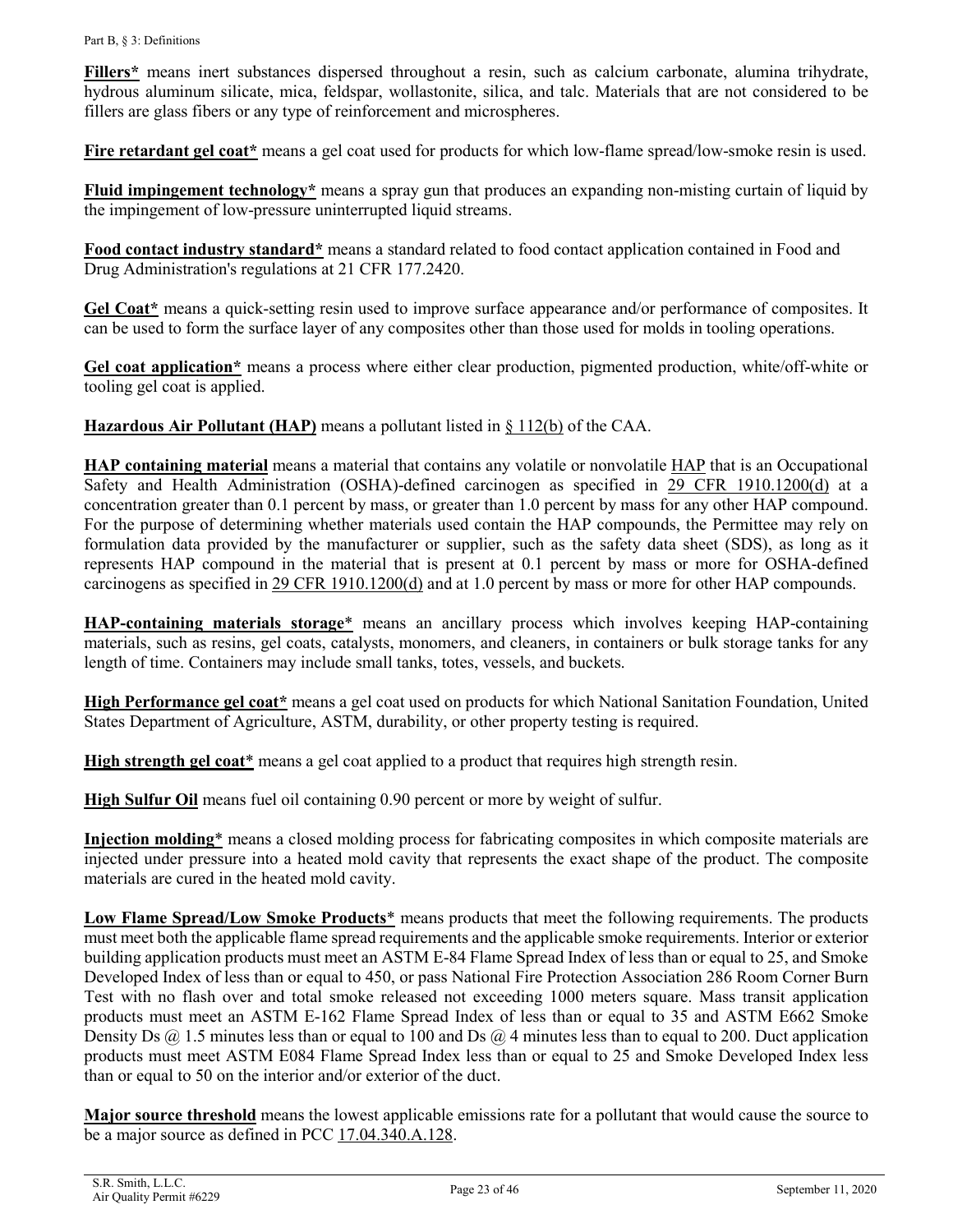<span id="page-23-1"></span>**Malfunction** means any sudden and unavoidable failure of APC equipment, process equipment or a process to operate in a normal manner, but does not include failures that are caused by poor maintenance, careless operations or any other upset condition or equipment breakdown that could have been prevented by the exercise of reasonable care.

- a. The Permittee has an affirmative defense for excess emissions due to malfunction, startup, and shutdown as provided in [Condition 11.e](#page-10-2) of this permit.
- b. For NESHAP sources listed in this permit: [40 CFR 63.6(e)]

During a period of startup, shutdown, or malfunction, the general duty to minimize emissions requires that the owner or operator reduce emissions from the affected source to the greatest extent which is consistent with safety and good [air pollution](#page-19-3) control practices. The general duty to minimize emissions during a period of startup, shutdown, or malfunction does not require the owner or operator to achieve emission levels that would be required by the applicable standard at other times if this is not consistent with safety and good [air pollution](#page-19-3) control practices, nor does it require the owner or operator to make any further efforts to reduce emissions if levels required by the applicable standard have been achieved.

### **Material permit condition** means a condition that satisfies all of the following:

- a. The condition is in a permit or permit revision issued by the Control Officer.
- b. The condition is identified within the permit as a material permit condition.
- c. The condition is one of the following:
	- i. An enforceable emission standard imposed to avoid classification as a major modification or major source or to avoid triggering any other applicable requirement.
	- ii. A requirement to install, operate or maintain a maximum achievable control technology or hazardous air pollutant reasonably available control technology required pursuant to the requirements of A.R.S. § 49- 426.06.
	- iii. A requirement for the installation or certification of a monitoring device.
	- iv. A requirement for the installation of APC equipment.
	- v. A requirement for the operation of APC equipment.
	- vi. Any opacity standard required by Section 111 (Standards of Performance for New Stationary Sources) or Title I, Part C or D (Air Pollution Prevention and Control) of the Act.
- d. Violation of the condition is not covered by subsections A through F, or H through J of A.R.S. § [49-464](https://www.azleg.gov/viewdocument/?docName=https://www.azleg.gov/ars/49/00464.htm) or subsections A through F, or H through J of A.R.S. § [49-514.](https://www.azleg.gov/viewdocument/?docName=https://www.azleg.gov/ars/49/00514.htm)

**Manual resin application\*** means an open molding process for fabricating composites in which composite materials are applied to the mold by pouring or by using hands and nonmechanical tools, such as brushes and rollers. Materials are rolled out or worked by using nonmechanical tools prior to curing. The use of pressure-fed rollers and flow coaters to apply resin is not considered manual resin application.

**Mechanical resin application\*** means an open molding process for fabricating composites in which composite materials (except gel coat) are applied to the mold by using mechanical tools such as spray guns, pressure-fed rollers, and flow coaters. Materials are rolled out or worked by using nonmechanical tools prior to curing.

<span id="page-23-0"></span>**Mixing\*** means the blending or agitation of any HAP-containing materials in vessels that are 5.00 gallons (18.9 liters) or larger, and includes the mixing of putties or polyputties. Mixing may involve the blending of resin, gel coat, filler, reinforcement, pigments, catalysts, monomers, and any other additives.

**Mobile equipment** means any device that may be drawn and/or driven on a roadway including, but not limited to, heavy-duty trucks, truck trailers, fleet delivery trucks, buses, mobile cranes, bulldozers, street cleaners, agriculture equipment, motor homes, and other recreational vehicles (including camping trailers and fifth wheels).

**Modification or modify** means a physical change in or change in the method of operation of a source that increases the emissions of any regulated air pollutant emitted by such source by more than any relevant de minimis amount or that results in the emission of any regulated air pollutant not previously emitted by more than such de minimis amount. An increase in emissions at a minor source shall be determined by comparing the source's potential to emit before and after the modification. The following exemptions apply:

a. A physical or operational change does not include routine maintenance, repair or replacement.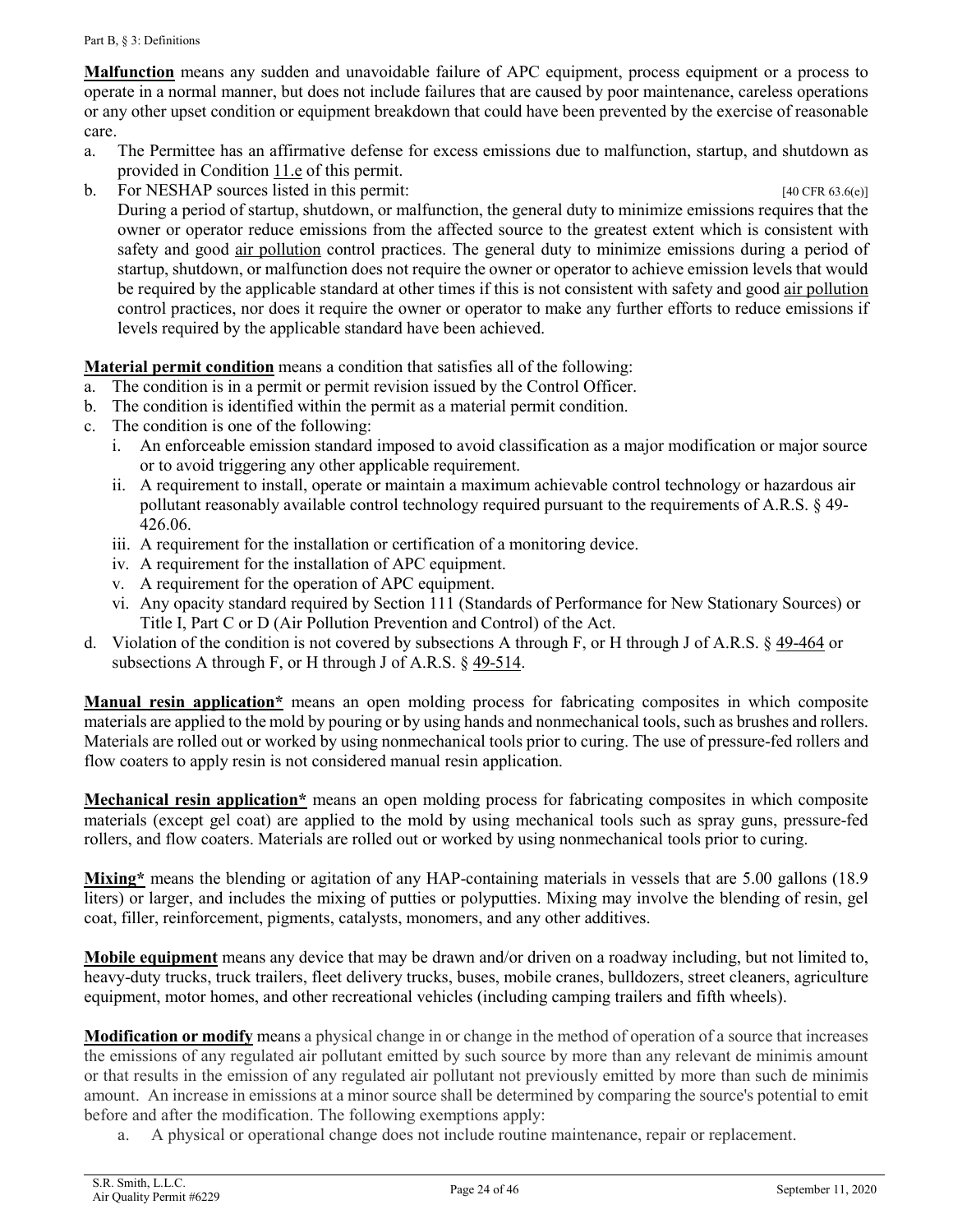- b. An increase in the hours of operation or if the production rate is not considered an operational change unless such increase is prohibited under any federally enforceable permit condition or other permit condition that is enforceable as a practical matter.
- c. A change in ownership at a source is not considered a modification.

**Mold\*** means a cavity or matrix into or onto which the composite materials are placed and from which the product takes its form.

Neat gel coat<sup>\*</sup> means the resin as purchased for the supplier, but not including any inert fillers.

**Nonatomized mechanical application\*** means the use of application tools other than brushes to apply resin and gel coat where the application tool has documentation provided by its manufacturer or user that this design of the application tool has been organic HAP emissions tested, and the test results showed that use of this application tool results in organic HAP emissions that are no greater than the organic HAP emissions predicted by the applicable nonatomized application equation(s) in Table 1 to this subpart. In addition, the device must be operated according to the manufacturer's directions, including instructions to prevent the operation of the device at excessive spray pressures. Examples of nonatomized application include flow coaters, pressure fed rollers, and fluid impingement spray guns.

**Noncorrosion-resistant resin\*** means any resin other than a corrosion-resistant resin or a tooling resin. **Noncorrosion-resistant product\*** means any product other than a corrosion-resistant product or a mold.

<span id="page-24-0"></span>**Nonpoint Source** means, for the purpose of this permit, any source of air contaminants which due to a lack of an identifiable emission point or plume cannot be considered a point source, including fugitive dust producing activities. In applying this criteria, such items as air curtain destructors, heater planers, and conveyor transfer points shall be considered to have identifiable plumes.

**Non-routine manufacture\*** means that you manufacture parts to replace worn or damaged parts of a reinforced plastic composites product, or a product containing reinforced plastic composite parts, that was originally manufactured in another facility. For a part to qualify as non-routine manufacture, it must be used for repair or replacement, and the manufacturing schedule must be based on the current or anticipated repair needs of the reinforced plastic composites product, or a product containing reinforced plastic composite parts.

**Operation** means any physical or chemical action resulting in the change in location, form, physical properties or chemical character of a material. For the purpose of NESHAP, Subpart WWWW, **Operation\*** means a a specific process typically found at a reinforced plastic composites facility. Examples of operations are noncorrosionresistant manual resin application, corrosion-resistant mechanical resin application, pigmented gel coat application, mixing and HAP-containing materials storage.

**Operation group\*** means a grouping of individual operations based primarily on mold type. Examples are open molding, closed molding, and centrifugal casting.

**Open molding\*** means a process for fabricating composites in a way that HAP-containing materials are exposed to the atmosphere. Open molding includes processes such as manual resin application, mechanical resin application, filament application, and gel coat application. Open molding also includes application of resins and gel coats to parts that have been removed from the open mold.

**Petroleum liquids** means petroleum, condensate, and any finished or intermediate products manufactured in a petroleum refinery but does not mean Number 2 through Number 6 fuel oils as specified in ASTM D-396-90a (Specification for Fuel Oils), gas turbine fuel oils Numbers 2-GT through 4-GT as specified in ASTM D-2880-90a (Specification for Gas Turbine Fuel Oils), or diesel fuel oils Numbers 2-D and 4-D as specified in ASTM D-975- 90 (Specification for Diesel Fuel Oils).

**Pigmented gel coat\*** means a gel coat that has a color, but does not contain 10 percent of more titanium dioxide by weight. It can be used to form the surface layer of any composites other than those used for molds in tooling operations.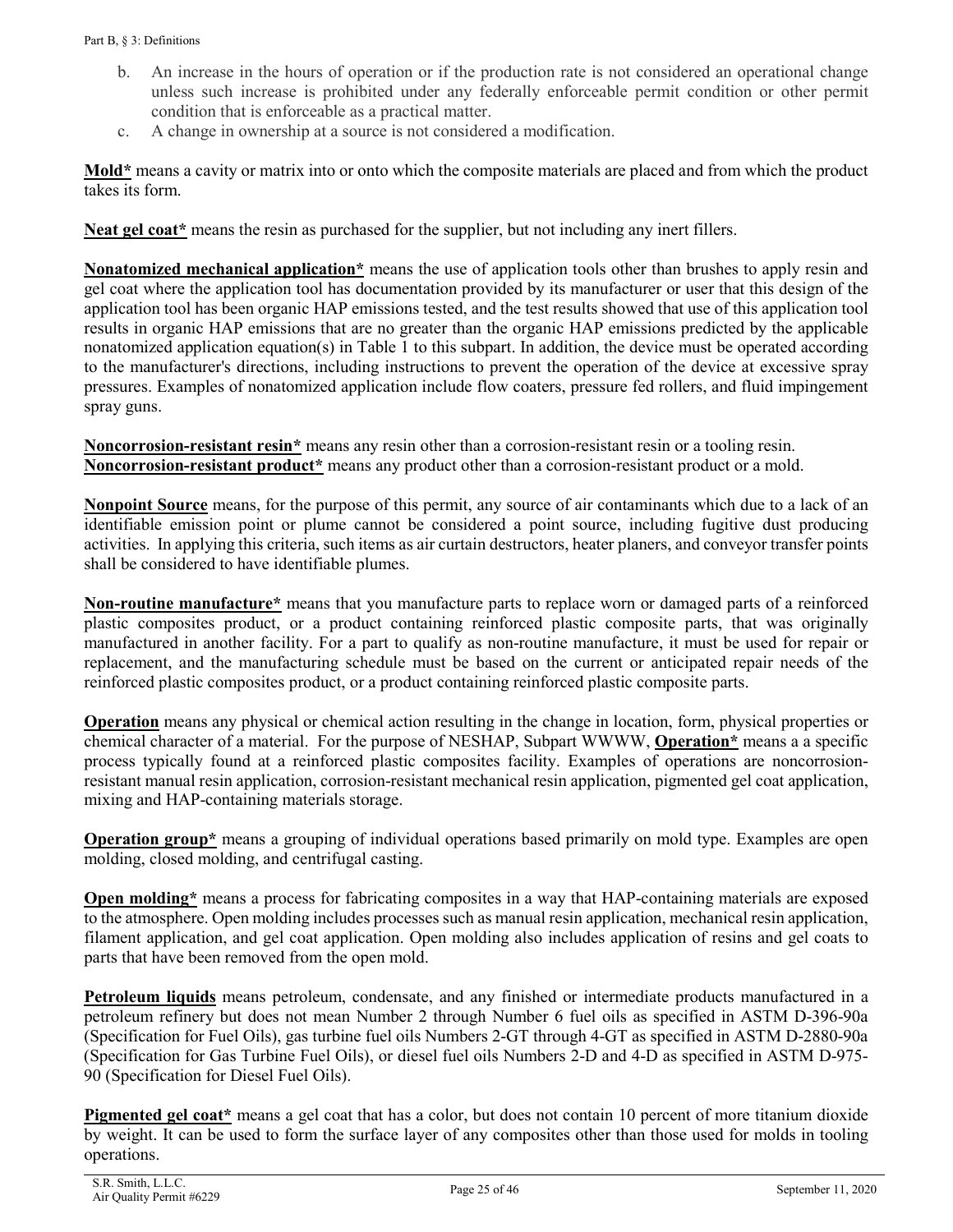**Polymer casting**<sup>\*</sup> means a process for fabricating composites in which composite materials are ejected from a casting machine or poured into an open, partially open, or closed mold and cured. After the composite materials are poured into the mold, they are not rolled out or worked while the mold is open, except for smoothing the material and/or vibrating the mold to remove bubbles. The composite materials may or may not include reinforcements. Products produced by the polymer casting process include cultured marble products and polymer concrete.

**Portable Source** means any building, structure, facility or installation subject to regulation under ARS § 49-426 that emits or may emit any air pollutant and is capable of being operated at more than one location.

**Preform Injection**<sup>\*</sup> means a form of pultrusion where liquid resin is injected to saturate reinforcements in an enclosed system containing one or more chambers with openings only large enough to admit reinforcements. Resin, which drips out of the chamber(s) during the process, is collected in closed piping or covered troughs and then into a covered reservoir for recycle. Resin storage vessels, reservoirs, transfer systems, and collection systems are covered or shielded from the ambient air. Preform injection differs from direct die injection in that the injection chambers are not directly attached to the die.

**Prepreg materials**<sup>\*</sup> means reinforcing fabric received precoated with resin which is usually cured through the addition of heat.

**Pultrusion\*** means a continuous process for manufacturing composites that have a uniform cross-sectional shape. The process consists of pulling a fiber-reinforcing material through a resin impregnation chamber or bath and through a shaping die, where the resin is subsequently cured. There are several types of pultrusion equipment, such as open bath, resin injection, and direct die injection equipment.

**Repair\*** means application of resin or gel coat to a part to correct a defect, where the resin or gel coat application occurs after the part has gone through all the steps of its typical production process, or the application occurs outside the normal production area. For purposes of this subpart, rerouting a part back through the normal production line, or part of the normal production line, is not considered repair.

**Resin transfer molding\*** means a process for manufacturing composites whereby catalyzed resin is transferred or injected into a closed mold in which fiberglass reinforcement has been placed.

**Sheet molding compound (SMC)\*** means a ready-to-mold putty-like molding compound that contains resin(s) processed into sheet form. The molding compound is sandwiched between a top and a bottom film. In addition to resin(s), it may also contain catalysts, fillers, chemical thickeners, mold release agents, reinforcements, and other ingredients. Sheet molding compound can be used in compression molding to manufacture reinforced plastic composites products.

**SMC manufacturing\*** means a process which involves the preparation of SMC.

<span id="page-25-0"></span>**Source** means any building, structure, facility or installation that may cause or contribute to [air pollution](#page-19-3) or the use of which may eliminate, reduce or control the emission of [air pollution.](#page-19-3) Source also means the Permittee as a facility-wide entity.

**Tooling gel coat\*** means a gel coat that is used to form the surface layer of molds. Tooling gel coats generally have high heat distortion temperatures, low shrinkage, high barcol hardness, and high dimensional stability.

**Tooling resin\*** means a resin that is used to produce molds. Tooling resins generally have high heat distortion temperatures, low shrinkage, high barcol hardness, and high dimensional stability.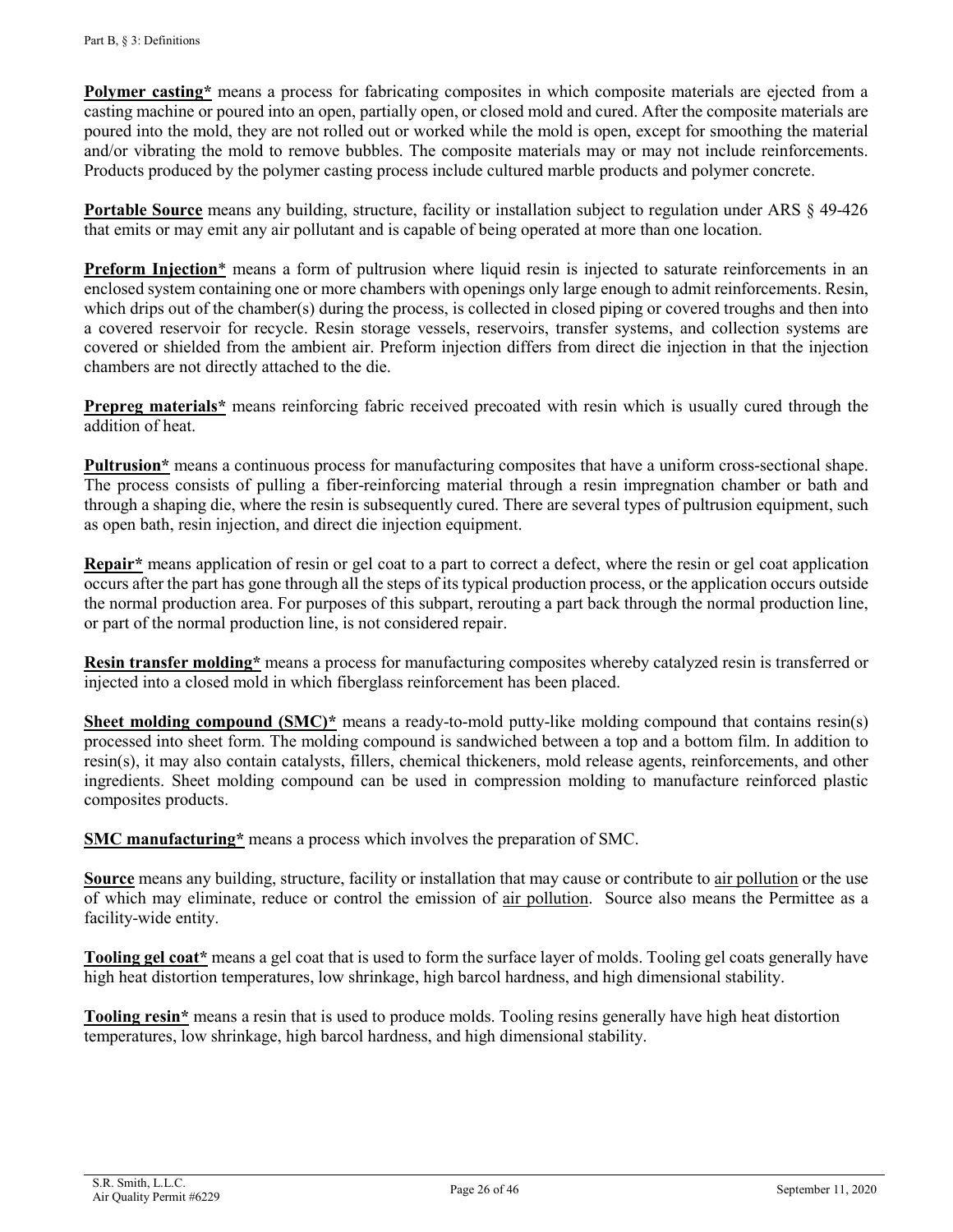**Uncontrolled oven organic HAP emissions\*** means those organic HAP emissions emitted from the oven through closed vent systems to the atmosphere and not to a control device. These organic HAP emissions do not include organic HAP emissions that may escape into the workplace through the opening of panels or doors on the ovens or other similar fugitive organic HAP emissions in the workplace.

**Uncontrolled wet-out area organic HAP emissions\*** means any or all of the following: Organic HAP emissions from wet-out areas that do not have any capture and control, organic HAP emissions that escape from wet-out area enclosures, and organic HAP emissions from wet-out areas that are captured by an enclosure but are vented to the atmosphere and not to an add-on control device.

**Unfilled\*** means that there has been no addition of fillers to a resin or that less than 10 percent of fillers by weight of the total resin plus filler mixture has been added.

**Vapor-suppressed resin\*** means a resin containing a vapor suppressant added for the purpose of reducing styrene emissions during curing.

**VHAP Containing\*** means a HAP containing material that contains volatile HAP contaminants.

**Volatile Organic Compounds (VOC)\*** means any compound of carbon, excluding carbon monoxide (CO), carbon dioxide  $(CO<sub>2</sub>)$ , carbonic acid, metallic carbides, or carbonates, and ammonium carbonate, which participates in atmospheric photochemical reactions. This includes any organic compound other than those in the definition in [PCC 17.04.340.A\(250\),](http://library.amlegal.com/nxt/gateway.dll/Arizona/pimacounty_az/title17airqualitycontrol?f=templates$fn=default.htm$3.0$vid=amlegal:pimacounty_az$anc=JD_17.04.340) which have been determined to have negligible photochemical reactivity.

**Volatile Organic Liquid (VOL)** means any organic liquid which can emit volatile organic compounds (as defined in [40 CFR 51.100\)](https://tinyurl.com/40-CFR-51-100-def) into the atmosphere.

**White and off-white gel coat\*** means a gel coat that contains 10 percent of more titanium dioxide by weight.

<span id="page-26-0"></span>**Work practice standard\*\*** means any design, equipment, work practice, or operational standard, or combination thereof, that is promulgated pursuant to section 112(h) of the Clean Air Act.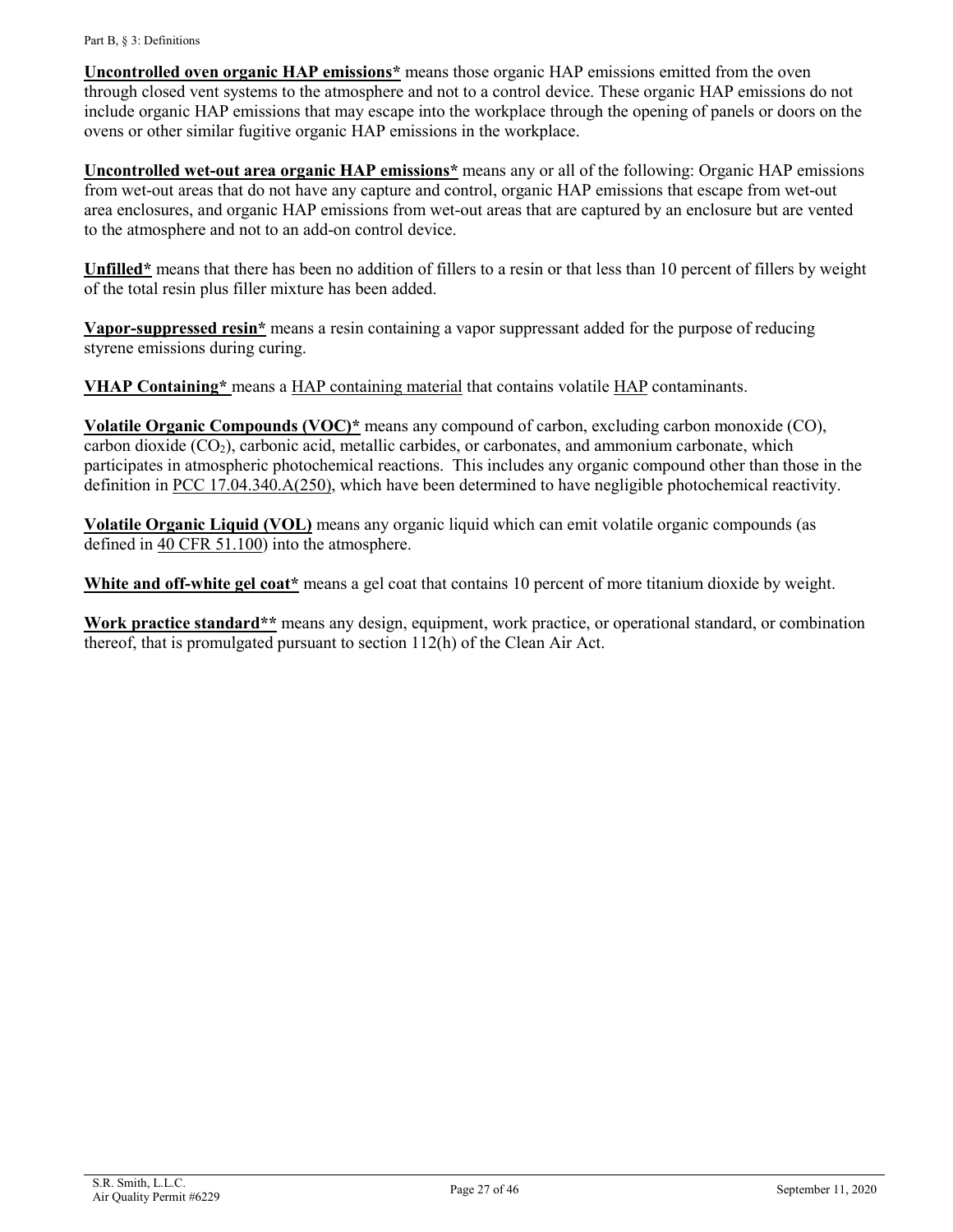### <span id="page-27-0"></span>**§ 4: Emission Limitations and Standards** [17.12.040.A.2]

<span id="page-27-1"></span>

36. Voluntary Limitations [PCC 17.11.190] **[Federally Enforceable & Material Permit Conditions]**

- <span id="page-27-4"></span><span id="page-27-2"></span>a. Reinforced Plastic Composites (RPC) Production
	- i. The Permittee shall not conduct any filament winding, centrifugal casting, continuous lamination/casting, or pultrusion operations without submitting a significant reivison as provided in [Condition 15](#page-13-0) and demonstrating how the facility will comply with 40 CFR Part 63, Subpart WWWW and Title 17 of the PCC.
	- ii. The Permittee shall not exceed the following emission rates from the facility:
		- (a) 90 Tons/year of VOC; and
		- (b) 10 Tons/year of any single HAP, except styrene as allowed in 40 CFR Part 63, Subpart WWWW.
	- iii. The Permittee shall not use more polyester resin and vinyl esters or gel coat resin products calculated as a 12 month rolling total, than listed in the following table:

<span id="page-27-6"></span>

| <b>Product Type</b>              | <b>Maximum Pounds of Product per 12-Month Period</b> |
|----------------------------------|------------------------------------------------------|
| Polyester and Vinyl Ester Resins | 1,892,222                                            |
| Gel Coats                        | 361,771                                              |

- <span id="page-27-7"></span>iv. The Permittee shall only use non-atomized spray to apply the polyester resin and vinyl esters.
- <span id="page-27-5"></span>v. Of the 361,771 pounds of gelcoats allowed per 12-month period in [Condition 36.a.ii,](#page-27-4) no more than 56,530 pounds per 12-month period may be applied in the diving board open molding operation.
- <span id="page-27-10"></span>vi. The Permittee shall not apply any gel coat product using mechanized spray equipment except as provided in [Condtion 36.a.v.](#page-27-5)
- <span id="page-27-8"></span>vii. Unless the Permittee submits a facilty change notification pursuant to [Condition 16](#page-13-1) demonstrating compliance with 40 CFR Part 63, Subpart WWWW, the Permittee shall not use any polyester or vinyl ester product that containings more than 40.0 percent (40.0%) by weight styrene (as applied) nor shall resins used in production processes contain HAPs in excess of the values in the following Table. [40 CFR 63.5810(d)(1) Table 7, Row #5]

| Operation | <b>Resin Appliction Method</b>                      | <b>Maximum Organic HAP content,</b><br>(% by Weight) |
|-----------|-----------------------------------------------------|------------------------------------------------------|
|           | All Operations   Open Moding Application Methods    | 35.0%                                                |
|           | All Operations   Closed Molding Application Methods | $40.0\%$                                             |

- <span id="page-27-9"></span>viii. Unless the Permittee submits a facilty change notification pursuant to [Condition 16](#page-13-1) demonstrating compliance with 40 CFR Part 63, Subpart WWWW, the Permittee shall not use any gel coat products that exceed the allowable HAP contents in Condition  $37.b$ . [40 CFR 63.5810(d) Table 3]
- <span id="page-27-12"></span><span id="page-27-11"></span><span id="page-27-3"></span>b. Adhesives & Activators
	- i. The Permittee shall not use greater than 6000 gallons of any Methacrylate [adhesive,](#page-19-4) calculated as a 12-consecutive month total.
	- ii. The Permittee shall not use greater than 600 gallons of any Methacrylate [activator,](#page-19-2) calculated as a 12-consecutive month total.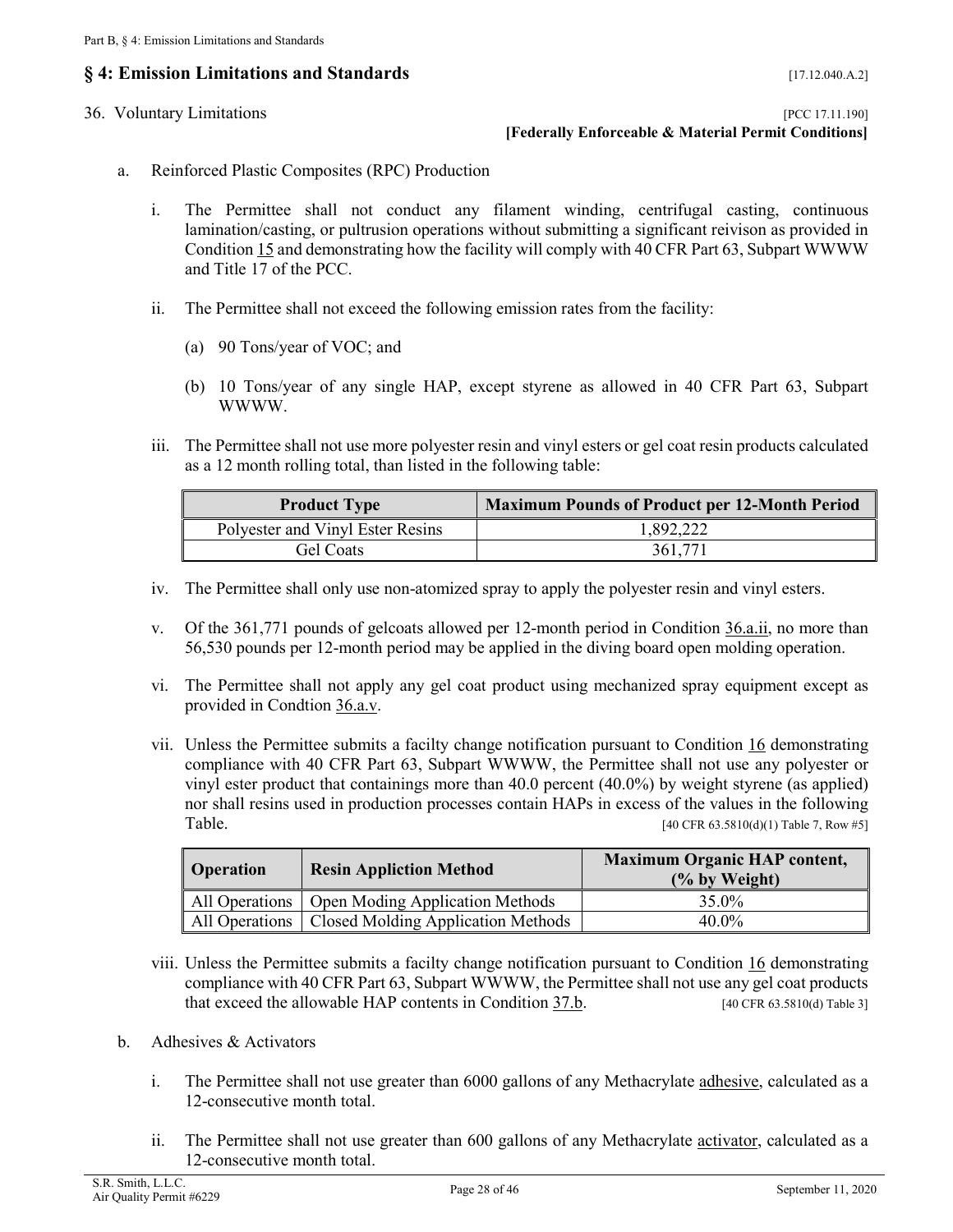- <span id="page-28-0"></span>c. Surface Coating Operations
	- i. The Permittee shall not use greater than 2,400 gallons of paint products (excluding cleanup solvents), calculated as a 12-consecutive month total.
	- ii. The Permittee shall not allow the combined VOC and HAP content of any painting product, except cleanup solvents, to exceed 6.0 pounds per gallon.
- <span id="page-28-1"></span>d. Facility Wide Operations

When so indicated in the equipment list of this permit, the Permittee shall restrict or limit the operations of emission sources to the respective operating limits.

- <span id="page-28-3"></span><span id="page-28-2"></span>37. RPC Production – Emission Limitations
	- a. Organic HAP emission Factors: The Permittee shall use the equations in Table 1 of 40 CFR Part 63, Subpart WWWW and as summarized below, to calculate the organic HAP emission factors from RPC molding operations in order to determine compliance with the limits in this permit and the table set out in [Condition](#page-29-0) 37.b. **[Material Permit Condition]**

| <b>Operation</b><br><b>Type</b> | <b>Application</b>                                                                | <b>Resin</b><br><b>Type</b> | <b>Oranic HAP Emissions</b><br><b>Factor (EF) Equation for</b><br>Materials less than 33%<br>Organic HAP <sup>1,2</sup> | <b>Organic HAP Emissions</b><br><b>Factor (EF) Equation for</b><br>Materials with 33% or<br>more organic HAP <sup>1,2</sup> |
|---------------------------------|-----------------------------------------------------------------------------------|-----------------------------|-------------------------------------------------------------------------------------------------------------------------|-----------------------------------------------------------------------------------------------------------------------------|
| 1) Open Molding                 | Manual Resin                                                                      | Non-vapor-<br>supressed     | $EF=0.126*%HAP*2000$                                                                                                    | $EF=(0.286*%HAP)-$<br>$0.0529$ <sup>*</sup> 2000                                                                            |
| 2) Open Molding                 | Atomized<br>Mechanical Resin                                                      | Non-vapor-<br>supressed     | $EF=0.169*%HAP*2000$                                                                                                    | EF= $((0.714*%HAP)-0.18)*2000$                                                                                              |
| 3) Open Molding                 | Non-atomized<br>Mechanical Resin                                                  | Non-vapor-<br>supressed     | $EF=0.107*%HAP*2000$                                                                                                    | $EF=(0.157*%HAP)$ -<br>$0.0165$ <sup>*</sup> 2000                                                                           |
| 4) Open Molding                 | Atomized<br>Mechanical Resin<br>with robotic or<br>automated spray<br>control $3$ | Non-vapor-<br>supressed     | $EF=0.169*%HAP*2000$<br>$*0.77$                                                                                         | $EF=(0.714*%HAP)$<br>$0.18$ <sup>*</sup> $0.77$ <sup>*</sup> 2000                                                           |
| 5) Open Molding                 | <b>Atomized Spray</b><br>Gelcoat                                                  | Non-vapor-<br>supressed     | $EF=0.445*%HAP*2000$                                                                                                    | $EF=((1.03646*%HAP)-$<br>$0.195$ <sup>*</sup> 2000                                                                          |
| 6) Open Molding                 | Non-atomized<br>Spray Gelcoat                                                     | Non-vapor-<br>supressed     | $EF=0.185\% HAP*2000$                                                                                                   | $EF=($ (0.4506*%HAP)-<br>$0.0529$ <sup>*</sup> 2000                                                                         |
| 7) Open Molding                 | Manual Gelcoat                                                                    | Non-vapor-<br>supressed     | $EF=0.126*%HAP*2000$<br>(for emission estimate only) $4$                                                                | $EF=(0.286*%HAP)$ -<br>$0.0529$ <sup>*</sup> 2000<br>(for emission estimate only) <sup>4</sup>                              |
| 8) Closed Molding               | <b>Infusion Closed</b><br>Molding                                                 | Non-vapor<br>supressed      | $EF=0.03*%HAP*2000$                                                                                                     | $EF=0.03*%HAP*2000$<br>Note: Per AP-42                                                                                      |

[40 CFR 63.5796, 63.5799(a)(1) and (b), and 63.5810(a)(1), and PCC 17.12.040.a.2]

Footnotes:

**<sup>1</sup>** The organic HAP emission factors have units of lbs of organic HAP per ton or resin or gelcoat applied.

- **<sup>2</sup>** Percent HAP means total weight percent of organic HAP (styrene, methyl methacrylate (MMA) and any other organic HAP) in the resin or gelcoat prior to the addition of fillers, catalyst, and promoters. Input the percent HAP as a decimal, i.e. 33% HAP should be input as 0.33 not 33.
- **3** This equation is based on an organic HAP emissions factor equation developed for mechanical atomized controlled spray. It may only be used for automated or robotic spray systems with atomized spray. All spray operations using hand held spray guns must use the appropriate mechanical atomized or mechanical non-atomized organic HAP emissions factor equation. Automated or robotic spray systems using non-atomized spray should use the appropriate non-atomized mechanical resin application.
- **<sup>4</sup>** Do not use this equation for determining compliance with emission limits in Tables 3 or 5 of 40 CFR Part 63, Subpart WWWW. To determine compliance with emission limits you must treat all gel coats as if it were applied as part of your gelcoat spray application operations. If you apply gelcoat by manual techniques only, you must treat the gelcoat as if it were applied with atomized spray and use Equation 1f of Table 1 to 40 CFR 63, Subpart WWW ( row 5) in the above table)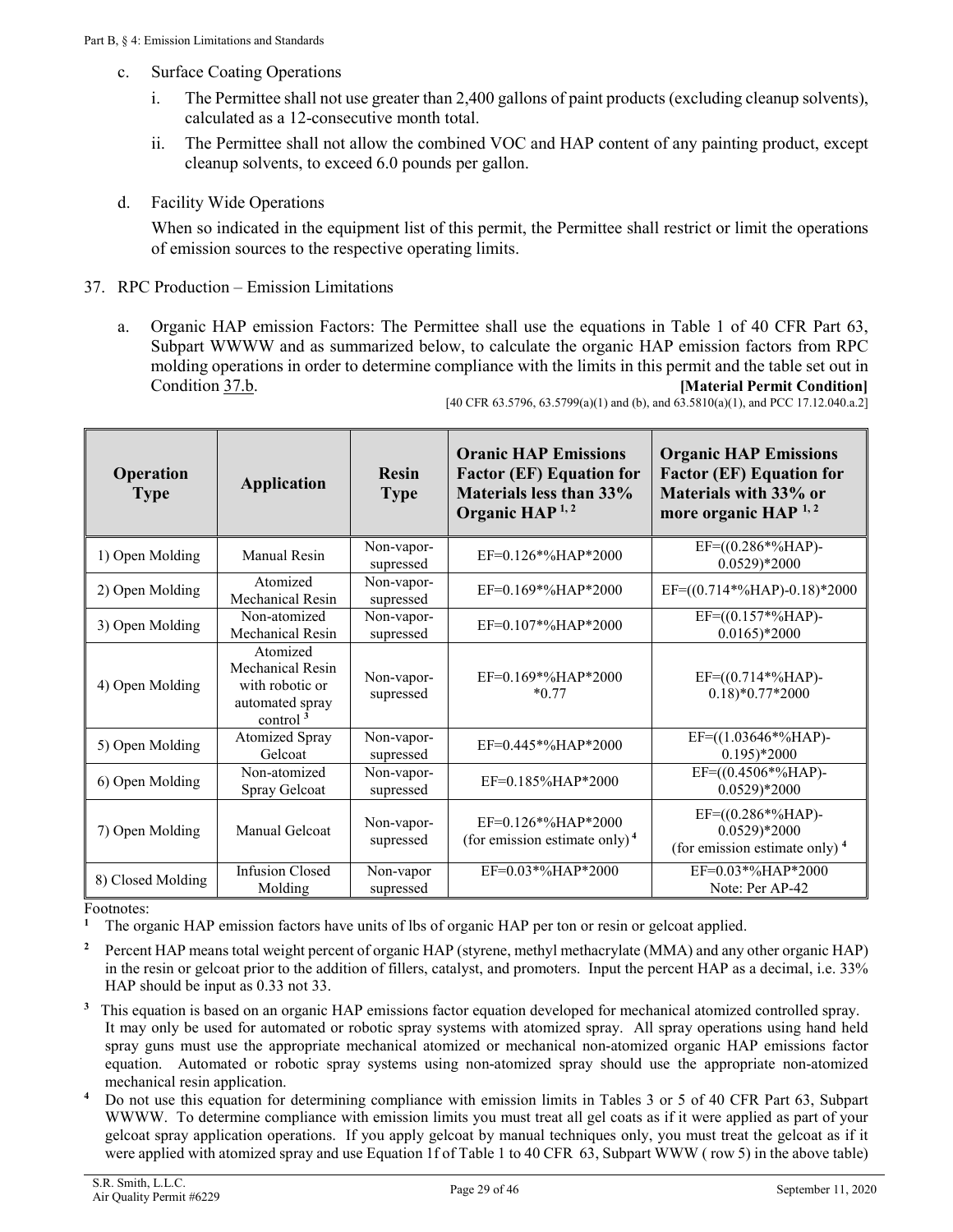to determine compliance with the appropriate emission limits in Table 3 or 5 of 40 CFR Part 63, Subpart WWWW. To estimate emissions from manually applied gelcoat, you may either include the gelcoat quantities you apply manually with the quantities applied using spray, or use this equation to estimate emisions from the manually applied portion of your gelcoat.

<span id="page-29-0"></span>b. The Permittee must meet the following organic HAP emission limits and/or allowable organic HAP contents for all resins or gelcoats applied in RPC open molding operations:

**[Material Permit Condition]** [40 CFR 63.5796, 63.5799(a)(1) and (b), and 63.5810(a)(1), and 17.12.040.a.2]

| <b>Resin type and</b><br><b>Application</b><br><b>Method</b> | Operation                             | <b>Organic HAP emissions</b><br>$\lim$ it <sup>1</sup> | <b>Highest Resin Weight</b><br><b>Percent Organic HAP</b><br>Content,<br><b>Or Weighted Average</b><br><b>Weight Percent</b><br><b>Organic HAP Content</b><br>Allowed <sup>2</sup> |
|--------------------------------------------------------------|---------------------------------------|--------------------------------------------------------|------------------------------------------------------------------------------------------------------------------------------------------------------------------------------------|
| Open molding -<br>Corrosion resistant                        | Mecahnical Resin Application          | $113$ lb/ton                                           | 46.4%                                                                                                                                                                              |
| and/or High<br>Strength (CR/HS)                              | Manual Resin Application              | $123$ lb/ton                                           | 40.0%                                                                                                                                                                              |
| Open molding $-$                                             | Mechanical ResinApplication           | 88 lb/ton                                              | 38.4%                                                                                                                                                                              |
| $non-CR/HS)$                                                 | Manual Resin Application              | 87 lb/ton                                              | 33.7%                                                                                                                                                                              |
| Open Molding -                                               | Mechanical Resin Application          | $254$ lb/ton                                           | 91.5%                                                                                                                                                                              |
| Tooling                                                      | Manual Resin Application              | $157$ lb/ton                                           | $46.0\%$                                                                                                                                                                           |
|                                                              | Tooling gel coating                   | $440$ lb/ton                                           | 40.0%                                                                                                                                                                              |
| Open Molding -<br>Gel Coat <sup>3</sup>                      | White/off white pigmented gel coating | $267$ lb/ton                                           | 31.7%                                                                                                                                                                              |
|                                                              | All other pigmented gel coating       | $377$ lb/ton                                           | 37.0%                                                                                                                                                                              |
|                                                              | CR/HS or high performance gel coat    | $605$ lb/ton                                           | 48.0%                                                                                                                                                                              |
| Open Molding -<br>Gel Coat <sup>3</sup>                      | Fire retardant gel coat               | $854$ lb/ton                                           | 60.0%                                                                                                                                                                              |
|                                                              | Clear production gel coat             | 522 lb/ton                                             | 44.0%                                                                                                                                                                              |

Applicability: As required in 40 CFR 63.5796, 63.5805(a) through (c) and (g), 63.5810(a),(b) and (d), 63.5835(a), 63.5895(c) and (d), and 63.5915(c), the Permittee must meet the appropriate organic HAP emissions limits listed in the above table.

Footnotes:

- **<sup>1</sup>** Organic HAP emission limits for open molding are expressed as lb/ton. The Permittee must be at or below these values based on a 12 month rolling average.
- <sup>2</sup> A compliant resin or gelcoat means that its organic HAP content is used to calculate an organic HAP emissions factor, the factor calculated does not exceed the appropriate organic HAP emissions limit shown in the table.
- <sup>3</sup> These limits are for spray application of gelcoat. Manual gelcoat application must be included as part of spray gelcoat application for compliance purposes using the same organic HAP emissions factor equation and organic HAP emissions limit. If the Permittee only applies the gelcoat with manual application, the manually applied gelcoat will be treated as if it were applied with atomized spray for compliance determinations.
	- c. Work Practice Standards **[Material Permit Conditions]**

<span id="page-29-1"></span>As specified in 40 CFR § 63.5805, the Permittee must meet the following work practice standards that apply:

i. For [a closed molding](#page-20-1) operation using compression or injection molding, the Permittee must uncover, unwrap or expose only one charge per mold cycle per compression/injection molding machine. For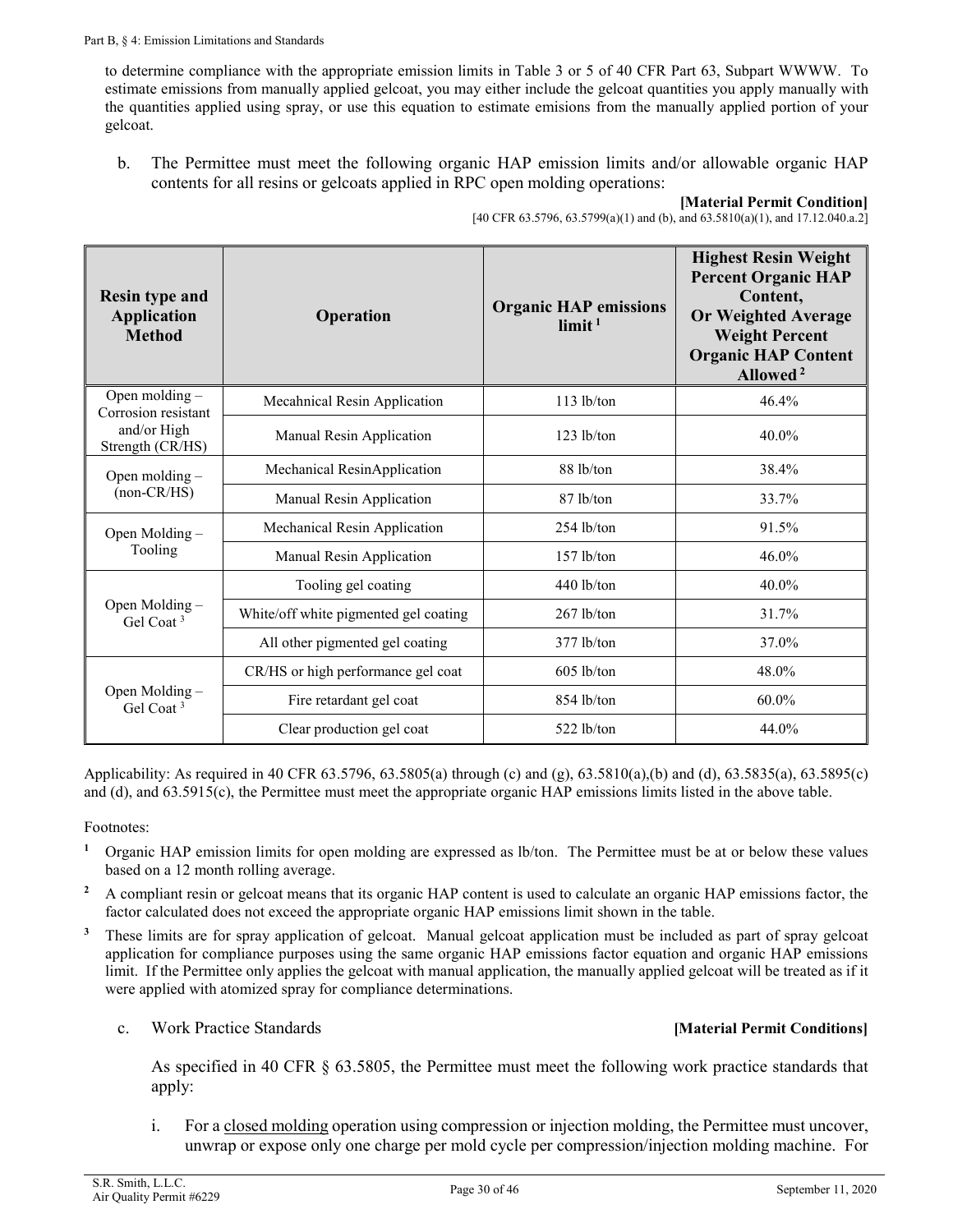machines with multiple molds, one charge means sufficient material to fill all molds for one cycle. For machines with robotic loaders, no more than one charge may be exposed prior to the loader. For machines fed by hoppers, sufficient material may be uncovered to fill the hopper. Hoppers must be closed when not adding materials. Materials may be uncovered to feed to slitting machines. Materials must be recovered after slitting. The state of the subpart WWWW, Row #1]

- <span id="page-30-3"></span>ii. For a [cleaning operation,](#page-19-5) the Permittee shall not use cleaning solvents that contain HAP, except that styrene may be used as a cleaner in closed systems, and organic HAP-containing cleaners may be used to clean cured resin from application equipment. Application equipment includes any equipment that directly contacts resin. [Table 4 to Subpart WWWW, Row #2]
- <span id="page-30-4"></span>iii. Fo[r HAP-containing materials storage operation,](#page-22-0) the Permittee must keep containers that store HAPcontaining materials closed or covered except during the addition or removal of materials. Bulk HAP-containing materials storage tanks may be vented as necessary for safety.

[Table 4 to Subpart WWWW, Row #3]

<span id="page-30-5"></span>iv. For all [mixing](#page-23-0) or [BMC manufacturing operations,](#page-19-1) the Permittee must<sup>1</sup>:

[Table 4 to Subpart WWWW, Rows # 6 - 8]

- (a) Use mixer covers with no visible gaps present in the mixer covers, except that gaps of up to 1 inch are permissible around mixer shafts and any required instrumentation.
- (b) Close any mixer vents when actual mixing is occurring except that venting is allowed during addition of materials, or as necessary prior to adding materials or opening the cover for safety. Vents routed to 95% efficient control device are exempt from this requirement.
- (c) Keep the mixer covers closed while actual mixing is occurring except when adding materials or changing covers to the mixing vessels.
- Note: Containers of 5 gallons or less may be open when active mixing is taking place, or during periods when they are in process (i.e., they are actively being used to apply resin).
- <span id="page-30-0"></span>38. Surface Coating Operations – Local Standards **[Locally Enforceable Conditions]**

#### a. The Permittee shall not conduct any spray paint operation withouth minimizing organic solvent emissions. Such operations other than architectural coating and spot painting shall be conducted in an enclosed area equipped with controls containing no less than 96 percent of the overspray. [PCC 17.16.400.C.1] **[Material Permit Condition]**

- 
- b. The Permittee shall not transport or store VOCs without taking necessary and feasible measures to control evaporation, leakage and other discharge into the atmosphere. [PCC 17.16.400.A]
- <span id="page-30-2"></span><span id="page-30-1"></span>c. The Permittee shall not either: [PCC 17.16.400.C.2]
	- i. Employ, apply, evaporate, or dry any architectural coating containing photochemically reactive solvents for industrial or commercial purposes; or
	- ii. Thin or dilute any architectural coating with a photochemically reactive solvent.
	- iii. For purposes of [Condition 38.c,](#page-30-1) a photochemically reactive solvent shall be any solvent with an aggregate of more than 20 percent of its total volume composed of the chemical compounds classified below or which exceeds any of the following percentage composition limitations, referred to the total volume of solvent:
		- (a) A combination of the following types of compounds having an olefinic or cyclo-olefinic type of unsaturation -- hydrocarbons, alcohols, aldehydes, esters, ethers, or ketones: *five percent*.

S.R. Smith, L.L.C. Air Quality Permit #6229 Page 31 of 46 Page 31 of 46 September 11, 2020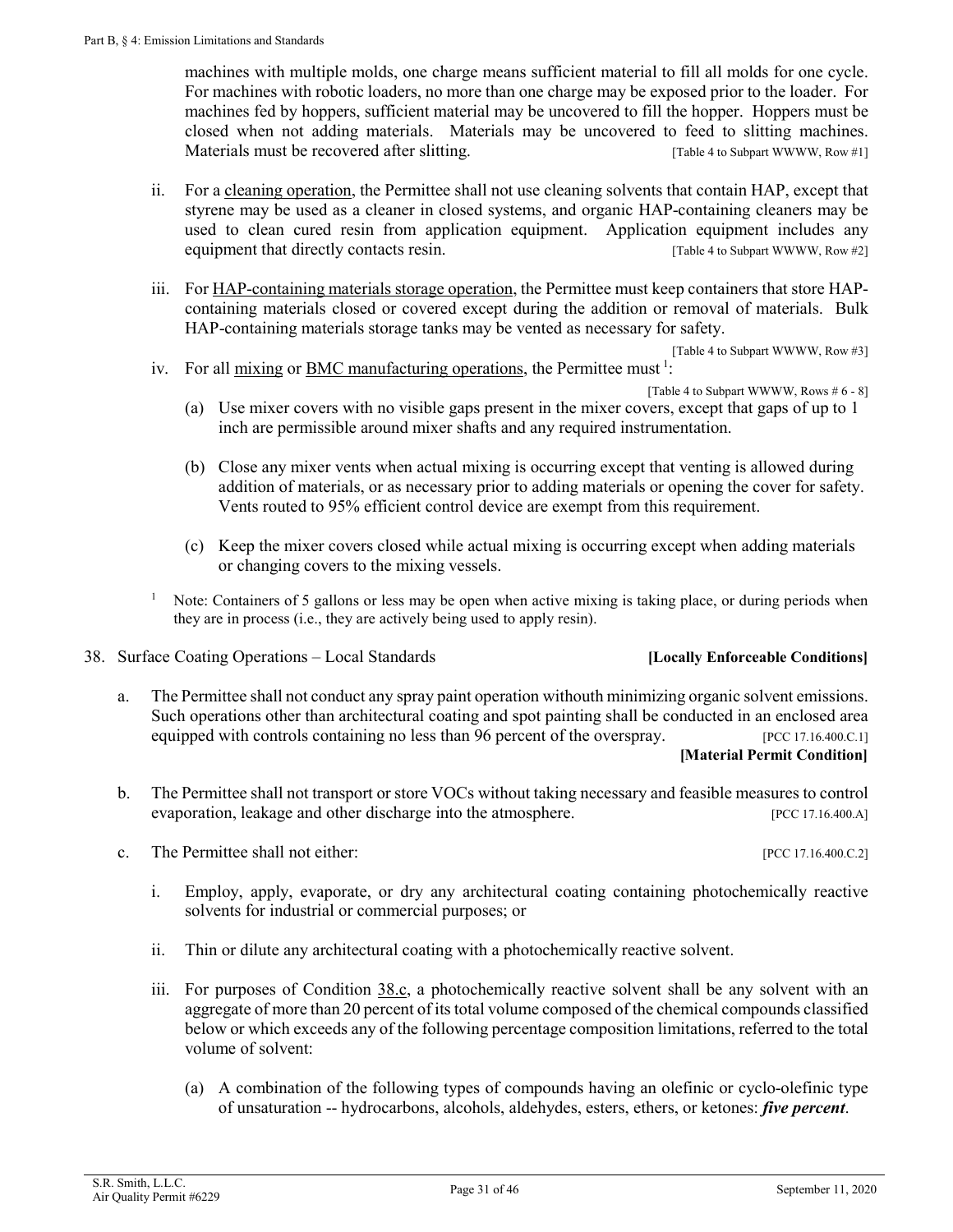- (b) A combination of aromatic compounds with eight or more carbon atoms to the molecule, except ethylbenzene: *eight percent*.
- (c) A combination of ethylbenzene, ketones having branched hydrocarbon structures, trichloroethylene or toluene: *20 percent*.

Whenever any organic solvent or any constituent of an organic solvent may be classified from its chemical structure into more than one of the groups of organic compounds described in [Condition](#page-30-2) 38.c.iii it shall be considered to be a member of the group having the least allowable percent of the total volume of solvents.

- <span id="page-31-1"></span><span id="page-31-0"></span>39. Facility – Wide Provisions
	- a. General Control Requirements
		- i. The Permittee shall not cause or permit the planning, construction, installation, erection, modification, use, or operation of an emission source which will cause or contribute to a violation of a performance standard established i[n Title 17](https://tinyurl.com/PCC-17-00-00) of the Pima County Code.

[PCC 17.11.020, PCC 17.16.020, SIP Rule 301]

ii. The Permittee is prohibited from firing high sulfur oil in any stationary or portable source unless the applicant demonstrates to the satisfaction of the [Control](#page-20-0) Officer both that sufficient quantities of low sulfur oil are not available for use by the source and that it has adequate facilities and contingency plans to insure that the sulfur dioxide ambient air quality standards set forth in [PCC 17.08.020](https://tinyurl.com/PCC-17-08-020) will not be violated. Notwithstanding the prohibition to use high sulfur oil, other Conditions in this permit or Attachment to the permit may require lower fuel sulfur content limits.

[PCC Chapter 17.16 §§ 010, 140, 160.G, 165.G, 340.H][SIP Rule 332 – Table 332(d)] **[Material Permit Condition]**

iii. Where a stack, vent or other outlet is at such a level that fumes, gas mist, odor, smoke, vapor or any combination thereof constituting air [pollution](#page-19-3) are discharged to adjoining property, the [Control](#page-20-0) [Officer](#page-20-0) may require the installation of abatement equipment or the alteration of such stack, vent or other outlet by the Permittee to a degree that will adequately reduce or eliminate the discharge of air [pollution](#page-19-3) to adjoining property. The set of the set of the set of the set of the set of the set of the set of the set of the set of the set of the set of the set of the set of the set of the set of the set of the set of th

#### **[Locally Enforceable Condition]**

- iv. The Permittee shall not construct, install, erect, use, replace, modify, or operate an emission source so as to [conceal](#page-20-2) an emission which would otherwise be a violation of a standard in this **permit.** [PCC 17.20.040 SIP Rule 722]
- <span id="page-31-2"></span>

b. Operation and Maintenance Requirements [PCC 17.12.040.3.d, PCC 17.12.180.B & C., PCC 17.16.020.A] **[Federally Enforceable for NSPS and NESHAP sources]**

- i. At all times, including periods of startup, shutdown, and malfunction, the Permittee shall to the extent practicable maintain and operate each source covered by this permit, including any associated APC or monitoring equipment, in a manner consistent with good [air pollution](#page-19-3) control practices for minimizing emissions.  $[40 \text{ CFR } 60.1(a) \& 60.11(d)] [40 \text{ CFR } 63.6(a) \& 63.6(e)]$
- ii. Determination of whether acceptable operating and maintenance  $(O & M)$  procedures are being used will be based on information available to the [Control Officer](#page-20-0) which may include, but is not limited to, monitoring results, opacity observations, review of operating and maintenance procedures (including the startup, shutdown or malfunction, and inspection of the source. [40 CFR 60.11(d), 63.6(e)]
- iii. The [Control](#page-20-0) Officer may require the Permittee to develop, submit and follow an O & M plan for permitted sources (including any required startup, shutdown, or malfunction plan for NESHAP sources) prior to initial start up the source. [PCC 17.12.040.3.d][40 CFR 63.6(e)(3)]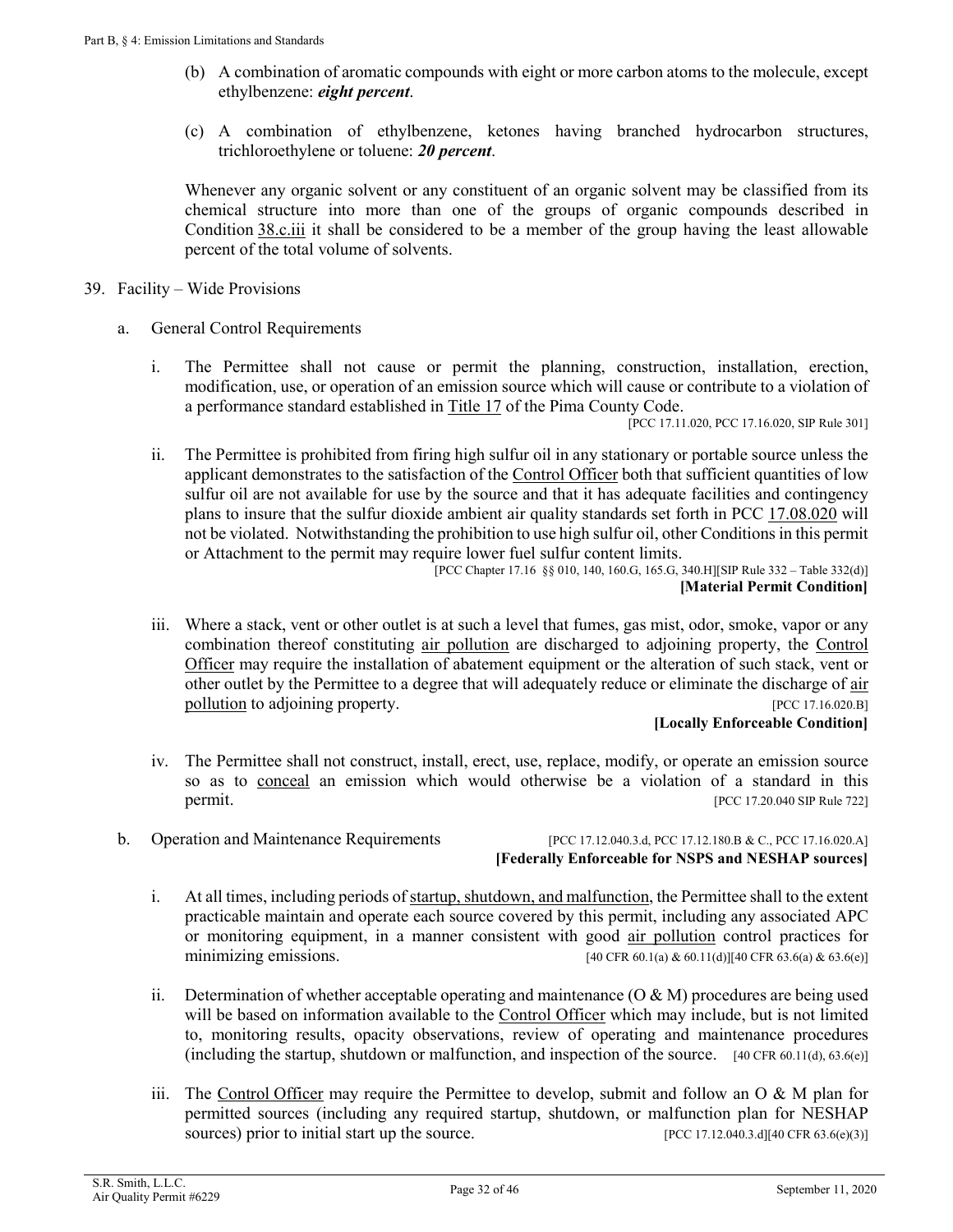- <span id="page-32-0"></span>c. Materials Handling Requirements
	- i. The Permittee shall not transport or store VOC's without taking necessary and feasible measures to control evaporation, leakage, or other discharge into the atmosphere. For the purpose of this provision, VOC's shall be stored in closed containers when not in use. [PCC 17.16.400.A] **[Locally Enforceable Condition]**
	- ii. Petroleum liquid storage tanks shall be equipped with a submerged filling device or acceptable equivalent for the control of hydrocarbon emissions. [PCC 17.16.230.B. SIP Rule 314]
	- iii. All pumps and compressors which handle volatile organic compounds shall be equipped with mechanical seals or other equipment of equal efficiency to prevent the release of organic contaminants into the atmosphere. [PCC 17.16.230.D]

#### **[Locally Enforceable Condition]**

<span id="page-32-2"></span>iv. Materials including solvents or other volatile compounds, paints, acids, alkalies, pesticides, fertilizers and manure shall be processed, stored, used and transported in such a manner and by such means that they will not evaporate, leak, escape or be otherwise discharged into the ambient air so as to cause or contribute to [air pollution.](#page-19-3) Where means are available to reduce effectively the contribution to [air pollution](#page-19-3) from evaporation, leakage or discharge, the installation and use of such control methods, devices, or equipment shall be mandatory. [PCC 17.16.430.F]

#### **[Locally Enforceable Condition]**

d. Gaseous or Odorous Materials

The Permittee shall not emit gaseous or odorous materials from equipment, operations or premises under his control in such quantities or concentrations as to caus[e air pollution.](#page-19-3) Malodourous matter shall include but not be limited to materials in [Condition 39.c.iv.](#page-32-2) [SIP Rule 344, PCC 17.16.030]

<span id="page-32-1"></span>

#### e. Opacity **[Federally Enforceable When Opacity Is Above 40%]**

- i. Except for fires permitted in accordance wit[h PCC 17.14.080,](https://tinyurl.com/PCC-17-14-080) the opacity of emissions from [nonpoint](#page-24-0)  [sources](#page-24-0) shall not exceed 20%. [PCC 17.16.050.B.1 & C] **[Locally Enforceable Condtion]**
- ii. The average optical density of plumes and effluents from a single point, multiple emission point, or fugitive emission source shall not exceed 20% opacity unless otherwise specified in the Conditions of this permit. [PCC 17.16.040 & Table 17.16.040 & PCC 17.16.130.B.1, SIP Rule 321]
- iii. Opacities (optical densities), measured according to the procedures in [Condition 17.c,](#page-14-1) effluent shall be measured by a certified visible emissions evaluator with his/her natural eyes or with certified equipment, approximately following the procedures which were used during his/her certification, or by an approved and precisely calibrated in-stack monitoring instrument. [PCC 17.16.040.A.1, SIP Rule 321]
- iv. A violation of an opacity standard shall be determined by measuring and recording a set of consecutive, instantaneous opacities, and calculating the arithmetic average of the measurements within the set unless otherwise provided in this permit. The measurements shall be made at approximately fifteen-second intervals for a period of at least six minutes, and the number of required measurements shall be as specified in PCC [Table 17.16.040.](http://library.amlegal.com/nxt/gateway.dll/Arizona/pimacounty_az/title17airqualitycontrol/chapter1716emissionlimitingstandards?f=templates$fn=default.htm$3.0$vid=amlegal:pimacounty_az$anc=JD_Table17.16.040) Sets need not be consecutive in time, and in no case shall two sets overlap. If the average opacity of the set of instantaneous measurements exceeds the maximum allowed by any rule, this shall constitute a violation.

[PCC 17.16.040.A.2, SIP Rule 321]

v. The use of air or other gaseous diluents solely for the purpose of achieving compliance with an opacity standard is prohibited. [PCC 17.16.040.A.3, SIP Rule 321]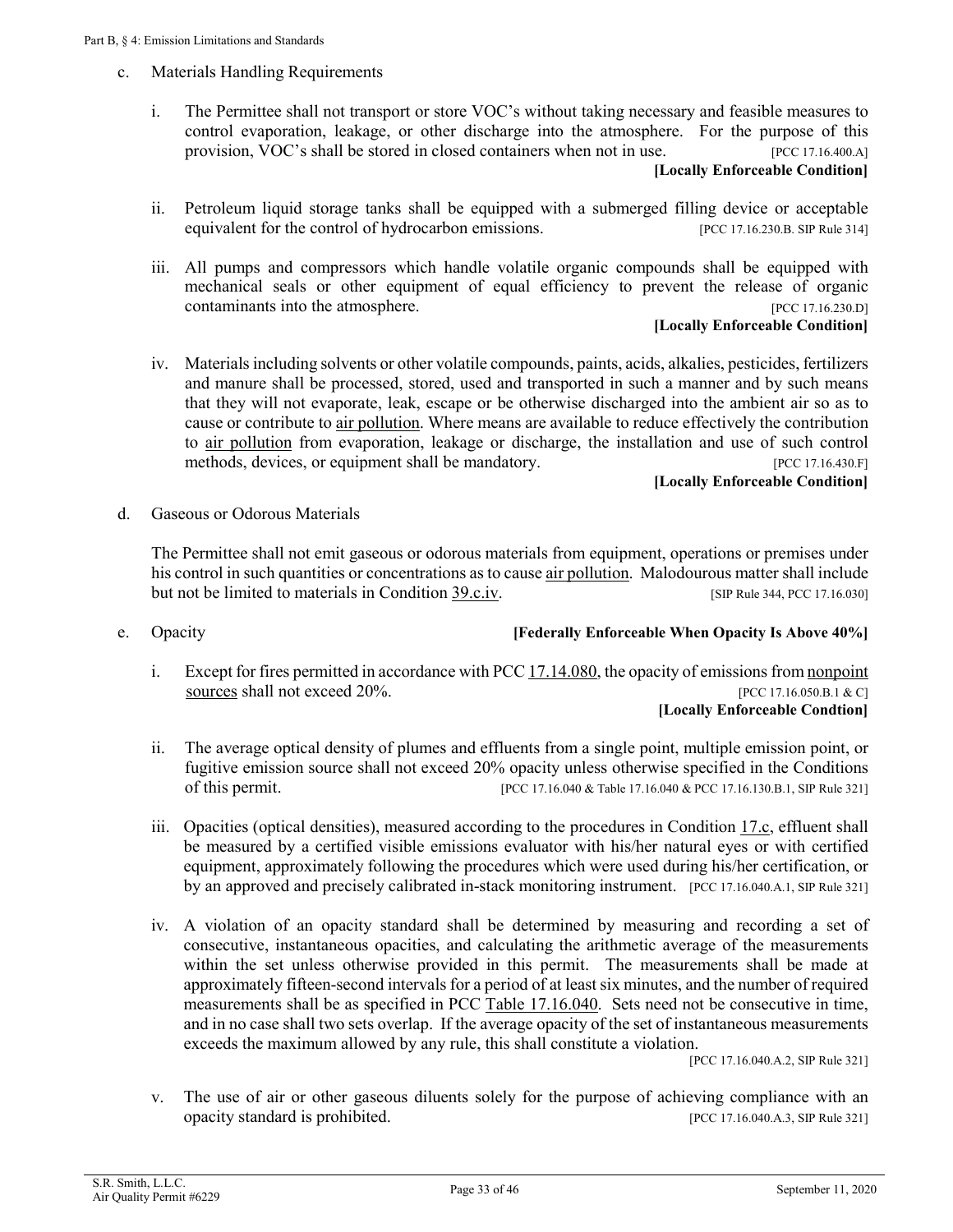- vi. When the presence of uncombined water is the only reason for failure of a source to otherwise meet the requirements as specified in Conditions  $39.e$  and  $39.f.ii$ , Conditions  $39.e$  and  $39.f.ii$  shall not apply. [PCC 17.16.040.B, SIP Rule 321]
- <span id="page-33-0"></span>f. Visibility Limiting Standard
	- i. The Permittee shall not cause, suffer, allow or permit operations or activities likely to result in excessive amounts of airborne dust without taking reasonable precautions to prevent excessive amounts of particulate matter from becoming airborne. [PCC 17.16.050.A]

#### **[Locally Enforceable Condtion]**

- <span id="page-33-1"></span>ii. The Permittee shall not cause, suffer, allow, or permit diffusion of visible emissions, including fugitive dust, beyond the property boundary line within which the emissions become airborne, without taking reasonably necessary and feasible precautions to control generation of airborne particulate matter. Sources may be required to cease temporarily the activity or operation which is causing or contributing to the emissions until reasonably necessary and feasible precautions are taken. [SIP Rule 343.A, PCC 17.16.050.D]
- iii. [Condition 39.f.ii](#page-33-1) shall not apply when wind speeds exceed twenty-five (25) miles per hour (using the Beaufort Scale of Wind-Speed Equivalents, or as recorded by the National Weather Service). This exception does not apply if control measures have not been taken or were not commensurate with the size or scope of the emission source. [PCC 17.16.050.D.2, SIP Rule 343.B]
- iv. [Condition 39.f.ii](#page-33-1) shall not apply to the generation of airborne particulate matter from undisturbed **land.** [PCC 17.16.050.D.3]

**[Locally Enforceable Condtion]**

40. [Reserved]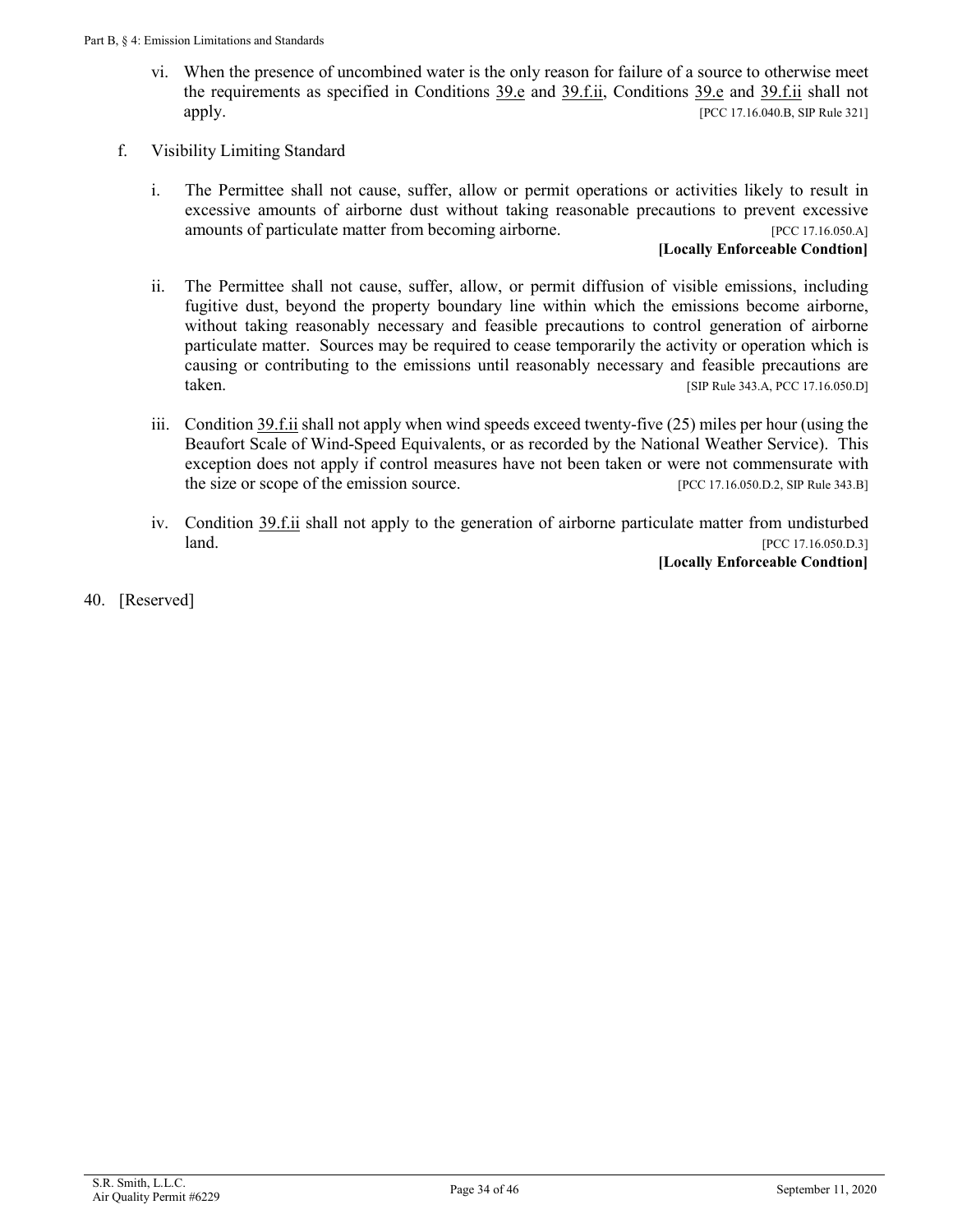# <span id="page-34-5"></span><span id="page-34-0"></span>**§ 5: Monitoring and Recordkeeping Requirements** [17.12.040]

#### <span id="page-34-1"></span>41. RPC Production

- <span id="page-34-3"></span>a. The Permittee shall demonstrate compliance with the product usage requirements in [Conditions 36.a.iii](#page-27-6) and [36.a.v](#page-27-5) by monitoring and recording (within 10 days of the end of the month) the following:
	- i. The inventory/usage of resins and gel coats used in each operation type each month.
	- ii. Yearly totals of resin/gel coat used in each operation type for the most recent 12-consecutive month period. These shall be kept by adding the totals from [Condition 41.a.i](#page-34-3) to the record of the previous 11 consecutive months.
- b. The Permittee shall be considered in compliance with the spray application method in [Condition 36.a.iv](#page-27-7) by actual inspection of the equipment showing that only non-atomized guns are used.
- c. In order to demonstrate compliance with the organic HAP limitations for resins and gel coats i[n Conditions](#page-27-8) [36.a.vii](#page-27-8) and [36.a.viii,](#page-27-9) the Permittee shall maintain onsite information provided by the material manufacturer, such as manufacturer's formulation data and safety data sheets (SDS). The Permittee shall use the following procedures, as applicable: [40 CFR 63.5797]
	- i. Include in the organic HAP total of each product all organic HAPs that are present at 0.1 percent by mass or more for Occupational Safety and Health Administration-defined carcinogens, as specified in 29 CFR 1910.1200(d)(4) and at 1.0 percent by mass or more for other organic HAP compounds. [40 CFR 63.5797(a)]
	- ii. If the organic HAP content is provided by the material supplier or manufacturer as a range, you must use the upper limit of the range for determining compliance. If a separate measurement of the total organic HAP content, such as an analysis of the material by EPA Method 311 of appendix A to 40 CFR part 63, exceeds the upper limit of the range of the total organic HAP content provided by the material supplier or manufacturer, then you must use the measured organic HAP content to demonstrate compliance.  $[40 \text{ CFR } 63.5797(b)]$
	- iii. If the organic HAP content is provided as a single value, you may use that value to determine compliance. If a separate measurement of the total organic HAP content is made and is less than 2 percentage points higher than the value for total organic HAP content provided by the material supplier or manufacturer, then you still may use the provided value to demonstrate compliance. If the measured total organic HAP content exceeds the provided value by 2 percentage points or more, then you must use the measured organic HAP content to demonstrate compliance. [40 CFR 63.5797(c)]
	- iv. The Product information sheet must contain sufficient information to allow the Permittee to determine the weight or density of the product and the amount (in weight percent of total product) and chemical abstract service (CAS) number of each volatile organic compound and hazardous air pollutant contained in the product. **[PCC 17.11.190]**
- <span id="page-34-6"></span>d. As applicable, the Permittee must monitor and collect data on resin and gelcoat use, organic HAP contents, and operations where they are used to demonstrate continuous compliance with 40 CFR 63, Subpart WWW, and in accordance with 40 CFR  $\S$  63.5895 and Conditions  $\frac{37}{a}$  and  $\frac{b}{a}$ . [40 CFR 63.5895]
- <span id="page-34-2"></span>42. RPC Work Practice Standards

At least once during each calendar month, the Permittee shall conduct an on-site inspection. The inspection shall be conducted while resins or gel coats are being applied and shall address the following items:

<span id="page-34-4"></span>a. That the cleanup solvent used contains no VOC or HAP constituents (except as provided in [Condition](#page-30-3) 37.c.ii).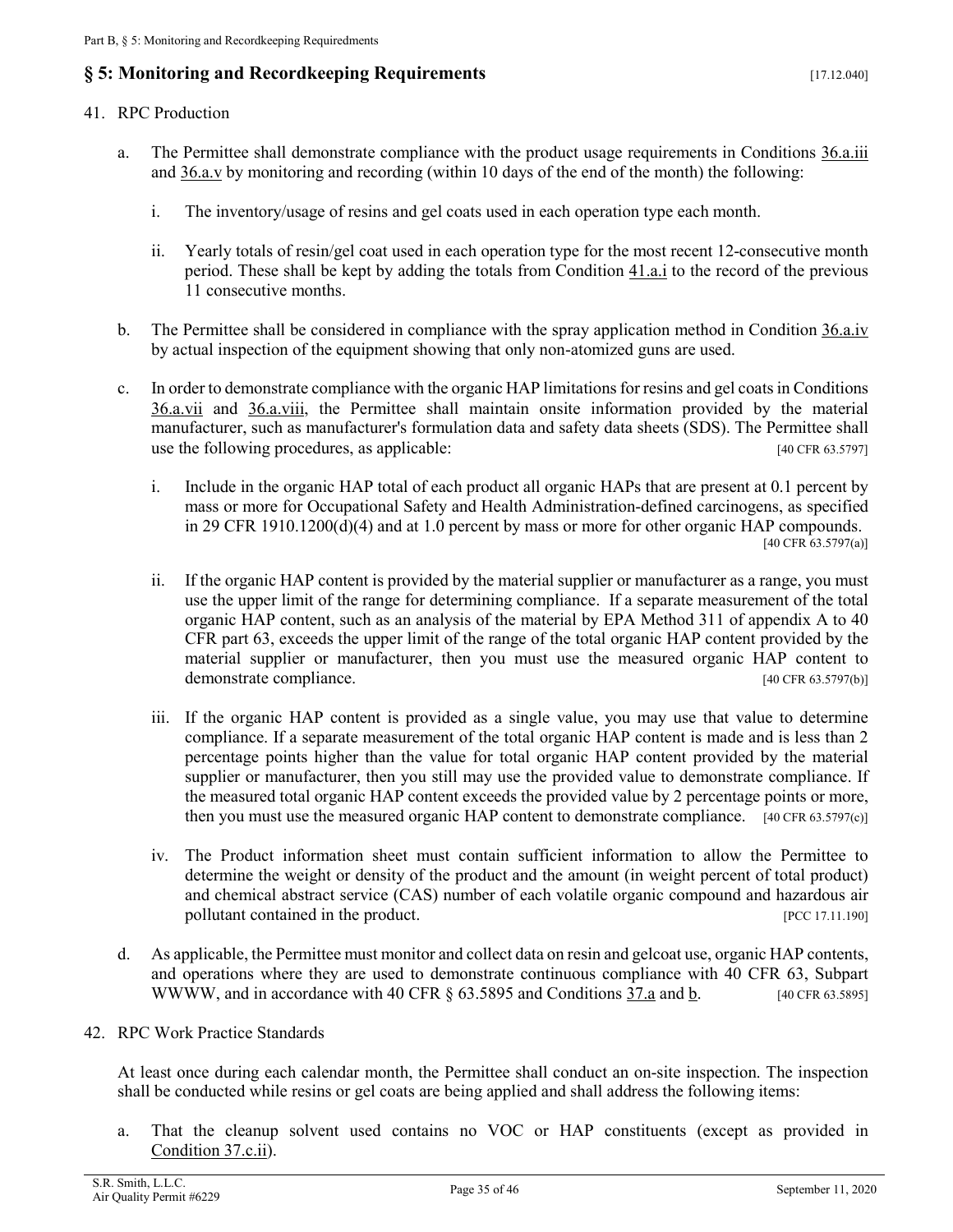- <span id="page-35-5"></span>b. That all storage vessels containing VOC or HAP are completely covered (except as provided in [Condition](#page-30-4)  [37.c.iii\)](#page-30-4).
- c. That covers on resin and gel coat mixers have no visible gaps (except as provided in [Condition 37.c.iv\)](#page-30-5).
- d. That odors and visible emissions are not observed outside the production buildings.
- e. That architectural coatings used on site are not photo-chemically reactive.
- <span id="page-35-6"></span>f. Monitoring records of this monthly inspection shall include, at a minimum, the date of the inspection, the name and signature of the person conducting the inspection, the inspection results of each item checked (specifically items in [Condition 42.a through e](#page-34-4) above) with discrepancies noted, and any corrective action taken.
- <span id="page-35-0"></span>43. Adhesives & Activators

The Permittee shall demonstrate compliance with the product usage requirements in [Condition 36.b](#page-27-3) by recording (within 10 days of the end of the month) the following:

- <span id="page-35-3"></span>a. The inventory/usage of Methacylate Adhesives and Activators used each month.
- <span id="page-35-7"></span>b. Yearly totals of Methacrylate Adhesives and Activators used for the most recent 12-consecutive month period. These shall be kept by adding the totals from Condition  $43.a$  above to the record of the previous 11 consecutive months.
- <span id="page-35-1"></span>44. Surface Coating Operations

The Permittee shall demonstrate compliance with the product usage requirement in [Condition 36.c](#page-28-0) by recording (within 10 days of the end of the month) the following:

- <span id="page-35-4"></span>a. The amount (gallons), the VOC content (percent by weight), and the HAP content (percent by weight) of paint products (excluding cleanup solvents) used during the previous calendar month.
- b. Yearly totals of paint products used for the most recent 12-consecutive month period. These shall be kept by adding the totals from [Condition 44.a](#page-35-4) above to the record of the previous 11 consecutive months.
- <span id="page-35-2"></span>45. All Operations - Records
	- a. The Permittee shall maintain on site a manufacturer's product information sheet (Safety Data Sheet or its equivalent) for each product used in the Permittee's process.
		- i. The product information sheet must contain sufficient information to allow the Permittee to determine the weight or density of the product and the amount (in weight percent of total product) and chemical abstract service (CAS) number of each volatile organic compound and hazardous air pollutant contained in the product.
		- ii. Where the product information sheet contains content information of a product constituent in terms of a range of values (e.g., 40% to 60 %), the Permittee shall assume the content of the constituent to be the highest value of the range.
	- b. Using the information recorded i[n Conditions 41 through](#page-34-1) 44, within ten working days of the beginning of each new calendar month, the Permittee shall calculate and record each of the following (in tons) for the previous month: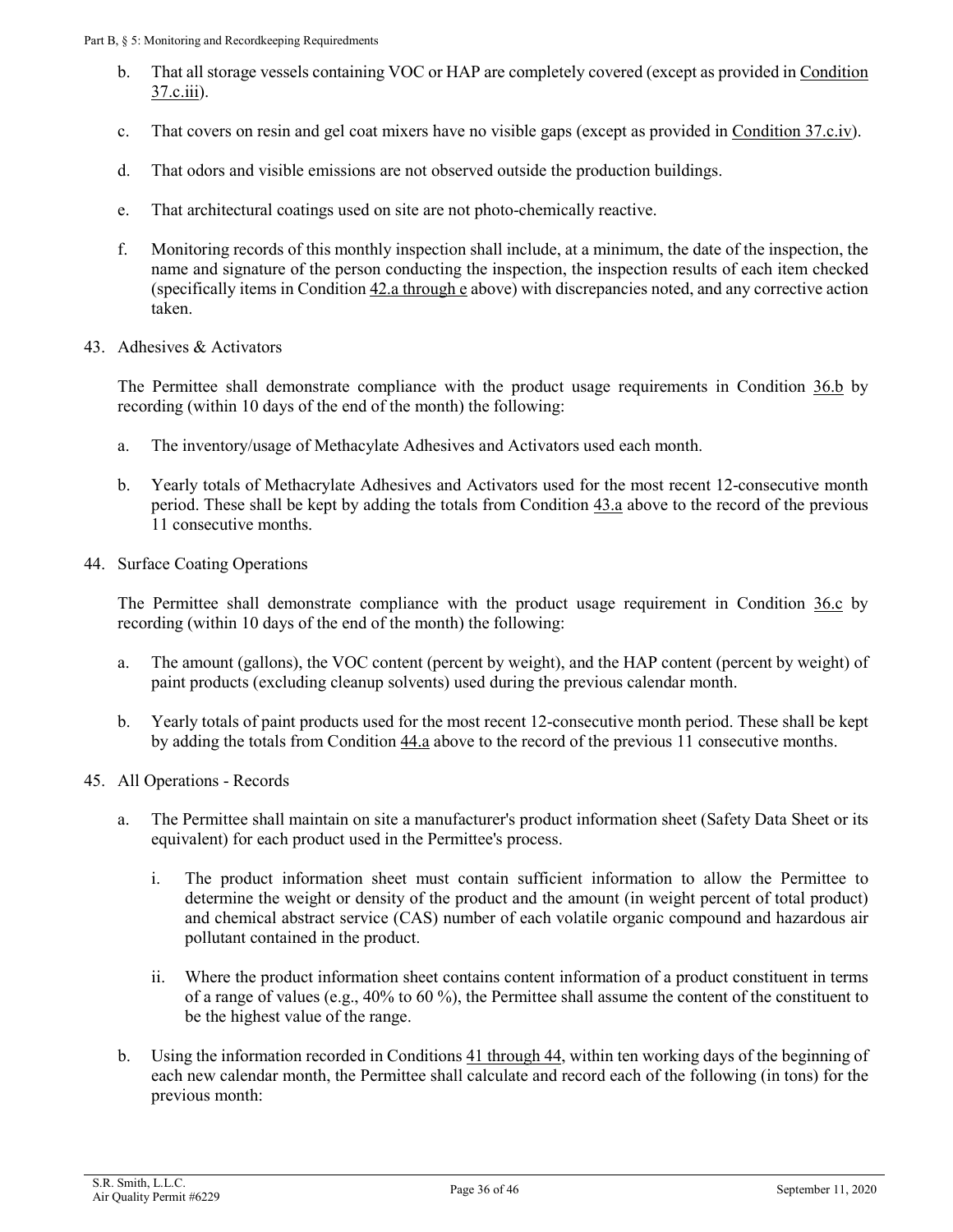- i. Total VOC and HAP emissions from each of the polyester resins and vinyl esters application operations:
	- (a) Manually applied (hand layup).
	- (b) Mechanized atomized application.
	- (c) Closed (infusion) molding
- ii. Total VOC and HAP emissions from gel coat application operations.
- iii. Total VOC and HAP emissions from painting operations (excluding cleanup solvents).
- iv. Total VOC and HAP emissions from Methacyrlate adhesives and activators used containing those constituents.
- v. The total VOC and total HAP emissions from all operations in the previous 12-consecutive months. Rolling 12-month totals shall be calculated by taking the twelve most recent completed calendar months and adding the totals for each of those months. For the purposes of these calculations, the Permittee may use the following procedures:
	- (a) Providing the Permittee is in compliance with Conditions  $\underline{36. a.i.i}, \underline{36. a.i.v}, \& \underline{36. a.i.i}, \text{ the}$ Permittee may assume that all polyester resins and vinyl esters used during the period had a styrene content of 35% by weight. In that case, the Permittee may use the following emission factors:
		- (i) For manual application (hand layup open-molding operations): 94 pounds of VOC and HAP emitted per ton of resin or ester processed.
		- (ii) For mechanized non-atomized application: 77 pounds of VOC and HAP emitted per ton of resin or ester processed.
	- (b) Providing the Permittee is in compliance with [Conditions 36.a.iii,](#page-27-4) [36.a.vi,](#page-27-10) and [36.a.viii,](#page-27-9) the Permittee may assume that all gel coats used during the period had a styrene content of 35% by weight and 5% by weight of methyl methacrylate. In that case, the Permittee may use the following emission factor: 336 pounds of VOC and HAP emitted per ton of gel coat processed for Infusion processes and 214 pounds of VOC and HAP emitted per ton of gel coat processed for open molding processes.
	- (c) Providing the Permittee is in compliance with Condition  $36.c$ , the Permittee may assume that all paint products applied had a combined VOC and HAP content of 6 pounds per gallon.
	- (d) Providing the Permittee is in compliance with Conditions  $36.b.i \& 36.b.i$ , the Permittee may assume that all adhesives and activators applied had a combined VOC and HAP content of 0.44 pounds per gallon of adhesive and 3.2 pounds per gallon of activator.
	- (e) The following emission factors (E.F) are approved for the purpose of this permit:
		- (i) Closed Molding Infusion Process, E.F. (lbemited/tonresin used) =  $0.03*%HAP_{resin}*2000$
		- (ii) Gel Coat MMA Emission Rate, E.F.  $(lb_{emited}/ton_{resin used}) = 0.75*%MMA*2000$ .

The Permittee's use of other emission factors is contingent upon approval, in advance of their use, by the EPA Administrator and the Control Officer.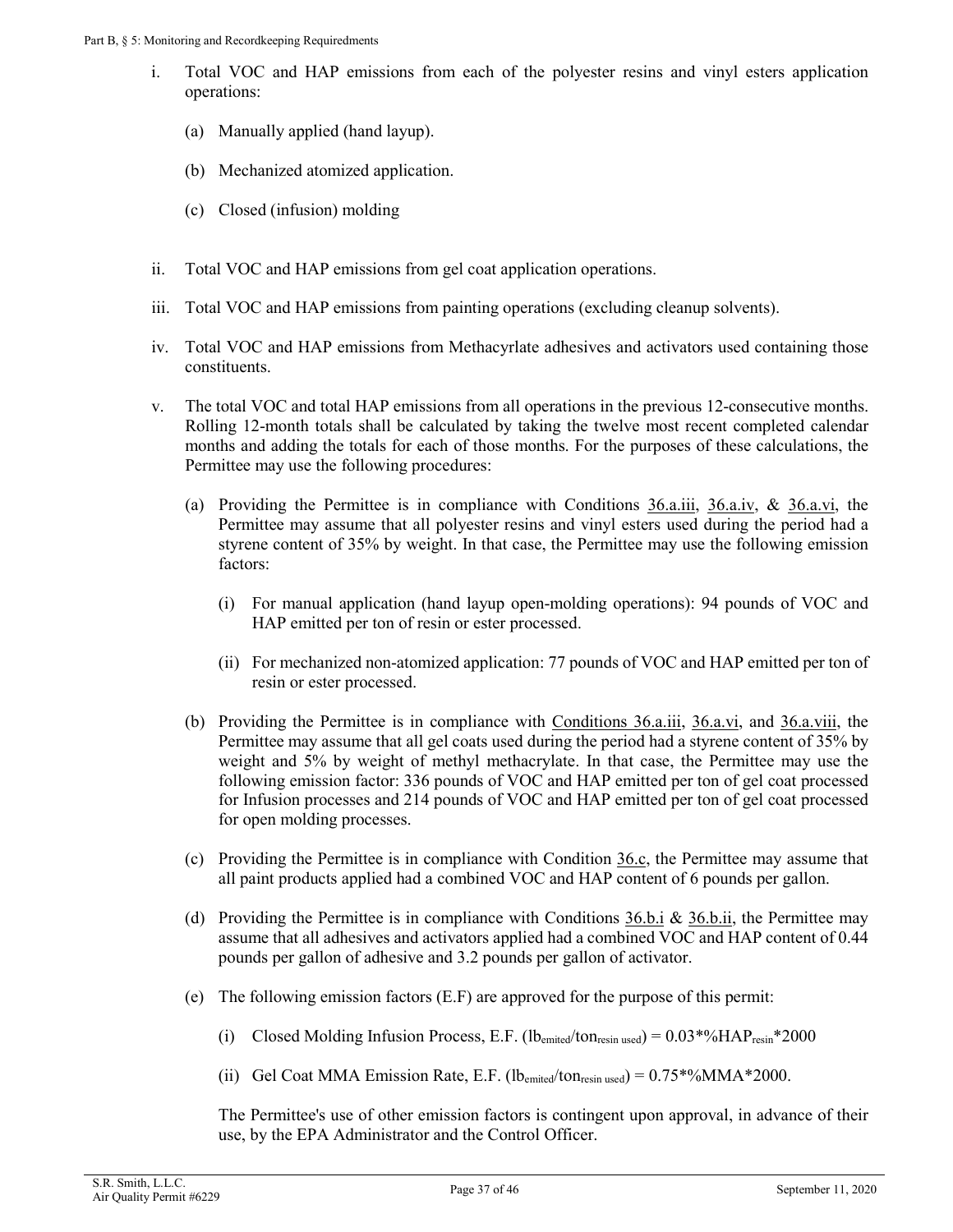- <span id="page-37-0"></span>c. At least once during each calendar month, the Permittee shall conduct and record the results of an on site inspection. The inspection shall be conducted while resins or gel coats are being applied and shall address the following items:
	- i. That the solvent used in any fiberglass cleanup operation contains no VOC or HAP constituents (except as provided in [Condition](#page-29-0) 37.c).
	- ii. That all resins used do not have a styrene or HAP content greater than the values allowed by [Condition 36.a.vii.](#page-27-8)
	- iii. That all gel coats used do not have a HAP content greater than the values allowed by [Condition](#page-27-9) 36.a.viii.
	- iv. That all paint products used contain no more than 6 pounds per gallon of VOC.
	- v. That all [activators](#page-19-2) used contain no more than 20 percent dibutyl phthalate by weight.
	- vi. That all storage vessels containing VOC or HAP are completely covered except as provided in [Condition](#page-29-0) 37.c.
	- vii. That covers on resin and gel coat mixers have no visible gaps except as provided in [Condition 37.d.](#page-30-5)
	- viii. That odors and visible emissions are not observed outside the production buildings. If visible emissions are observed, then the Permittee shall make arrangements to have an EPA Method 9 opacity test conducted by an individual currently certified in Method 9 procedures.
	- ix. That architectural coatings used on site are not photochemically reactive.
	- x. That spray painting and coating operations are conducted within an enclosure.
	- xi. Records of monthly inspections shall include, at minimum, the date of the inspection, the name and signature of the person conducting the inspection, the inspection results of each item checked (i.e., items in [Conditions 45.c.i through x](#page-37-0) above with discrepancies noted, results of any opacity tests conducted, and any corrective action taken.
- d. The Permittee shall maintain a record of the particulate removal efficiencies of all paint booth dry particulate filters used.
- 46-49. [Reserved]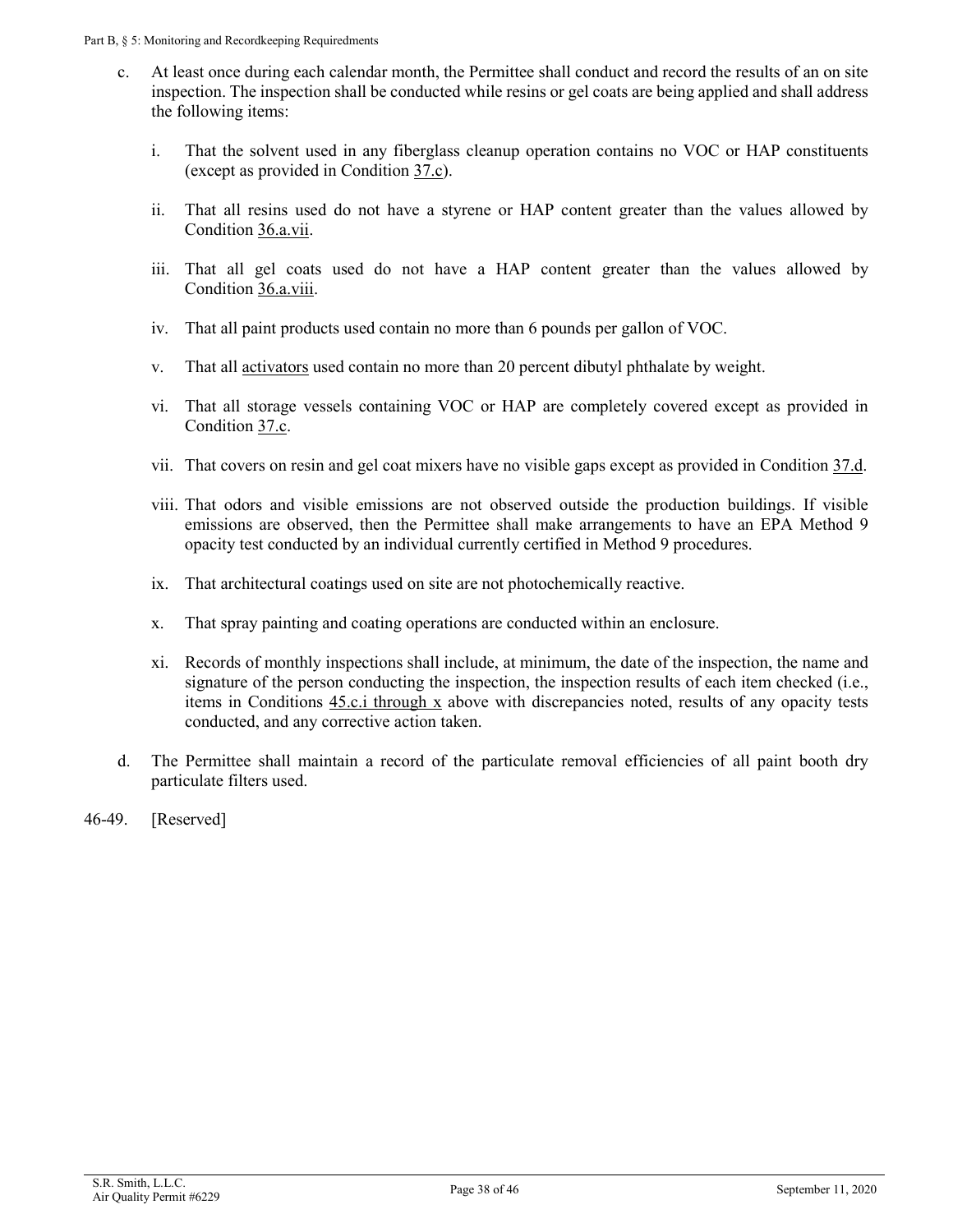# <span id="page-38-5"></span><span id="page-38-0"></span>**§ 6: Reporting Requirements**

<span id="page-38-1"></span>50. Excess Emissions and Permit Deviations [PCC 17.12.040.A.5.b & 17.12.040.E.3.d]

The Permittee shall report to th[e Control Officer](#page-20-0) any emissions in excess of the limits (as defined in 17.04.340, "Excess emissions") established by this permit within 24 hours of the time the Permittee first learned of the excess emissions occurrence. The Permittee shall report other [deviations](#page-21-0) from permit requirements within two working days of the time the Permittee first learned of the occurrence of the [deviation.](#page-21-0)

*(See [Condition 11](#page-8-0) for detailed information on these two reports).*

<span id="page-38-2"></span>51. Semiannual Summary Report of Required Monitoring [PCC 17.12.040.A.5.a]

- <span id="page-38-3"></span>a. The Permittee shall submit a semiannual summary of any required monitoring within Part B of this permit, as applicable, at least every six months. All instances of excess emissions and [deviations](#page-21-0) from permit requirements as defined in [Condition 11](#page-8-0) shall be clearly identified in such reports. All reports must be certified by a responsible official of truth, accuracy, and completeness consisitent wit[h Condition 8](#page-7-0) of this permit. These reports shall include the following monitoring and/or recordkeeping requirements:
	- i. The most recent complete 12-month rolling totals (in tons) of total VOC and HAP emissions resulting from the use of polyester resins and vinyl esters in each of the following categories:
		- (a) open molding application methods
		- (b) infusion process (closed molding applications)
	- ii. The most recent complete 12-month rolling totals (in tons) of total VOC and total HAP emissions from the use of gel coat applications.
	- iii. The most recent complete 12-month rolling totals (in tons) of total VOC and total HAP emissions resulting from the use of VOC and HAP containing cleanup solvents.
	- iv. The most recent complete 12-month rolling totals (in tons) of total VOC and total HAP emissions resulting from the use of adhesives and activators.
	- v. The most recent complete 12-month rolling totals (in tons) of total VOC and total HAP emissions resulting from all paint products applied.
	- vi. The calculated 12-month weighted average organic HAP emission limits and weighted average organic HAP emission factors for all open molding operations (as applies if using one of the averaging options in 40 CFR 63.5810).
	- vi. A summary of the results of the monthly inspections conducted since the last semiannual report.
- <span id="page-38-4"></span>b. The semiannual reports above shall be due by January 31st (covering the period July 1st through December 31st) and July 31st (covering the period January 1st through June 30th) of each year. The first semiannual report due after the initial permit issuance may not cover a 6-month period. All instances of excess emissions and [deviations](#page-21-0) from permit requirements as defined in [Condition 11](#page-8-0) of Part A shall be clearly identified in such reports.
- c. Periodic SSM Report (as applicable)

Should the Permittee be required to develop and maintain a startup, shutdown and malfunction plan in accordance with 40 CFR  $63.6(e)(3)$ , the Permittee shall include any such periodic SSM Reports in accordance with 40 CFR  $63.10(d)(5)$  with the semiannual summary report required in [Condition](#page-38-3) 51.a.

 $[40 \text{ CFR } 63.10(d)(5)(i)]$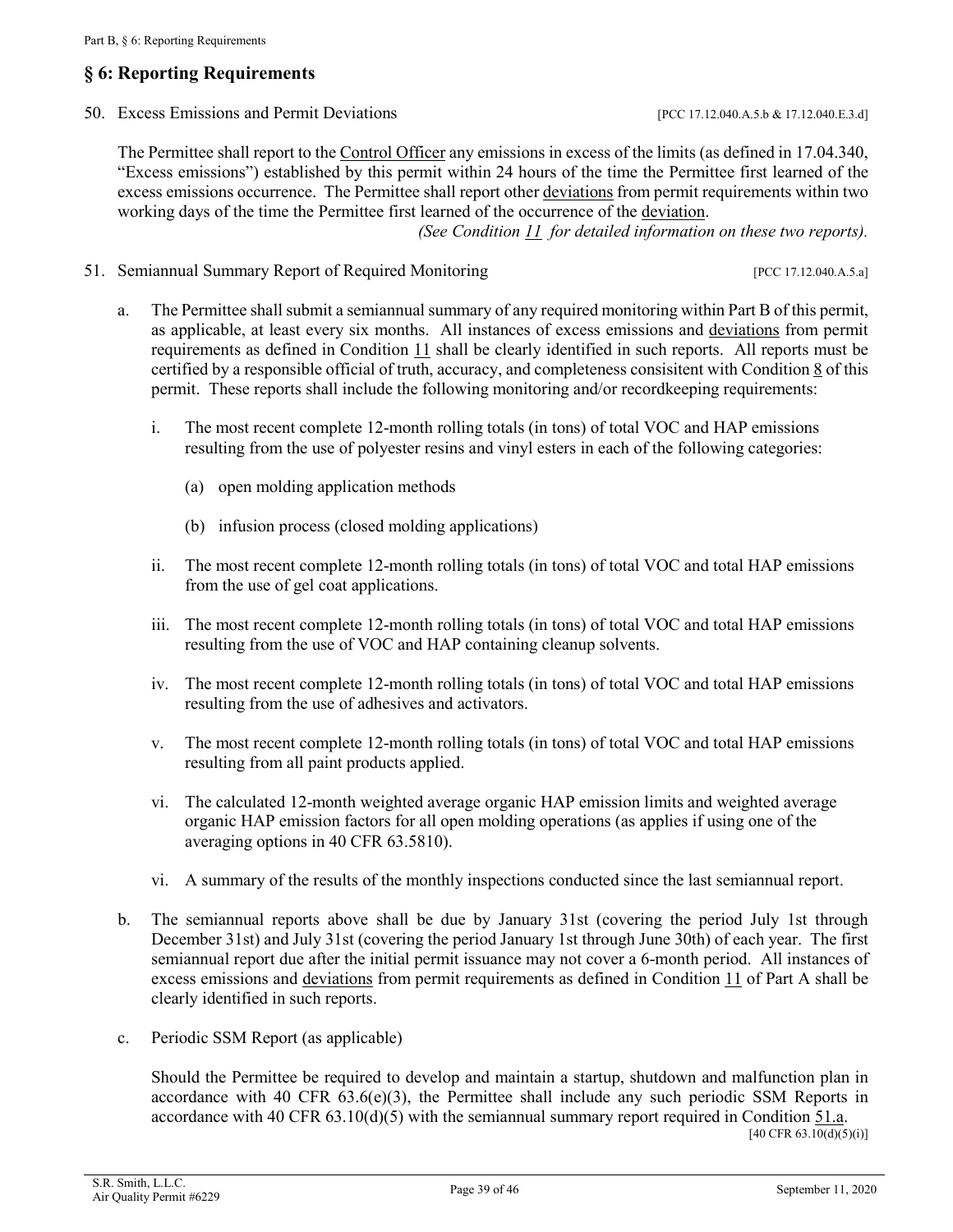#### <span id="page-39-2"></span><span id="page-39-0"></span>52. Compliance Certification

- <span id="page-39-1"></span>a. The Permittee shall submit semiannual compliance certifications to the [Control Officer](#page-20-0) and the [Administrator](#page-19-2) in accordance with [Condition 7](#page-6-3) of this permit. The compliance certification reports shall be due by January 31st and July 31<sup>st</sup> of each year covering the same periods identified in Condition 51.b. The first report due after permit issuance may not cover a 6-month period.
- b. The compliance certification shall include the following administrative information:  $[40 \text{ CFR } 5910(c)]$ 
	- i. The company name and address.
	- ii. A statement of truth accuracy and completeness pursuant to Condition 8 of this permit.
	- iii. Date of the report and beginning and ending dates of the reporting period.
- c. The compliance certification shall include the following information demonstrating continuous compliance with the standards in 40 CFR 63.5805:
	- i. The Permittee shall include a statement that all resins and gel coats meet the organic HAP limits in [Conditions](#page-27-8) 36.a.vii, and [36.a.viii.](#page-27-9) If after any compliance report, the Permittee changes to a higher organic HAP content resin or gel coat, or increases the resin or gel coat HAP content, or changes to a higher emitting resin or gel coat application method, the Permittee shall demonstrate compliance with [Conditions](#page-27-10) [Conditions](#page-27-10) 36.a.vii, and [36.a.viii,](#page-27-9) begin collecting resin and gel coat usage records for a 12-month rolling average (in accordance with 63.5810.(a) through (c), if necessary), and or submit a facility change notification pursuant to [Condition 16](#page-13-1) of this permit.<sup>[40 CFR 5895(d) & 5900(a)(2)]</sup>
	- ii. A statement that there were no deviaions during that reporting period if there were no deviations from any emission limitations (emissions limit and operating limit including the opacity limit and visibility standards) that apply and there were no deviations from the requirements for work practice standards in [Condition 37.](#page-28-2)
	- iii. If a deviation from any emission limit, operating limit, or work practice standard has occurred (including periods of startup, shutdown, and malfunction) during the reporting period, the Permittee shall submit the following: [40 CFR 63.5910(a)]
		- (a) The total operating time of each affected source during the reporting period.
		- (b) Information on the number, duration, and cause of deviations (including unknown cause, if applicable), as applicable, and the corrective action plan.
	- iv. The Permittee shall report if the source has met or exceeded the 90 tpy organic HAP emissions threshold. The Permittee shall include with this report any request for an exemption under 40 CFR 63.5805(e) as follows:
		- (a) The Permittee may at the same time request a one-time exemption from the requirements of 40 CFR 63.5805(b) or (d) in the compliance report if the Permittee can demonstrate all of the following:
			- (i) The exceedance of the threshold was due to circumstances that will not be repeated.
			- (ii) The average annual organic HAP emissions from the potentially affected operations for the last 3 years were below 100 tpy.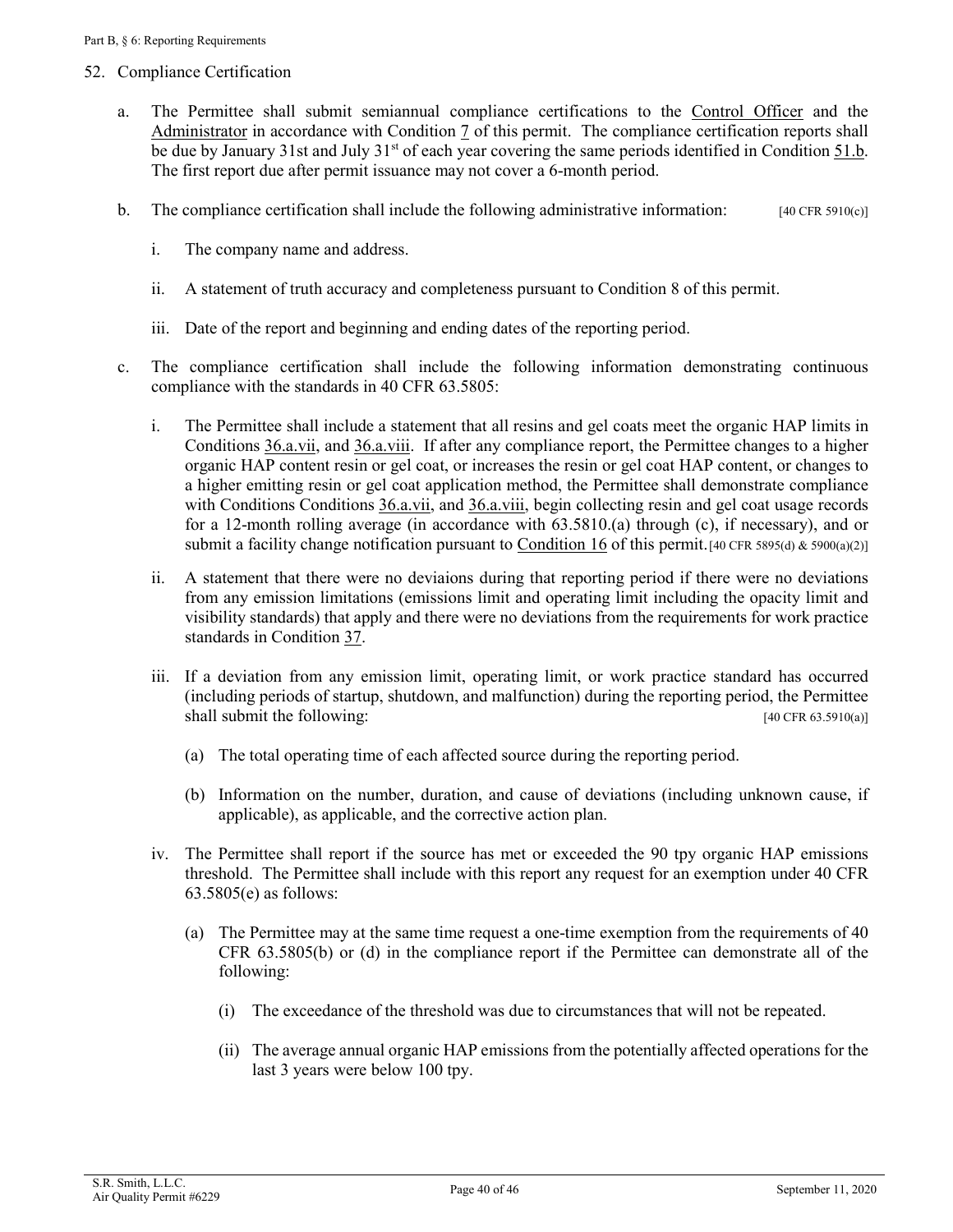- (iii) Projected organic HAP emissions for the next calendar year are below 100 tpy, based on projected resin and gel coat use and the HAP emissions threshold, the Permittee shall report this exceedance as required in 40 CFR 63.5805(f).
- (b) If the source had received an exemption under 40 CFR 63.5805(e) and subsequently exceeds the 100 tpy organic HAP emissions threshold, the Permittee shall report this exceedance as required in 40 CFR 63.5805(f).
- d. For the purpose of submitting compliance certifications or establishing whether or not the Permittee has violated or is in violation of any standard in this permit, nothing in this permit shall preclude the use, including the exclusive use, of any credible evidence or information, relevant to whether a [source](#page-25-0) would have been in compliance with applicable requirements if the appropriate performance or compliance test or procedure had been performed. [40 CFR 60.11(g)]
- 53-59 [Reserved]

<span id="page-40-0"></span>**§ 7: Testing** [40 CFR 60.35f & 40 CFR 63.1960]

60. Should the Permittee be required to conduct performance tests, performance evaluations, capture efficiency testing, and other initial compliance demonstrations for a new source with add-on controls to reduce HAP emissions to comply with NESHAP Subpart WWWW, the Permittee must demonstrate compliance within 180 days of the compliance date in 40 CFR 63.5800 and/or 63.5840. The Permittee shall use the provisions in 40 CFR 63.5850 to conduct such testing.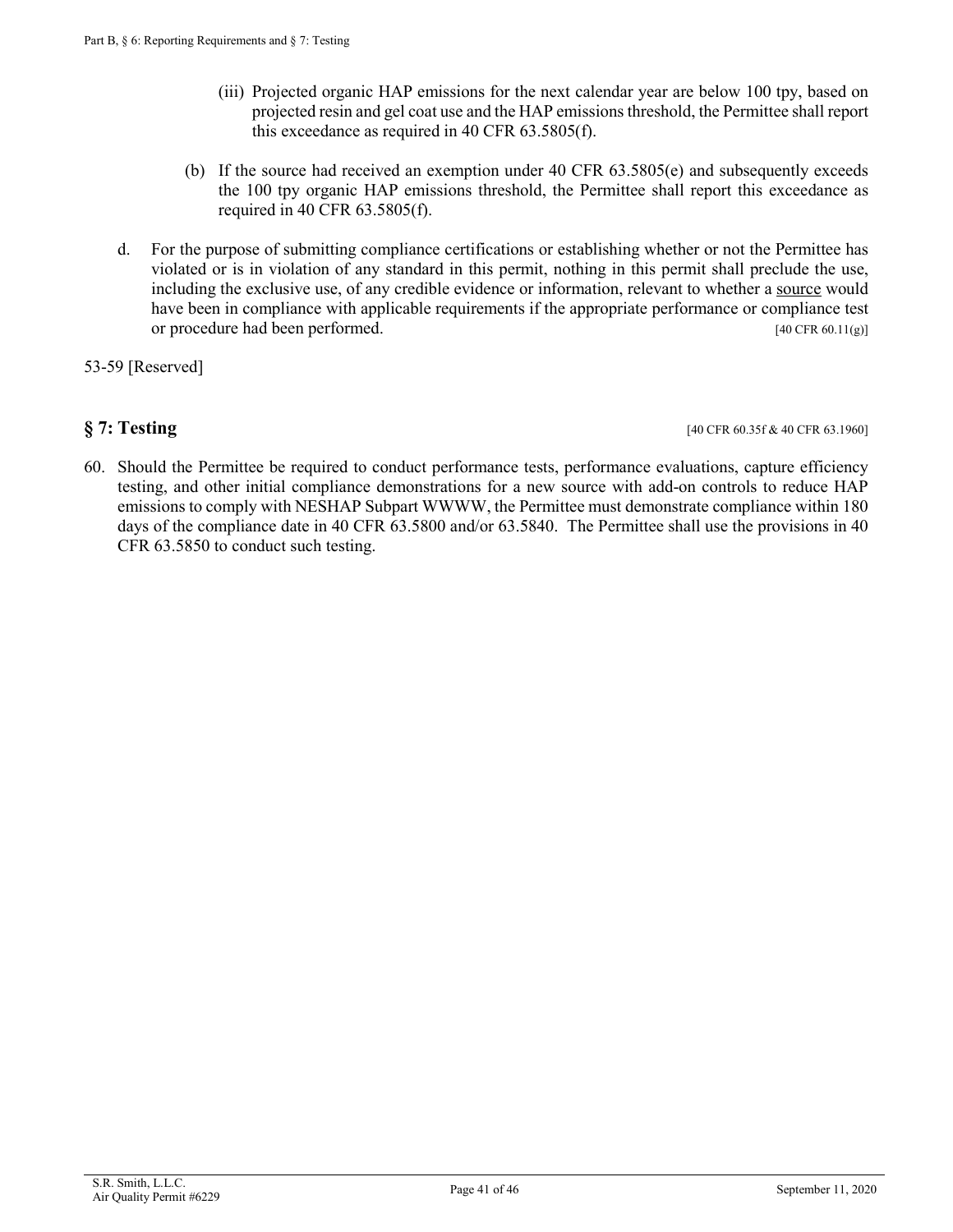# **ATTACHMENT 1**

# **APPLICABLE REGULATIONS**

<span id="page-41-0"></span>Requirements Specifically Identified as Applicable:

#### **Code of Federal Regulations Title 40:**

| Part 60 Appendix A    | Test Methods                                                                                                            |
|-----------------------|-------------------------------------------------------------------------------------------------------------------------|
| Part 63 Subpart A     | National Emissions Standards for Hazardous Air Pollutants (NESHAP)                                                      |
|                       | <b>General Provisions</b>                                                                                               |
| Part 63, Subpart WWWW | National Emissions Standards for Hazardous Air Pollutants (NESHAP):<br><b>Reinforced Plastics Composites Production</b> |
|                       |                                                                                                                         |

#### **Pima County Code, Title 17, Chapter 17.11 – General Provisions**

#### **Article I – Scope and Authority**

- 17.11.010 Statutory Authority.
- 17.11.020 Planning, Constructing, or Operating Without a Permit.

#### **Article II – General Provisions for Stationary Sources**

- 17.11.060 Permit display or posting.
- 17.11.080 Permit shield.
- 17.11.120 Material permit condition.
- 17.11.160 Test methods and procedures.
- 17.11.190 Permits Containing synthetic emission limitations and standards.
- 17.11.210 Performance tests.

#### **Pima County Code, Title 17, Chapter 17.12 – Individual Permits and Permit Revisions for Class I Permits**

#### **Article I – Application Processing and Procedures**

- 17.12.010 Permit application processing procedures for Class I Permits.
- 17.12.040 Permit Contents for Class I permits.

#### **Article II – Permit Revisions, Renewal, and Transfers for Class I Permits**

- 17.12.080 Compliance plan.
- 17.12.090 Facility changes allowed without permit revisions.
- 17.12.100 Administrative permit amendments.
- 17.12.110 Minor permit Amendments.
- 17.12.120 Significant permit revision.
- 17.12.130 Permit reopenings revocation and reissuance termination.
- 17.12.140 Permit renewal and expiration.

#### **Article III – Emissions for Class I Permits**

- 17.12.160 Annual emissions inventory questionnaire.
- 17.12.170 Excess emissions reporting requirements.
- 17.12.180 Affirmative defenses for excess emissions due to malfunctions, startup, and shutdown.

#### **Article V – Fees for Class I Permits**

17.12.220 Fees related to Class I permits.

#### **Pima County Code, Title 17, Chapter 17.16 – Emission Limiting Standards**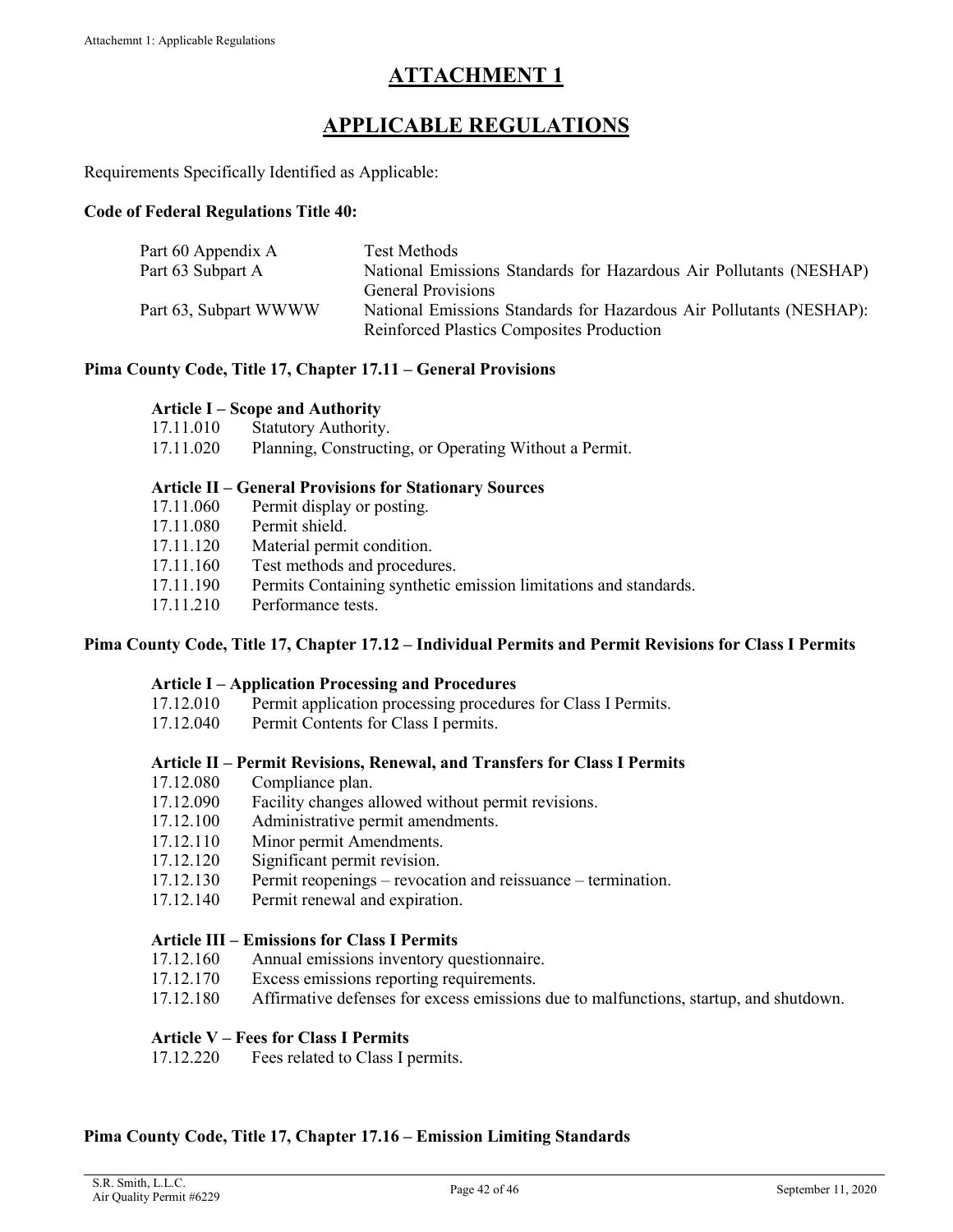#### **Article I – General Provisions**

- 17.16.010 Local rules and standards Applicability of more than one standard.
- 17.16.020 Noncompliance with applicable standards.
- 17.16.030 Odor limiting standards.

#### **Article II – Visible Emission Standards**

- 17.16.040 Standards and applicability (includes NESHAP).
- 17.16.050 Visibility limiting standard.

#### **Article IV – New and Existing Stationary Source Performance Standards**

- 17.16.130 Applicability.
- 17.16.230 Standards of performance for storage vessels for petroleum liquids.
- 17.16.400 Organic solvents and other organic materials.
- 17.16.430 Standards of performance for unclassified sources.

#### **Pima County Code Title 17, Chapter 17.20 – Emissions Source Testing and Monitoring**

| 17.20.010 | Source sampling, monitoring and testing. |
|-----------|------------------------------------------|
| 17.20.040 | Concealment of emissions.                |

#### **Pima County Code Title 17, Chapter 17.24 – Emissions Source Recordkeeping and Reporting**

| 17.24.020 | Recordkeeping for compliance determination. |
|-----------|---------------------------------------------|
| 17.24.030 | Recordkeeping for emission inventories      |
| 17.24.040 | Reporting for compliance evaluations        |
| 17.24.050 | Reporting as a permit requirement           |
| 17.24.060 | Reporting for emission inventories          |
|           |                                             |

#### **Article IV – Penalty for noncompliance**

#### **Pima County Code Title 17, Chapter 17.28 – Violations and Conditional Orders**

**Article I – Violations** (inclusive) **Article II – Conditional Orders** (inclusive) **Article III – Circumvention** (inclusive)

#### **Pima County State Implementation Plan (SIP):**

| <b>SIP Regulations:</b> | 10, 11, 20-25, 33, 34, 50, 61-63, 70, 72                                     |
|-------------------------|------------------------------------------------------------------------------|
| SIP Rules: -            | 101-113, 201-215, 222, 224-226, 233, 241, 261, 301, 302, 314, 315, 316, 318, |
|                         | 321-344, 403, 501-506, 611, 612, 621-624, 631, 711-714, 721, 722             |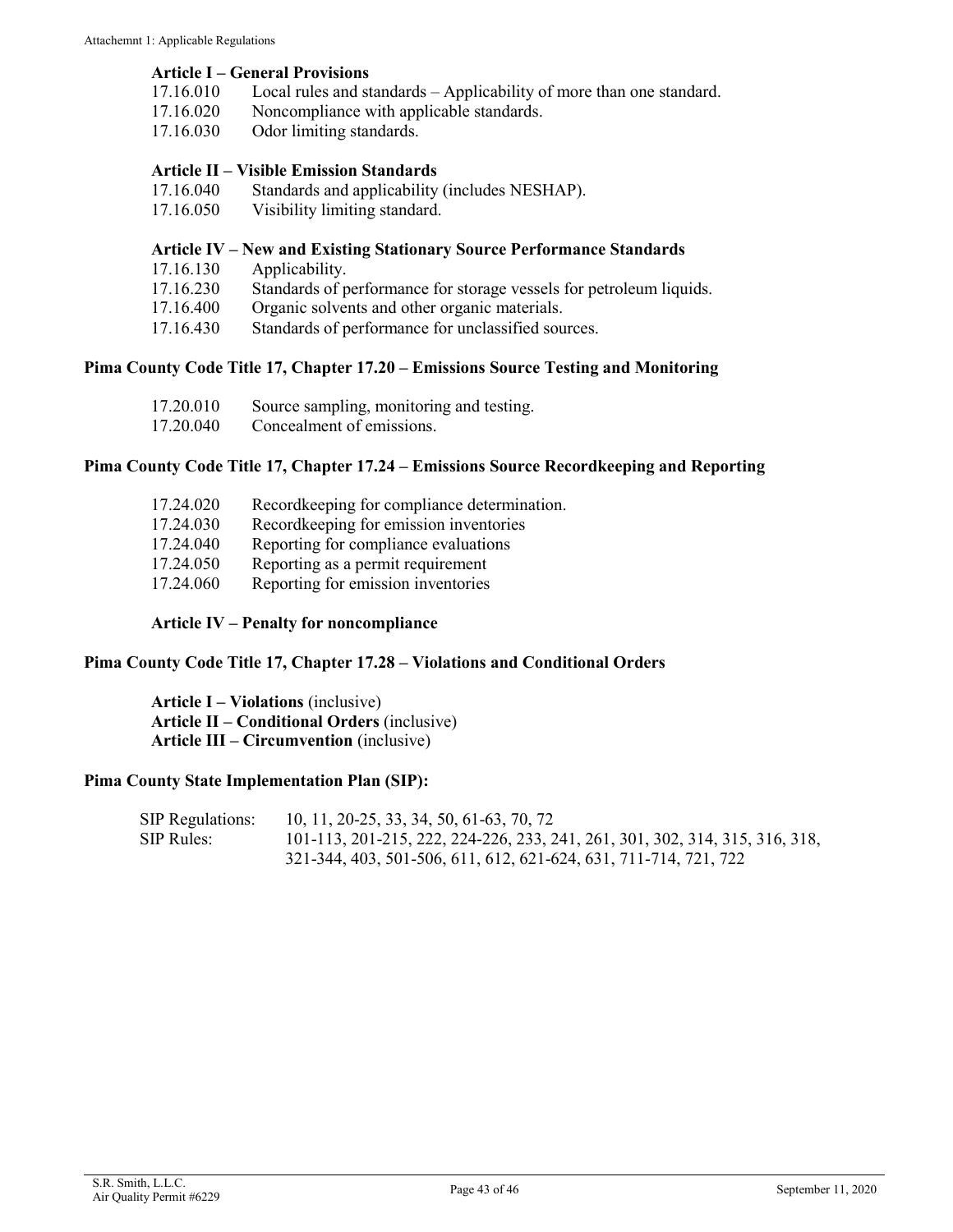# **ATTACHMENT 2: EQUIPMENT LIST**

Equipment for which emissions are allowed by this permit are as follows:

<span id="page-43-0"></span>

| <b>Source ID</b><br><b>Number</b> | <b>Equipment/ Operation</b><br><b>Description</b>          | Manufacturer<br>(MFR)                  | <b>Model</b>             | <b>Serial</b><br>Number/<br><b>Unique ID</b> | <b>Maximum</b><br><b>Rated</b><br>Capacity | Operating<br><b>Limitations</b>                   | <b>Fuels</b><br><b>Used</b> | <b>Date</b><br>of<br><b>MFR</b> | <b>Date</b><br><b>Installed</b> |
|-----------------------------------|------------------------------------------------------------|----------------------------------------|--------------------------|----------------------------------------------|--------------------------------------------|---------------------------------------------------|-----------------------------|---------------------------------|---------------------------------|
| $01 - 30501$                      | <b>Diving Board Hand Layup MFG</b>                         |                                        |                          |                                              |                                            | 1,892,222 lbs<br>of resin or gel<br>coat products |                             |                                 |                                 |
| $02 - A$                          | Resin Impregnator                                          | Magnum-<br>Vemus                       |                          |                                              |                                            |                                                   | $\overline{a}$              | $\blacksquare$                  |                                 |
| $03 - B$                          | Cure Oven                                                  | <b>Industrial Process</b><br>Equipment | Russ<br>Rumsey           | 1428                                         | 800,000 BTU                                | $\overline{a}$                                    | $\overline{a}$              | 1998                            |                                 |
| $04 - C$                          | Wood Shop & Process Areas Dust<br><b>Collector Systems</b> | Donaldson                              | ÷,                       | $\blacksquare$                               | 26,000 cfm                                 | $\blacksquare$                                    | $\overline{\phantom{a}}$    | $\blacksquare$                  |                                 |
| $05-D$                            | Router 3<br>Dust Collector                                 | Envirosystems                          | $\overline{\phantom{0}}$ |                                              | 12,000 cfm                                 | $\blacksquare$                                    |                             |                                 |                                 |
| $06 - 30506$                      | <b>Infusion MFG</b><br><b>Closed Molding: Area 1</b>       |                                        |                          |                                              |                                            |                                                   |                             |                                 |                                 |
| $07 - A$<br>(Future Use)          | Vacuum Thermal Former<br>(Future Equipment)                | <b>TBD</b>                             | <b>TBD</b>               | <b>TBD</b>                                   | <b>TBD</b>                                 | <b>TBD</b>                                        | N/A                         | <b>TBD</b>                      | <b>TBD</b>                      |
| $08 - B$                          | Spray Booth                                                | <b>Bleeker Brothers</b>                | $EP-8-7$                 | A1539                                        | 30" Dia.<br><b>Exhaust Duct</b>            | L,                                                | N/A                         | 2005                            |                                 |
| $09 - C$                          | Router 1<br>Dust Collector                                 | Ice Box                                | ÷,                       |                                              | 12,000 cfm                                 |                                                   | $\blacksquare$              |                                 |                                 |
| $10 - 30508$                      | <b>Infusion MFG</b><br><b>Closed Moding: Area 2</b>        |                                        |                          |                                              |                                            |                                                   |                             |                                 |                                 |
| $11 - A$                          | Eastman Glass Cutter                                       | Chicago Blower<br>Corp.                | $25$ hp                  | 2364704                                      | $25$ hp                                    |                                                   |                             | Unkno<br>wn-                    |                                 |
| $12 - B$                          | Spray Booth                                                | Westing                                | $\overline{a}$           | A1540                                        | 24" Dia.<br><b>Exhaust Duct</b>            |                                                   | N/A                         | $\blacksquare$                  |                                 |
| $13 - C$                          | Router <sub>2</sub><br>Dust Collector                      | Envirosystems                          | ÷,                       |                                              | 12,000 cfm                                 | $\blacksquare$                                    | $\overline{\phantom{a}}$    | $\blacksquare$                  |                                 |
| $14-D$<br>(Future Use)            | Resin Storage Tank<br>(8000) Gallon<br>(Future Equipment)  | <b>TBD</b>                             | <b>TBD</b>               | <b>TBD</b>                                   | <b>TBD</b>                                 | <b>TBD</b>                                        |                             |                                 |                                 |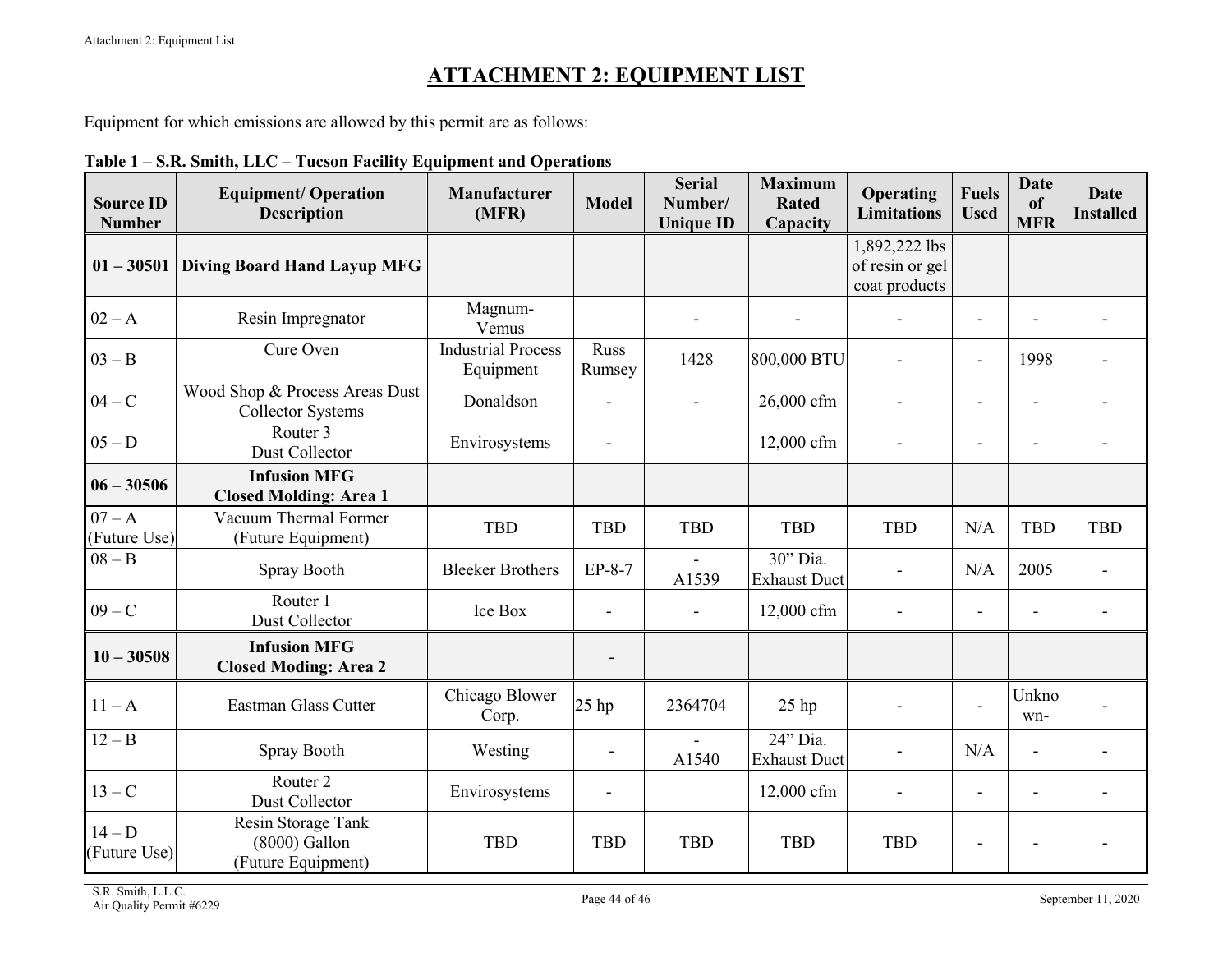| <b>Source</b><br>Equipment<br>ID | <b>Equipment/ Operation/</b><br>Description/                            | <b>Manufacturer</b><br>(MFR) | <b>Model</b>     | <b>Serial</b><br>Number/<br><b>Unique ID</b> | <b>Maximum</b><br><b>Rated</b><br>Capacity  | <b>Operating</b><br><b>Limitations</b> | <b>Fuels</b><br><b>Used</b> | <b>Date</b><br><sub>of</sub><br><b>MFR</b> | <b>Date</b><br><b>Installed</b> |
|----------------------------------|-------------------------------------------------------------------------|------------------------------|------------------|----------------------------------------------|---------------------------------------------|----------------------------------------|-----------------------------|--------------------------------------------|---------------------------------|
| $15 - 30509$                     | <b>Fiberglass Diving Bases MFG</b>                                      |                              |                  |                                              |                                             |                                        |                             |                                            |                                 |
| $16 - A$<br>A1541                | Spray Botth 1                                                           | <b>Binks</b>                 | $30 -$<br>4303   |                                              | 34" Dia.<br><b>Exhaust Duct</b>             |                                        |                             |                                            |                                 |
| $17 - B$<br>A1541                | Spray Booth 2                                                           | <b>Binks</b>                 | $30-$<br>4303    |                                              | 34" Dia.<br><b>Exhaust Duct</b>             |                                        |                             |                                            |                                 |
| $18 - C$<br>A1541                | Spray Booth 3                                                           | <b>Binks</b>                 | $30-$<br>4303    |                                              | 34" Dia.<br><b>Exhaust Duct</b>             |                                        |                             |                                            |                                 |
| $19-D$                           | Router <sub>4</sub><br>Dust Collector                                   | Unknown                      | Unknown          | Unknown                                      | 6000 cfm                                    |                                        |                             |                                            |                                 |
| $20 - 30510$                     | Fiberglass<br>Hand Lay-Up MFG<br>(Reinforcements for<br>Infusion Areas) |                              |                  |                                              |                                             |                                        |                             |                                            |                                 |
| $21 - 305011$                    | <b>Aluminum Diving Boards MFG</b>                                       |                              |                  |                                              |                                             |                                        |                             |                                            |                                 |
| $22 - A$                         | Spray Booth                                                             | Pro Clean                    | Devilbiss<br>Fan | 911468                                       | 26,000 cfm<br>40" Dia<br><b>Exhaust Duc</b> |                                        | $\overline{\phantom{a}}$    | 1998                                       |                                 |
| 23                               | <b>Other MFG</b>                                                        |                              |                  |                                              |                                             |                                        |                             |                                            |                                 |

**Table 1 – S.R. Smith, LLC – Tucson Facility Equipment and Operations (Continued)**

Insignficant Activities: (See TSD – Table 2 for information on insignificant activities).